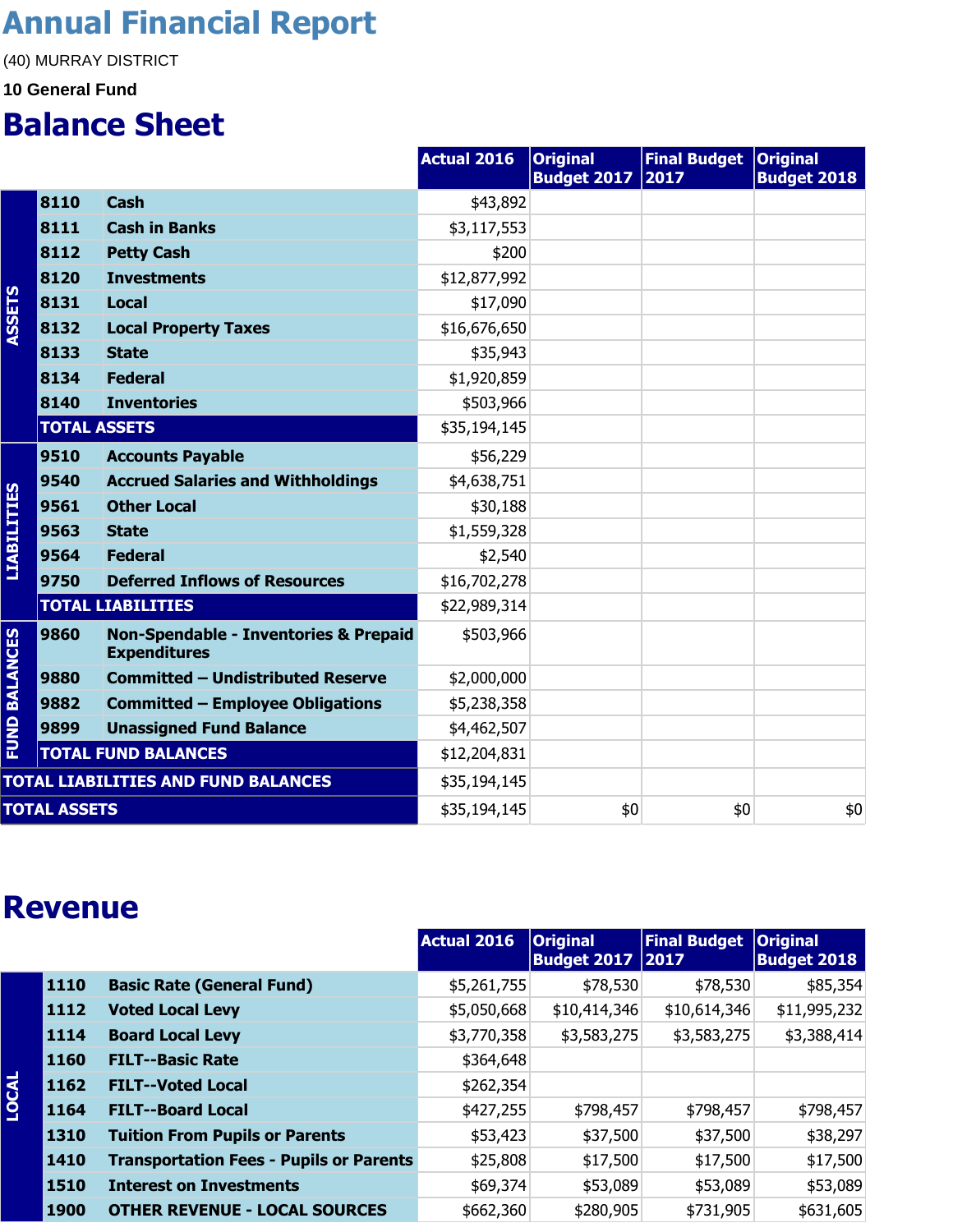|              |                      |                                                                   | <b>Actual 2016</b> | <b>Original</b><br><b>Budget 2017</b> | <b>Final Budget</b><br>2017 | <b>Original</b><br><b>Budget 2018</b> |
|--------------|----------------------|-------------------------------------------------------------------|--------------------|---------------------------------------|-----------------------------|---------------------------------------|
|              | 1910                 | <b>Rentals</b>                                                    | \$5,148            | \$1,000                               | \$1,000                     | \$1,000                               |
|              | 1920                 | <b>Contributions and Donations From</b><br><b>Private Sources</b> |                    | \$2,500                               | \$2,500                     | \$2,500                               |
| <b>LOCAL</b> | 1950                 | <b>Misc. Revenue from Other School Dist</b>                       | \$359,236          | \$359,236                             | \$503,104                   | \$400,000                             |
|              | 1990                 | <b>Miscellaneous</b>                                              | \$599,945          | \$564,595                             | \$564,595                   | \$564,595                             |
|              | <b>TOTAL LOCAL</b>   |                                                                   | \$16,912,332       | \$16,190,932                          | \$16,985,800                | \$17,976,043                          |
|              | 3010                 | <b>Regular School Programs K-12</b>                               | \$13,250,194       | \$14,179,958                          | \$14,179,958                | \$15,063,854                          |
|              | 3020                 | <b>Professional Staff</b>                                         | \$1,974,900        | \$2,034,859                           | \$2,034,859                 | \$2,064,505                           |
|              | 3105                 | <b>Special Ed - Add-On</b>                                        | \$1,624,810        | \$2,083,221                           | \$2,083,221                 | \$2,223,886                           |
|              | 3110                 | <b>Special Ed - Self-Contained</b>                                | \$349,894          | \$347,183                             | \$347,183                   | \$294,992                             |
|              | 3120                 | <b>Extend Yr Prog - Severely Disabled</b>                         | \$28,536           | \$12,633                              | \$12,633                    | \$12,633                              |
|              | 3125                 | <b>Special Ed - State Programs</b>                                | \$51,982           | \$57,389                              | \$57,389                    | \$62,007                              |
|              | 3155                 | <b>Applied Tech - Add-On</b>                                      | \$626,267          | \$960,357                             | \$898,272                   | \$949,574                             |
|              | 3200                 | <b>OTHER STATE PROGRAMS</b>                                       | \$327,253          | \$476,546                             | \$432,050                   | \$418,190                             |
|              | 3211                 | <b>Gifted and Talented</b>                                        | \$28,669           | \$11,847                              | \$11,847                    | \$18,517                              |
|              | 3212                 | <b>Advanced Placement</b>                                         | \$16,817           | \$17,467                              | \$17,467                    | \$12,345                              |
|              | 3213                 | <b>Concurrent Enrollment</b>                                      | \$106,534          | \$102,019                             | \$102,019                   | \$85,320                              |
|              | 3215                 | <b>At-Risk - Student Program</b>                                  | \$202,724          | \$202,724                             | \$202,724                   | \$221,463                             |
|              | 3230                 | <b>Class Size Reduction -- K-8</b>                                | \$1,228,020        | \$1,263,946                           | \$1,263,946                 | \$1,331,157                           |
| <b>STATE</b> | 3405                 | <b>Soc Sec &amp; Retirement</b>                                   | \$232,533          | \$77,106                              | \$77,106                    | \$76,181                              |
|              | 3415                 | <b>Pupil Transportation</b>                                       | \$377,754          | \$378,589                             | \$378,589                   | \$362,073                             |
|              | 3468                 | <b>School Nurses</b>                                              | \$12,833           | \$12,833                              | \$12,833                    | \$12,833                              |
|              | 3520                 | <b>School Land Trust Prog</b>                                     | \$402,637          | \$508,752                             | \$872,375                   | \$840,187                             |
|              | 3641                 | <b>Early Interventions</b>                                        | \$88,426           | \$90,021                              | \$90,021                    | \$89,384                              |
|              | 3710                 | <b>Driver Ed - Behind-The-Wheel</b>                               | \$21,646           | \$56,577                              | \$56,577                    | \$49,275                              |
|              | 3799                 | <b>Evaluation &amp; Assessment - UPASS</b>                        | \$24,612           | \$24,509                              | \$24,515                    | \$24,515                              |
|              | 3810                 | <b>Library Books and Supplies</b>                                 | \$16,916           | \$17,060                              | \$17,060                    | \$8,655                               |
|              | 3851                 | <b>Classroom Supplies and Materials</b>                           | \$59,120           | \$58,911                              | \$58,911                    | \$49,197                              |
|              | 3861                 | <b>Math/Science B Teacher Enhancement</b>                         | \$69,486           | \$62,896                              | \$62,896                    | \$62,896                              |
|              | 3876                 | <b>Educator Salary Adjustments</b>                                | \$1,653,610        | \$1,653,610                           | \$1,653,610                 | \$1,712,874                           |
|              | 3881                 | <b>USTAR</b>                                                      | \$119,650          | \$214,050                             | \$214,050                   | \$214,050                             |
|              | 3882                 | <b>BTS Arts</b>                                                   | \$1,050            | \$21,178                              | \$21,178                    | \$21,178                              |
|              | 3900                 | <b>REVENUE - OTHER STATE AGENCIES</b>                             | \$351,929          | \$325,000                             | \$325,000                   | \$325,000                             |
|              | <b>TOTAL STATE</b>   |                                                                   | \$23,248,802       | \$25,251,241                          | \$25,508,289                | \$26,606,741                          |
|              | 4500<br><b>STATE</b> | <b>RESTRICTED FED REVENUE - THRU</b>                              | \$309,024          | \$319,696                             | \$319,696                   | \$319,696                             |
|              | 4524                 | <b>IDEA - B -- Disabled (PL 101-476)</b>                          | \$1,025,298        | \$1,025,298                           | \$1,025,298                 | \$1,025,298                           |
|              | 4538                 | <b>Formula Allocation</b>                                         | \$66,223           | \$72,044                              | \$72,044                    | \$59,872                              |
| FEDERAL      | 4600                 | <b>Other Fed/State Restricted Sources</b>                         |                    | \$15,642                              | \$15,642                    | \$15,642                              |
|              | 4700                 | <b>FEDERAL REV THRU OTHER AGENCIES</b>                            | \$707              | \$500                                 | \$500                       | \$500                                 |
|              | 4801                 | <b>Federal NCLB Title I A - LEA Grants</b>                        | \$775,785          | \$765,641                             | \$765,641                   | \$765,641                             |
|              | 4810                 | <b>Federal Forest Revenue (in lieu of tax)</b>                    | \$1,215            | \$1,300                               | \$1,300                     | \$1,300                               |
|              |                      | <b>TOTAL FEDERAL</b>                                              | \$2,178,252        | \$2,200,121                           | \$2,200,121                 | \$2,187,949                           |
|              |                      | <b>TOTAL REVENUES, 10 GENERAL FUND</b>                            | \$42,339,386       | \$43,642,294                          | \$44,694,210                | \$46,770,733                          |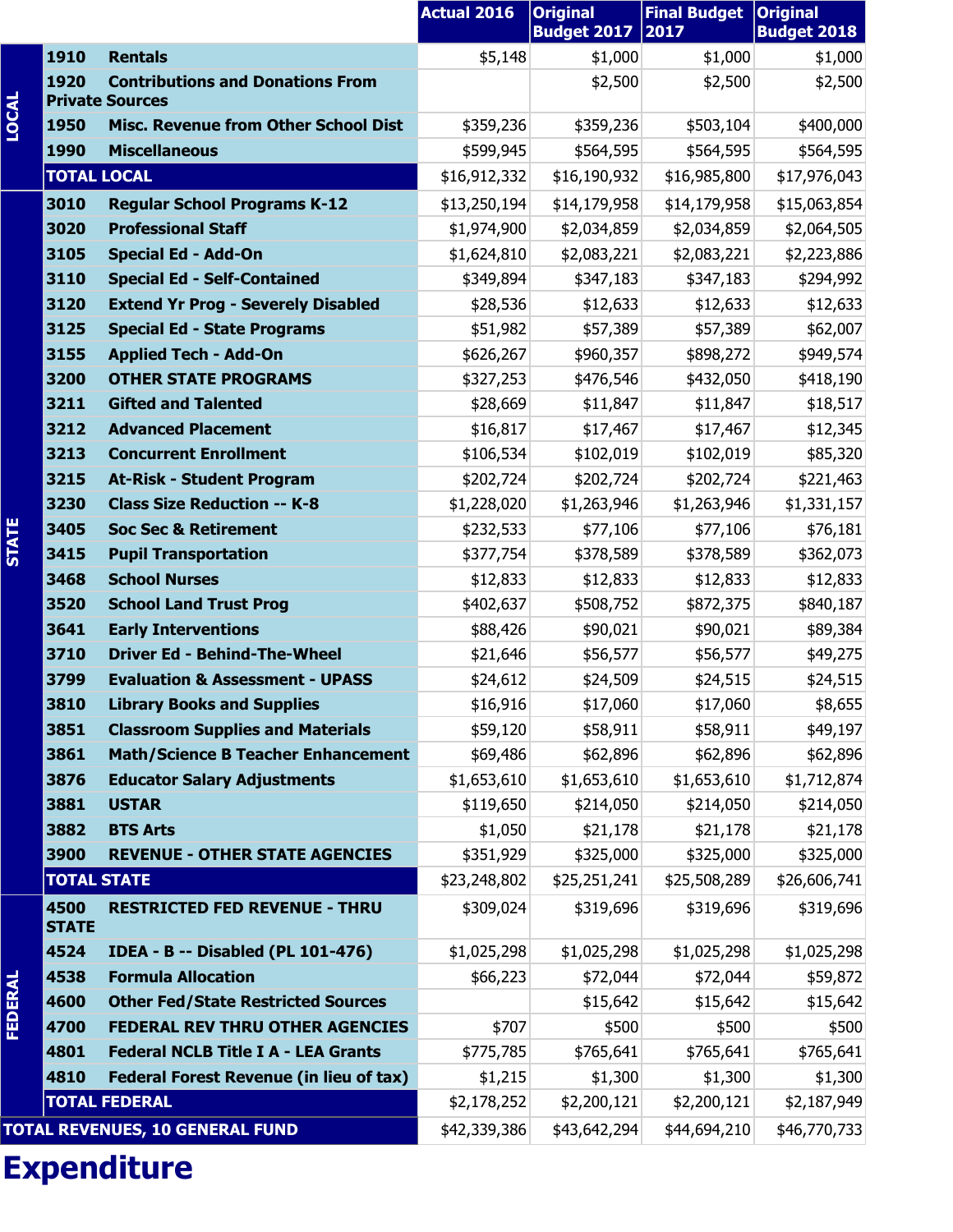|                                          | <b>Actual 2016</b> | <b>Original</b><br><b>Budget 2017</b> | <b>Final Budget   Original</b><br>2017 | <b>Budget 2018</b> |
|------------------------------------------|--------------------|---------------------------------------|----------------------------------------|--------------------|
| Salaries(100)                            |                    |                                       |                                        |                    |
| 131 Salaries - Teachers                  | \$15,584,997       | \$17,267,881                          | \$16,916,806                           | \$18,037,249       |
| 132 Salaries - Substitute Teachers       | \$238,968          | \$230,951                             | \$268,431                              | \$292,349          |
| 161 Salaries - Tchr Aides & Para-Prof    | \$1,745,837        | \$1,862,202                           | \$1,879,882                            | \$1,930,245        |
| 162 Salaries - Media Pers - Non-Licensed | \$63,319           | \$550                                 | \$550                                  | \$550              |
| 199 Salaries - All Other                 | \$13,057           | \$1,101                               | \$1,101                                | \$1,101            |
| <b>TOTAL SALARIES</b>                    | \$17,646,178       | \$19,362,686                          | \$19,066,770                           | \$20,261,493       |
| 210 State Retirement                     | \$3,608,162        | \$3,888,568                           | \$3,322,195                            | \$4,093,560        |
| 220 Social Security                      | \$1,262,702        | \$1,362,173                           | \$1,363,831                            | \$1,267,785        |
| 230 Local Retirement                     | \$350,992          | \$20,799                              | \$481,681                              | \$481,681          |
| 240 Group Insurance                      | \$2,958,944        | \$2,211,054                           | \$2,211,054                            | \$1,839,442        |
| 280 Unemployment Insurance               | \$2,831            | \$526                                 | \$526                                  | \$526              |
| <b>TOTAL BENEFITS</b>                    | \$8,183,631        | \$7,483,120                           | \$7,379,288                            | \$7,682,994        |
| 320 Professional - Educational Services  | \$151,316          | \$136,791                             | \$136,791                              | \$136,791          |
| 340 Other Prof Services                  | \$128,278          | \$88,346                              | \$93,146                               | \$93,146           |
| TOTAL PURCH/PROF SERV                    | \$279,594          | \$225,137                             | \$229,937                              | \$229,937          |
| 510 Student Transportation Services      | \$604              | \$2,907                               | \$2,907                                | \$2,907            |
| 530 Communication (Telephone & Other)    | \$781              |                                       |                                        |                    |
| 580 Travel/Per Diem                      | \$23,103           | \$10,234                              | \$10,234                               | \$10,234           |
| 590 Inter-educ, Purch Serv               | \$1,332            | \$2,000                               | \$2,000                                | \$2,000            |
| TOTAL OTHER PURCHASED SERVICES           | \$25,820           | \$15,141                              | \$15,141                               | \$15,141           |
| 610 General Supplies                     | \$608,558          | \$982,295                             | \$1,468,181                            | \$1,275,393        |
| 624 Fuel Oil                             | \$1,310            | \$7,500                               | \$7,500                                | \$7,500            |
| 641 Textbooks                            | \$184,380          | \$589,316                             | \$691,105                              | \$683,842          |
| 670 Software                             | \$43,476           | \$103,378                             | \$45,347                               | \$46,347           |
| <b>TOTAL SUPPLIES &amp; MATERIALS</b>    | \$837,724          | \$1,682,489                           | \$2,212,133                            | \$2,013,082        |
| 732 School Buses                         |                    | \$37,408                              | \$37,408                               | \$37,408           |
| 739 Other Equipment                      | \$265,928          | \$54,702                              | \$104,702                              | \$108,702          |
| <b>TOTAL PROPERTY</b>                    | \$265,928          | \$92,110                              | \$142,110                              | \$146,110          |
| 870 Indirect Costs - Restricted          | $(*70,158)$        | (\$14,393)                            | (\$14,393)                             | (\$14,393)         |
| 890 Misc Expenditures                    |                    | \$500                                 | \$500                                  | \$500              |
| TOTAL DEBT & MISCELLANEOUS               | $(*70,158)$        | ( \$13,893)                           | ( \$13,893)                            | (413,893)          |
| <b>TOTAL INSTRUCTION</b>                 | \$27,168,717       | \$28,846,790                          | \$29,031,486                           | \$30,334,864       |
| Salaries(100)                            |                    |                                       |                                        |                    |
| 131 Salaries - Teachers                  |                    | \$74,540                              | \$74,540                               | \$82,975           |
| 141 Salaries - Attend & Social Work Pers | \$107,816          | \$125,991                             | \$125,991                              | \$139,106          |
| 142 Salaries - Guidance Personnel        | \$942,686          | \$999,152                             | \$999,152                              | \$1,103,164        |
| 143 Salaries - Health Services Personnel | \$94,288           | \$105,459                             | \$105,459                              | \$116,437          |
| 152 Salaries - Sec & Clerical Pers       | \$171,086          | \$205,874                             | \$205,874                              | \$227,305          |
| 161 Salaries - Tchr Aides & Para-Prof    | \$53,998           | \$88,536                              | \$86,996                               | \$90,331           |
| <b>TOTAL SALARIES</b>                    | \$1,369,874        | \$1,599,551                           | \$1,598,011                            | \$1,759,318        |
| 210 State Retirement                     | \$306,657          | \$303,535                             | \$303,535                              | \$335,133          |
| 220 Social Security                      | \$98,646           | \$98,738                              | \$98,738                               | \$107,344          |
| 230 Local Retirement                     |                    | \$5,180                               | \$5,180                                | \$5,180            |
| 240 Group Insurance                      | \$175,729          | \$235,282                             | \$235,282                              | \$235,282          |
| <b>TOTAL BENEFITS</b>                    | \$581,032          | \$642,735                             | \$642,735                              | \$682,939          |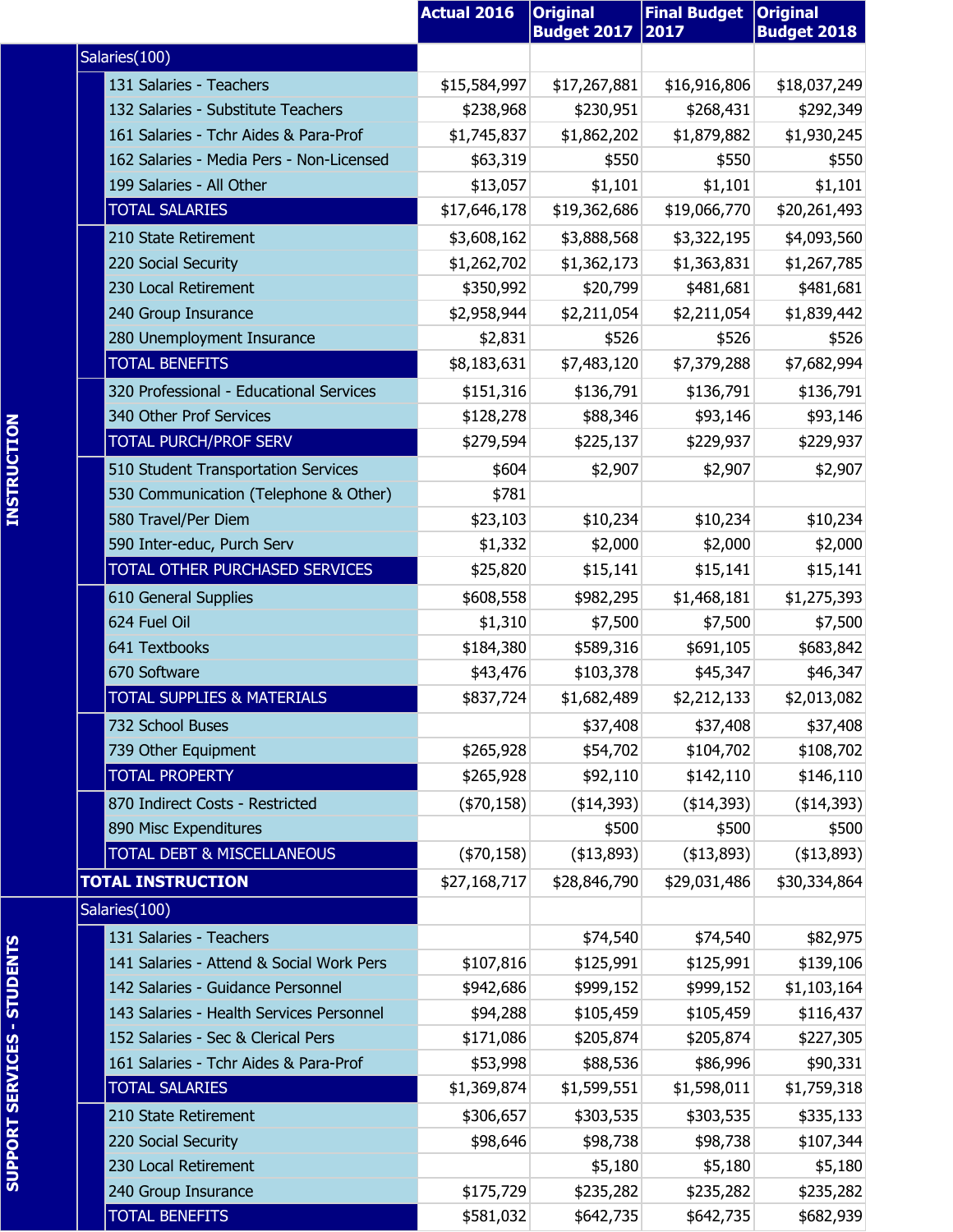|                                                            | <b>Actual 2016</b> | <b>Original</b><br><b>Budget 2017</b> | <b>Final Budget</b><br>2017 | <b>Original</b><br><b>Budget 2018</b> |
|------------------------------------------------------------|--------------------|---------------------------------------|-----------------------------|---------------------------------------|
| 340 Other Prof Services                                    | \$31,738           | \$111,000                             | \$181,000                   | \$181,000                             |
| <b>TOTAL PURCH/PROF SERV</b>                               | \$31,738           | \$111,000                             | \$181,000                   | \$181,000                             |
| 530 Communication (Telephone & Other)                      | \$71               | \$2,064                               | \$2,064                     | \$2,064                               |
| 580 Travel/Per Diem                                        | \$3,773            | \$2,200                               | \$2,200                     | \$2,200                               |
| 590 Inter-educ, Purch Serv                                 | \$2,496            | \$3,100                               | \$3,100                     | \$3,100                               |
| TOTAL OTHER PURCHASED SERVICES                             | \$6,340            | \$7,364                               | \$7,364                     | \$7,364                               |
| 610 General Supplies                                       | \$13,126           | \$17,320                              | \$17,320                    | \$17,320                              |
| 630 Food                                                   | \$122              |                                       |                             |                                       |
| <b>TOTAL SUPPLIES &amp; MATERIALS</b>                      | \$13,248           | \$17,320                              | \$17,320                    | \$17,320                              |
| 739 Other Equipment                                        | \$15,078           | \$7,930                               | \$7,930                     | \$7,930                               |
| <b>TOTAL PROPERTY</b>                                      | \$15,078           | \$7,930                               | \$7,930                     | \$7,930                               |
| <b>TOTAL SUPPORT SERVICES - STUDENTS</b>                   | \$2,017,310        | \$2,385,900                           | \$2,454,360                 | \$2,655,872                           |
| Salaries(100)                                              |                    |                                       |                             |                                       |
| 115 Salaries - Supervisors and Directors                   | \$264,461          | \$305,578                             | \$295,294                   | \$326,034                             |
| 131 Salaries - Teachers                                    | \$214,144          | \$381,967                             | \$414,097                   | \$452,781                             |
| 132 Salaries - Substitute Teachers                         | \$32,931           | \$48,464                              | \$48,464                    | \$52,782                              |
| 145 Salaries - Media Personnel - Licensed                  | \$184,608          | \$191,343                             | \$191,343                   | \$211,262                             |
| 152 Salaries - Sec & Clerical Pers                         | \$6,795            | \$13,817                              | \$13,817                    | (\$1,444)                             |
| 161 Salaries - Tchr Aides & Para-Prof                      | \$5,815            |                                       |                             |                                       |
| 162 Salaries - Media Pers - Non-Licensed                   | \$22,794           | \$27,879                              | \$27,879                    | \$30,781                              |
| 199 Salaries - All Other                                   | \$20,450           | \$28,993                              | \$28,993                    | \$28,993                              |
| <b>TOTAL SALARIES</b>                                      | \$751,998          | \$998,040                             | \$1,019,887                 | \$1,101,189                           |
| 210 State Retirement                                       | \$145,108          | \$173,390                             | \$173,390                   | \$188,328                             |
| 220 Social Security                                        | \$54,265           | \$70,958                              | \$70,958                    | \$72,976                              |
| 230 Local Retirement                                       | \$68,015           | \$112,072                             | \$112,072                   | \$112,072                             |
| 240 Group Insurance                                        | \$30,601           | \$61,614                              | \$61,614                    | \$62,788                              |
| <b>TOTAL BENEFITS</b>                                      | \$297,989          | \$418,034                             | \$418,034                   | \$436,164                             |
| 340 Other Prof Services                                    | \$8,127            | \$27,686                              | \$27,686                    | \$27,686                              |
| <b>TOTAL PURCH/PROF SERV</b>                               | \$8,127            | \$27,686                              | \$27,686                    | \$27,686                              |
| 530 Communication (Telephone & Other)                      | \$2,675            | \$4,600                               | \$4,600                     | \$4,600                               |
| 580 Travel/Per Diem                                        | \$23,890           | \$13,600                              | \$13,600                    | \$16,600                              |
| 590 Inter-educ, Purch Serv                                 | \$12,461           | \$15,021                              | \$15,021                    | \$15,021                              |
| TOTAL OTHER PURCHASED SERVICES                             | \$39,026           | \$33,220                              | \$33,220                    | \$36,220                              |
| 610 General Supplies                                       | \$44,961           | \$67,362                              | \$67,362                    | \$67,362                              |
| 630 Food                                                   | \$1,137            |                                       |                             |                                       |
| 644 Library Books                                          | \$57,495           | \$60,951                              | \$69,264                    | \$61,229                              |
| 645 Periodicals                                            | \$2,972            | \$2,200                               | \$7,531                     | \$3,855                               |
| <b>TOTAL SUPPLIES &amp; MATERIALS</b>                      | \$106,565          | \$130,513                             | \$144,157                   | \$132,446                             |
| 739 Other Equipment                                        | \$7,024            |                                       |                             |                                       |
| <b>TOTAL PROPERTY</b>                                      | \$7,024            |                                       |                             |                                       |
| 810 Dues and Fees                                          | \$1,800            | \$2,200                               | \$2,200                     | \$2,200                               |
| TOTAL DEBT & MISCELLANEOUS                                 | \$1,800            | \$2,200                               | \$2,200                     | \$2,200                               |
| <b>TOTAL SUPPORT SERVICES - STAFF</b><br><b>ASSISTANCE</b> | \$1,212,529        | \$1,609,693                           | \$1,645,183                 | \$1,735,905                           |
|                                                            |                    |                                       |                             |                                       |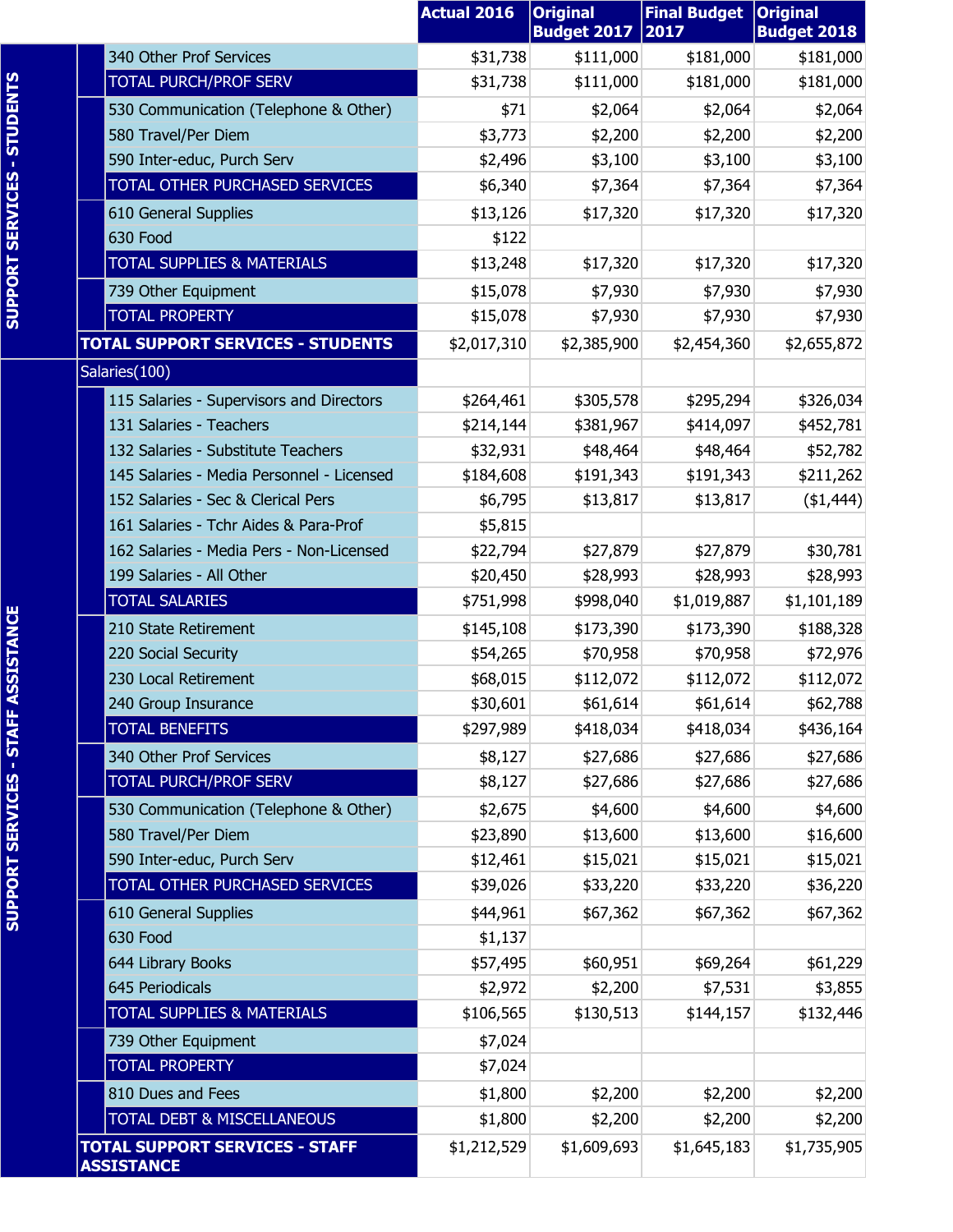|                                                       | <b>Actual 2016</b> | <b>Original</b><br><b>Budget 2017</b> | <b>Final Budget</b><br>2017 | <b>Original</b><br><b>Budget 2018</b> |
|-------------------------------------------------------|--------------------|---------------------------------------|-----------------------------|---------------------------------------|
| Salaries(100)                                         |                    |                                       |                             |                                       |
| 111 Compensation - School Board                       | \$39,260           | \$30,000                              | \$37,160                    | \$37,160                              |
| 112 Salaries - Superintendent                         | \$179,385          | \$190,599                             | \$190,599                   | \$155,680                             |
| 115 Salaries - Supervisors and Directors              | \$123,879          | \$138,667                             | \$147,058                   | \$161,880                             |
| 152 Salaries - Sec & Clerical Pers                    | \$132,650          | \$175,456                             | \$175,456                   | \$193,721                             |
| 198 Salaries - Other Class Pers                       | \$7,494            |                                       |                             |                                       |
| 199 Salaries - All Other                              | \$350,525          | \$43,463                              | \$43,463                    | \$47,988                              |
| <b>TOTAL SALARIES</b>                                 | \$833,193          | \$578,185                             | \$593,737                   | \$596,429                             |
| 210 State Retirement                                  | \$151,059          | \$193,331                             | \$208,401                   | \$212,253                             |
| 220 Social Security                                   | \$52,223           | \$71,239                              | \$71,239                    | \$72,272                              |
| 240 Group Insurance                                   | \$91,509           | \$113,095                             | \$125,150                   | \$125,150                             |
| <b>TOTAL BENEFITS</b>                                 | \$294,791          | \$377,665                             | \$404,790                   | \$409,674                             |
| 310 Official/Admin Services                           | \$39,397           | \$56,500                              | \$56,500                    | \$56,500                              |
| 340 Other Prof Services                               | \$46,103           | \$20,500                              | \$20,500                    | \$20,500                              |
| TOTAL PURCH/PROF SERV                                 | \$85,500           | \$77,000                              | \$77,000                    | \$77,000                              |
| 430 Repairs & Maint Services                          | \$4,270            | \$2,500                               | \$2,500                     | \$2,500                               |
| TOTAL PURCH PROPERTY SERVICES                         | \$4,270            | \$2,500                               | \$2,500                     | \$2,500                               |
| 522 Liability Insurance                               | \$45,208           | \$46,564                              | \$53,624                    | \$56,305                              |
| 530 Communication (Telephone & Other)                 | \$17,554           | \$19,144                              | \$19,144                    | \$20,321                              |
| 580 Travel/Per Diem                                   | \$36,163           | \$18,500                              | \$18,500                    | \$18,500                              |
| 590 Inter-educ, Purch Serv                            | \$9,257            | \$11,500                              | \$11,500                    | \$12,500                              |
| TOTAL OTHER PURCHASED SERVICES                        | \$108,182          | \$95,708                              | \$102,768                   | \$107,626                             |
| <b>610 General Supplies</b>                           | \$10,227           | \$9,500                               | \$9,500                     | \$18,450                              |
| 630 Food                                              | \$2,246            | \$2,100                               | \$2,100                     | \$2,100                               |
| 670 Software                                          | \$14,266           | \$5,000                               | \$5,000                     | \$5,000                               |
| <b>TOTAL SUPPLIES &amp; MATERIALS</b>                 | \$26,739           | \$16,600                              | \$16,600                    | \$25,550                              |
| 739 Other Equipment                                   | \$42,711           | \$11,000                              | \$11,000                    | \$11,000                              |
| <b>TOTAL PROPERTY</b>                                 | \$42,711           | \$11,000                              | \$11,000                    | \$11,000                              |
| 810 Dues and Fees                                     | \$14,486           | \$9,395                               | \$9,395                     | \$15,395                              |
| 890 Misc Expenditures                                 | \$4,025            | \$3,000                               | \$3,000                     | \$3,000                               |
| <b>TOTAL DEBT &amp; MISCELLANEOUS</b>                 | \$18,511           | \$12,395                              | \$12,395                    | \$18,395                              |
| TOTAL SUPPORT SERVICES - GENERAL<br><b>DIST ADMIN</b> | \$1,413,897        | \$1,171,054                           | \$1,220,789                 | \$1,248,174                           |
| Salaries(100)                                         |                    |                                       |                             |                                       |
| 121 Salaries - Principals and Assistants              | \$1,194,369        | \$1,235,689                           | \$1,243,023                 | \$1,372,422                           |
| 152 Salaries - Sec & Clerical Pers                    | \$524,458          | \$543,654                             | \$543,654                   | \$600,249                             |
| <b>TOTAL SALARIES</b>                                 | \$1,718,827        | \$1,779,343                           | \$1,786,678                 | \$1,972,671                           |
| 210 State Retirement                                  | \$402,451          | \$450,810                             | \$450,810                   | \$497,739                             |
| 220 Social Security                                   | \$123,131          | \$138,297                             | \$138,297                   | \$152,694                             |
| 230 Local Retirement                                  | \$2,596            | \$32,168                              | \$32,168                    | \$32,168                              |
| 240 Group Insurance                                   | \$343,704          | \$381,481                             | \$381,481                   | \$381,481                             |
| 280 Unemployment Insurance                            |                    | \$548                                 | \$548                       | \$548                                 |
| <b>TOTAL BENEFITS</b>                                 | \$871,882          | \$1,003,304                           | \$1,003,304                 | \$1,064,630                           |
| 340 Other Prof Services                               | \$276              | \$3,000                               | \$3,000                     | \$3,000                               |
| <b>TOTAL PURCH/PROF SERV</b>                          | \$276              | \$3,000                               | \$3,000                     | \$3,000                               |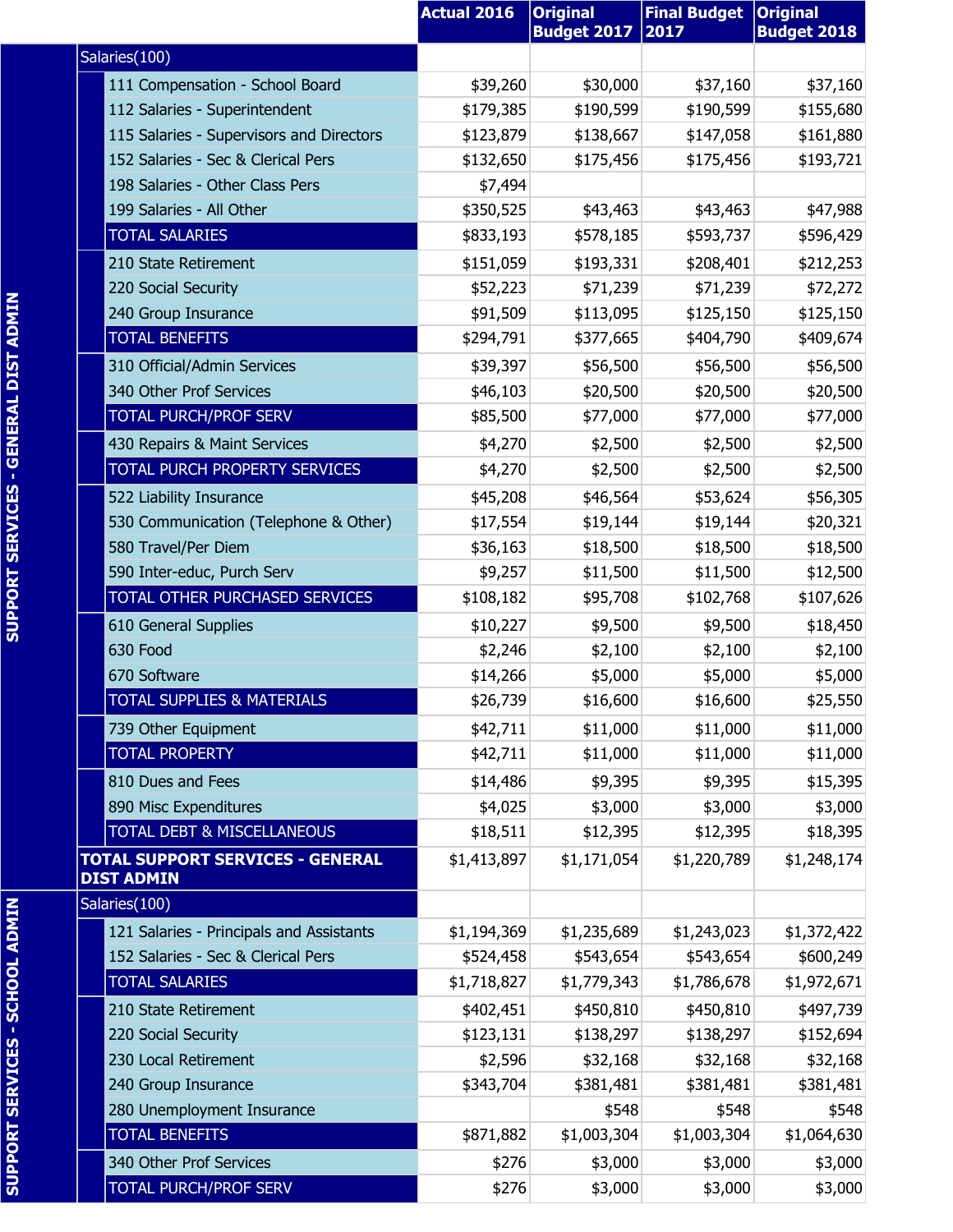|                                                        | <b>Actual 2016</b> | <b>Original</b><br><b>Budget 2017</b> | <b>Final Budget</b><br>2017 | <b>Original</b><br><b>Budget 2018</b> |
|--------------------------------------------------------|--------------------|---------------------------------------|-----------------------------|---------------------------------------|
| 530 Communication (Telephone & Other)                  | \$16,611           | \$24,179                              | \$27,711                    | \$24,179                              |
| 580 Travel/Per Diem                                    | \$11,456           | \$12,000                              | \$12,000                    | \$12,000                              |
| 590 Inter-educ, Purch Serv                             | \$1,944            | \$6,500                               | \$6,500                     | \$6,500                               |
| TOTAL OTHER PURCHASED SERVICES                         | \$30,011           | \$42,679                              | \$46,211                    | \$42,679                              |
| 610 General Supplies                                   | \$832              | \$1,000                               | \$1,000                     | \$1,000                               |
| 630 Food                                               | \$2,777            | \$1,400                               | \$1,400                     | \$1,400                               |
| 670 Software                                           | \$1,425            | \$1,500                               | \$1,500                     | \$1,500                               |
| <b>TOTAL SUPPLIES &amp; MATERIALS</b>                  | \$5,034            | \$3,900                               | \$3,900                     | \$3,900                               |
| 810 Dues and Fees                                      | \$7,104            | \$7,400                               | \$7,400                     | \$7,400                               |
| 890 Misc Expenditures                                  | \$3,285            | \$6,846                               | \$6,846                     | \$6,846                               |
| TOTAL DEBT & MISCELLANEOUS                             | \$10,389           | \$14,246                              | \$14,246                    | \$14,246                              |
| <b>TOTAL SUPPORT SERVICES - SCHOOL</b><br><b>ADMIN</b> | \$2,636,419        | \$2,846,472                           | \$2,857,339                 | \$3,101,126                           |
| Salaries(100)                                          |                    |                                       |                             |                                       |
| 114 Salaries - School Bus, Administrator               | \$117,528          | \$134,743                             | \$134,743                   | \$136,786                             |
| 115 Salaries - Supervisors and Directors               | \$245,535          | \$262,483                             | \$262,483                   | \$289,801                             |
| 131 Salaries - Teachers                                | \$1,750            |                                       |                             |                                       |
| 151 Salaries - Accounting Personnel                    | \$91,288           | \$97,951                              | \$97,951                    | \$108,148                             |
| 152 Salaries - Sec & Clerical Pers                     | \$127,820          | \$130,976                             | \$130,976                   | \$144,611                             |
| 161 Salaries - Tchr Aides & Para-Prof                  | \$321              |                                       |                             |                                       |
| 191 Salaries - Food Serv Pers                          | \$17,818           | \$19,667                              | \$19,667                    | \$21,714                              |
| 199 Salaries - All Other                               | \$212,581          | \$221,544                             | \$221,544                   | \$244,607                             |
| <b>TOTAL SALARIES</b>                                  | \$814,641          | \$867,364                             | \$867,364                   | \$945,666                             |
| 210 State Retirement                                   | \$191,813          | \$194,386                             | \$194,386                   | \$209,172                             |
| 220 Social Security                                    | \$58,775           | \$64,710                              | \$64,710                    | \$69,757                              |
| 240 Group Insurance                                    | \$169,573          | \$201,930                             | \$201,930                   | \$201,930                             |
| 280 Unemployment Insurance                             | \$286              |                                       |                             |                                       |
| <b>TOTAL BENEFITS</b>                                  | \$420,447          | \$461,026                             | \$461,026                   | \$480,859                             |
| 340 Other Prof Services                                | \$60,117           | \$81,461                              | \$98,406                    | \$98,406                              |
| <b>TOTAL PURCH/PROF SERV</b>                           | \$60,117           | \$81,461                              | \$98,406                    | \$98,406                              |
| 430 Repairs & Maint Services                           | \$317              | \$2,591                               | \$2,591                     | \$2,591                               |
| 450 Construction Services                              | \$164,654          |                                       |                             |                                       |
| TOTAL PURCH PROPERTY SERVICES                          | \$164,971          | \$2,591                               | \$2,591                     | \$2,591                               |
| 510 Student Transportation Services                    | \$158              | \$2,000                               | \$2,000                     | \$2,000                               |
| 523 Fidelity Bond Premiums                             |                    | \$3,803                               | \$3,803                     | \$3,803                               |
| 530 Communication (Telephone & Other)                  | \$23,494           | \$35,516                              | \$35,516                    | \$35,516                              |
| 550 Printing and Binding                               | \$5,493            | \$10,709                              | \$10,709                    | \$10,709                              |
| 580 Travel/Per Diem                                    | \$10,675           | \$6,994                               | \$6,994                     | \$9,994                               |
| 590 Inter-educ, Purch Serv                             | \$1,967            | \$2,267                               | \$2,267                     | \$2,567                               |
| 591 Services Purchased from a LEA In-State             | \$8,564            | \$10,500                              | \$10,500                    | \$10,500                              |
| TOTAL OTHER PURCHASED SERVICES                         | \$50,351           | \$71,789                              | \$71,789                    | \$75,089                              |
| 610 General Supplies                                   | \$65,391           | \$24,600                              | \$24,600                    | \$30,600                              |
| 621 Natural Gas                                        | \$19               |                                       |                             |                                       |
| 630 Food                                               | \$1,239            | \$2,650                               | \$2,650                     | \$2,650                               |
| 670 Software<br><b>TOTAL SUPPLIES &amp; MATERIALS</b>  | \$17,488           | \$18,162                              | \$18,162                    | \$18,162                              |
|                                                        | \$84,137           | \$45,412                              | \$45,412                    | \$51,412                              |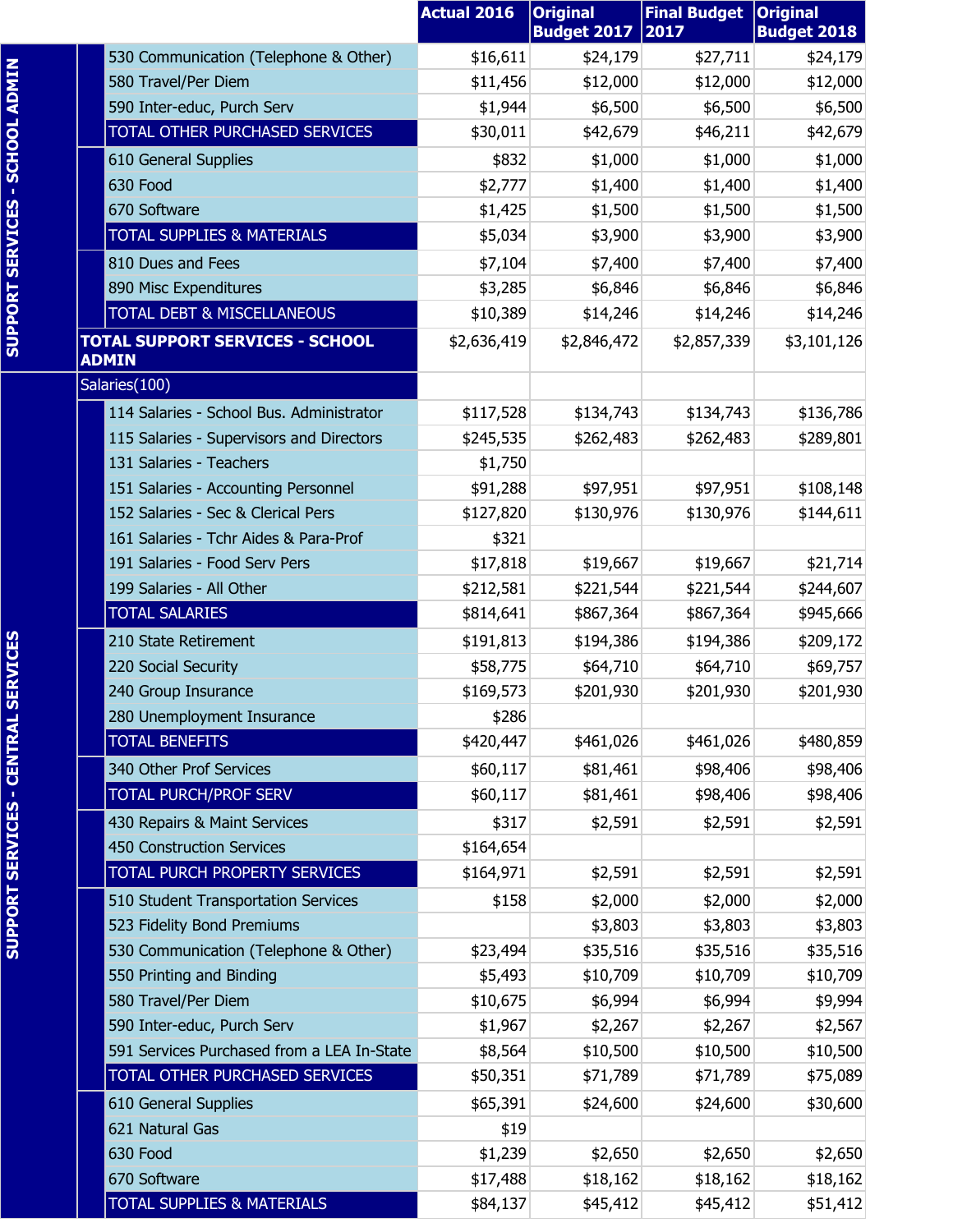|                                                |                                                             | <b>Actual 2016</b> | <b>Original</b><br><b>Budget 2017</b> | <b>Final Budget</b><br>2017 | <b>Original</b><br><b>Budget 2018</b> |
|------------------------------------------------|-------------------------------------------------------------|--------------------|---------------------------------------|-----------------------------|---------------------------------------|
|                                                | 739 Other Equipment                                         | \$1,112            | \$1,000                               | \$1,000                     | \$1,000                               |
|                                                | <b>TOTAL PROPERTY</b>                                       | \$1,112            | \$1,000                               | \$1,000                     | \$1,000                               |
|                                                | 810 Dues and Fees                                           | \$3,204            | \$5,000                               | \$5,000                     | \$5,000                               |
|                                                | 890 Misc Expenditures                                       | \$3,336            | \$1,500                               | \$1,500                     | \$1,500                               |
|                                                | TOTAL DEBT & MISCELLANEOUS                                  | \$6,540            | \$6,500                               | \$6,500                     | \$6,500                               |
| <b>SUPPORT SERVICES<br/>- CENTRAL SERVICES</b> | <b>TOTAL SUPPORT SERVICES - CENTRAL</b><br><b>SERVICES</b>  | \$1,602,316        | \$1,537,143                           | \$1,554,087                 | \$1,661,523                           |
|                                                | Salaries(100)                                               |                    |                                       |                             |                                       |
|                                                | 115 Salaries - Supervisors and Directors                    | \$18,053           | \$34,230                              | \$34,230                    | \$37,793                              |
|                                                | 152 Salaries - Sec & Clerical Pers                          | \$23,083           | \$21,014                              | \$21,014                    | \$23,201                              |
|                                                | 182 Salaries - Custodial & Maintenance                      | \$1,280,770        | \$1,479,965                           | \$1,479,965                 | \$1,634,030                           |
|                                                | <b>TOTAL SALARIES</b>                                       | \$1,321,906        | \$1,535,209                           | \$1,535,209                 | \$1,695,024                           |
|                                                | 210 State Retirement                                        | \$246,701          | \$306,494                             | \$306,494                   | \$338,400                             |
|                                                | 220 Social Security                                         | \$95,862           | \$114,542                             | \$114,542                   | \$126,466                             |
|                                                | 240 Group Insurance                                         | \$291,381          | \$329,805                             | \$329,805                   | \$329,805                             |
|                                                | 270 Industrial Insurance                                    | \$122,195          | \$145,000                             | \$145,000                   | \$120,000                             |
|                                                | 280 Unemployment Insurance                                  |                    | \$14,500                              | \$14,500                    | \$14,500                              |
|                                                | <b>TOTAL BENEFITS</b>                                       | \$756,139          | \$910,342                             | \$910,342                   | \$929,171                             |
|                                                | 340 Other Prof Services                                     |                    | \$5,000                               | \$5,000                     | \$5,000                               |
| <b>IAINTENANCE OF PLANT</b>                    | <b>TOTAL PURCH/PROF SERV</b>                                |                    | \$5,000                               | \$5,000                     | \$5,000                               |
|                                                | 411 Water/Sewage                                            | \$186,196          | \$226,031                             | \$226,031                   | \$226,031                             |
|                                                | 412 Disposal Service                                        | \$29,066           | \$32,244                              | \$32,244                    | \$32,244                              |
|                                                | 430 Repairs & Maint Services                                | \$133,381          | \$289,428                             | \$334,222                   | \$195,170                             |
|                                                | 432 Technology Repairs & Maint.                             |                    | \$511                                 | \$511                       | \$511                                 |
|                                                | TOTAL PURCH PROPERTY SERVICES                               | \$348,643          | \$548,214                             | \$593,008                   | \$453,956                             |
|                                                | 521 Property Insurance                                      | \$92,906           | \$110,669                             | \$110,669                   | \$110,669                             |
|                                                | 530 Communication (Telephone & Other)                       | \$7,328            | \$15,104                              | \$15,104                    | \$15,104                              |
|                                                | 580 Travel/Per Diem                                         | \$888              | \$4,739                               | \$4,739                     | \$4,739                               |
|                                                | 590 Inter-educ, Purch Serv                                  | \$594              | \$2,000                               | \$2,000                     | \$2,000                               |
| <b>OPERATION &amp; M</b>                       | <b>TOTAL OTHER PURCHASED SERVICES</b>                       | \$101,716          | \$132,512                             | \$132,512                   | \$132,512                             |
|                                                | 610 General Supplies                                        | \$219,585          | \$255,747                             | \$315,797                   | \$300,899                             |
|                                                | 621 Natural Gas                                             | \$152,739          |                                       | \$250,000                   | \$200,000                             |
|                                                | 622 Electricity                                             | \$592,486          | \$647,616                             | \$647,616                   | \$647,616                             |
|                                                | 624 Fuel Oil                                                | \$5,086            | \$257,000                             | \$7,000                     | \$7,000                               |
|                                                | 670 Software                                                |                    | \$3,200                               | \$3,200                     | \$3,200                               |
|                                                | <b>TOTAL SUPPLIES &amp; MATERIALS</b>                       | \$969,896          | \$1,163,563                           | \$1,223,613                 | \$1,158,715                           |
|                                                | 739 Other Equipment                                         | \$2,008            |                                       |                             |                                       |
|                                                | <b>TOTAL PROPERTY</b>                                       | \$2,008            |                                       |                             |                                       |
|                                                | 810 Dues and Fees                                           |                    | \$128                                 | \$128                       | \$128                                 |
|                                                | TOTAL DEBT & MISCELLANEOUS                                  |                    | \$128                                 | \$128                       | \$128                                 |
|                                                | <b>TOTAL OPERATION &amp; MAINTENANCE OF</b><br><b>PLANT</b> | \$3,500,308        | \$4,294,967                           | \$4,399,811                 | \$4,374,506                           |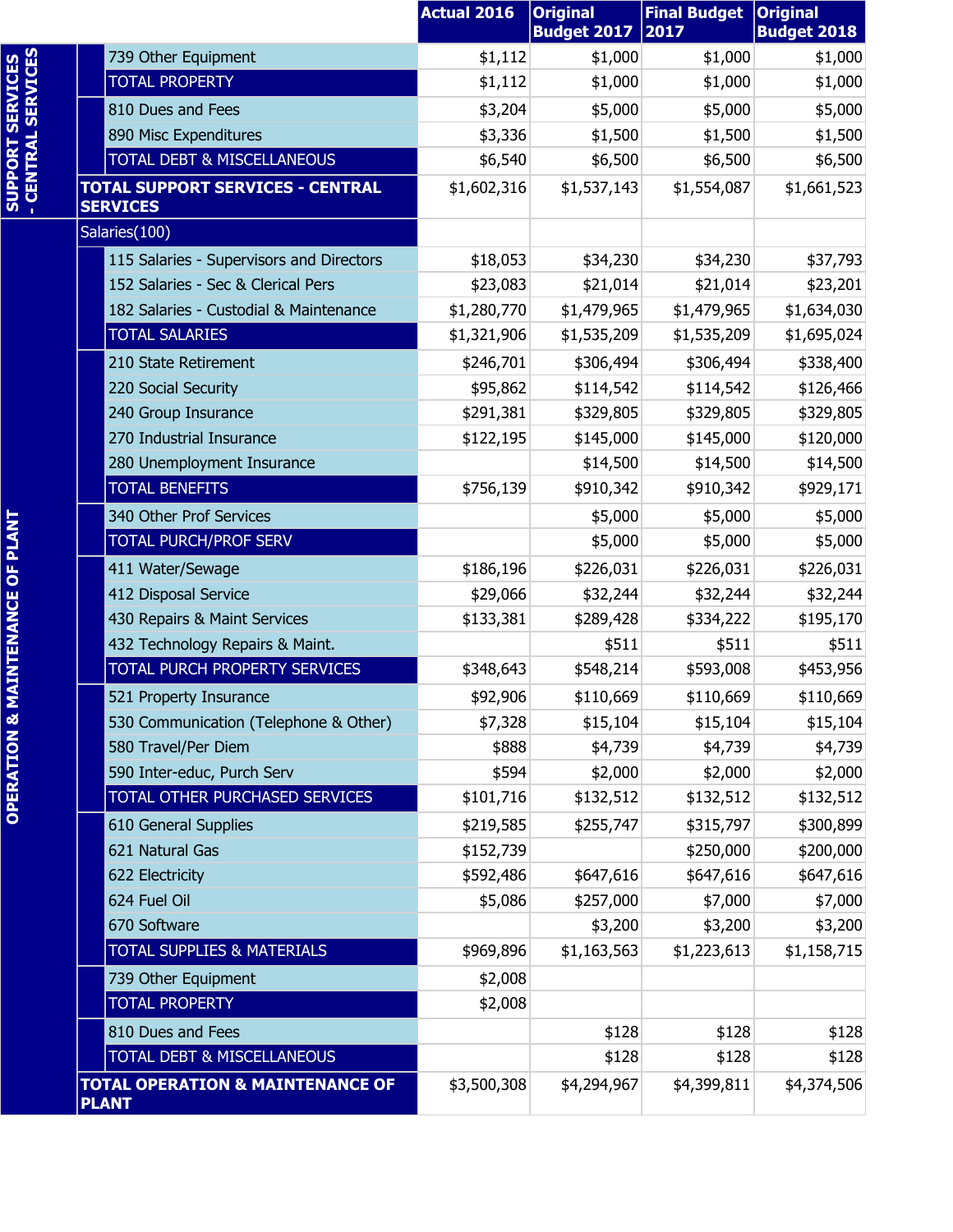|                                             | <b>Actual 2016</b> | <b>Original</b><br><b>Budget 2017</b> | <b>Final Budget   Original</b><br>2017 | <b>Budget 2018</b> |
|---------------------------------------------|--------------------|---------------------------------------|----------------------------------------|--------------------|
| Salaries(100)                               |                    |                                       |                                        |                    |
| 115 Salaries - Supervisors and Directors    | \$36,106           | \$35,170                              | \$35,170                               | \$38,831           |
| 152 Salaries - Sec & Clerical Pers          | \$22,830           | \$21,970                              | \$21,970                               | \$24,257           |
| 172 Salaries - Bus Drivers                  | \$300,368          | \$256,358                             | \$267,304                              | \$295,130          |
| 173 Mechanics/Other Garage Employees        | \$26,727           | \$28,714                              | \$28,714                               | \$31,703           |
| 199 Salaries - All Other                    |                    | \$20,719                              | \$20,719                               | \$20,719           |
| <b>TOTAL SALARIES</b>                       | \$386,031          | \$362,931                             | \$373,877                              | \$410,640          |
| 210 State Retirement                        | \$60,976           | \$64,557                              | \$64,557                               | \$70,476           |
| 220 Social Security                         | \$27,431           | \$30,577                              | \$30,577                               | \$30,605           |
| 240 Group Insurance                         | \$138,676          | \$135,405                             | \$135,405                              | \$135,405          |
| 270 Industrial Insurance                    | \$7,543            | \$8,925                               | \$8,925                                | \$8,925            |
| <b>TOTAL BENEFITS</b>                       | \$234,626          | \$239,464                             | \$239,464                              | \$245,410          |
| 320 Professional - Educational Services     | \$697              | \$500                                 | \$500                                  | \$500              |
| 340 Other Prof Services                     | \$154              | \$800                                 | \$800                                  | \$800              |
| <b>TOTAL PURCH/PROF SERV</b>                | \$851              | \$1,300                               | \$1,300                                | \$1,300            |
| 430 Repairs & Maint Services                | \$17,886           | \$56,371                              | \$56,371                               | \$56,371           |
| TOTAL PURCH PROPERTY SERVICES               | \$17,886           | \$56,371                              | \$56,371                               | \$56,371           |
| 510 Student Transportation Services         | $(*29,606)$        | (\$1,320)                             | $($ \$1,820)                           | (\$17,885)         |
| 521 Property Insurance                      | \$2,982            | \$2,000                               | \$2,000                                | \$2,000            |
| 530 Communication (Telephone & Other)       | \$1,921            | \$2,595                               | \$2,595                                | \$2,595            |
| 580 Travel/Per Diem                         | \$246              | \$1,300                               | \$1,300                                | \$1,300            |
| 590 Inter-educ, Purch Serv                  | \$993              | \$300                                 | \$300                                  | \$300              |
| TOTAL OTHER PURCHASED SERVICES              | $(*23,464)$        | \$4,875                               | \$4,375                                | ( \$11,690)        |
| 610 General Supplies                        | \$1,105            | \$2,500                               | \$2,500                                | \$2,500            |
| 622 Electricity                             | \$388              | \$3,400                               | \$3,400                                | \$3,400            |
| 624 Fuel Oil                                | \$49,507           | \$121,864                             | \$121,864                              | \$71,864           |
| 670 Software                                | \$525              | \$3,100                               | \$3,100                                | \$3,100            |
| 683 Repair Parts for Buses & Other Vehicles | \$82,754           | \$55,000                              | \$55,000                               | \$55,000           |
| 689 Miscellaneous                           | \$22,283           | \$30,000                              | \$30,000                               | \$35,000           |
| <b>TOTAL SUPPLIES &amp; MATERIALS</b>       | \$156,562          | \$215,864                             | \$215,864                              | \$170,864          |
| 739 Other Equipment                         | \$13,187           | \$3,000                               | \$3,000                                | \$3,000            |
| <b>TOTAL PROPERTY</b>                       | \$13,187           | \$3,000                               | \$3,000                                | \$3,000            |
| 810 Dues and Fees                           | \$300              |                                       |                                        |                    |
| 890 Misc Expenditures                       | \$650              | \$250                                 | \$250                                  | \$250              |
| TOTAL DEBT & MISCELLANEOUS                  | \$950              | \$250                                 | \$250                                  | \$250              |
| <b>TOTAL STUDENT TRANSPORTATION</b>         | \$786,629          | \$884,055                             | \$894,500                              | \$876,146          |
| Salaries(100)                               |                    |                                       |                                        |                    |
| 121 Salaries - Principals and Assistants    | \$56,470           | \$60,930                              | \$60,930                               | \$60,930           |
| 131 Salaries - Teachers                     | \$141,819          | \$106,106                             | \$106,106                              | \$106,106          |
| 161 Salaries - Tchr Aides & Para-Prof       | \$118,215          | \$121,369                             | \$121,369                              | \$133,760          |
| 182 Salaries - Custodial & Maintenance      |                    | \$2,631                               | \$2,631                                | \$2,631            |
| 199 Salaries - All Other                    | \$41,940           | \$77,096                              | \$77,096                               | \$77,096           |
| <b>TOTAL SALARIES</b>                       | \$358,444          | \$368,134                             | \$368,134                              | \$380,524          |
| 210 State Retirement                        | \$62,797           | \$76,684                              | \$76,684                               | \$76,684           |
| 220 Social Security                         | \$28,779           | \$32,443                              | \$32,443                               | \$33,448           |
| 240 Group Insurance                         | \$8,155            | \$6,714                               | \$6,714                                | \$6,714            |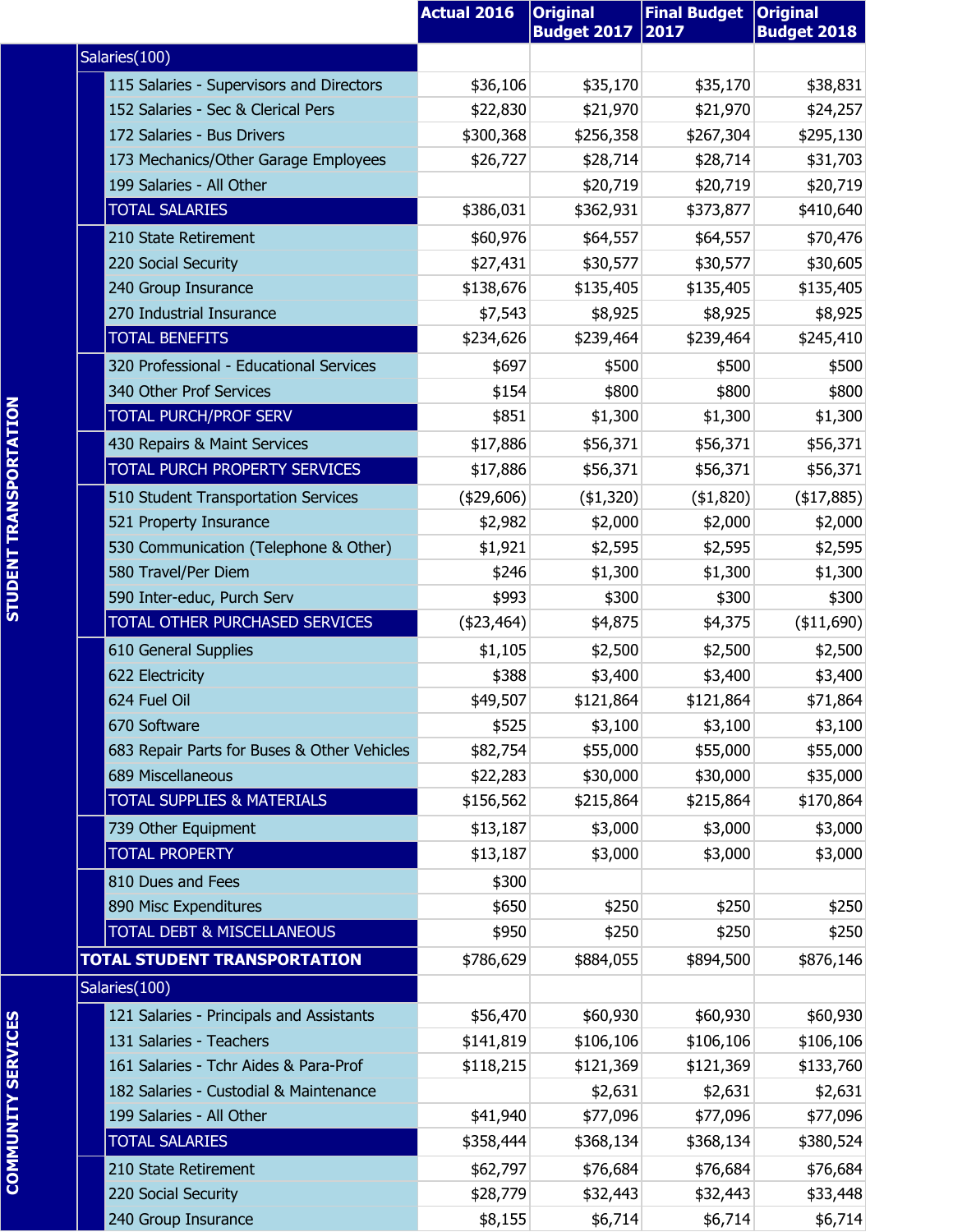|                                                                 |                                                              | <b>Actual 2016</b> | <b>Original</b><br><b>Budget 2017</b> | <b>Final Budget</b><br>2017 | <b>Original</b><br><b>Budget 2018</b> |
|-----------------------------------------------------------------|--------------------------------------------------------------|--------------------|---------------------------------------|-----------------------------|---------------------------------------|
|                                                                 | 270 Industrial Insurance                                     | \$3,017            | \$4,000                               | \$4,000                     | \$4,000                               |
|                                                                 | <b>TOTAL BENEFITS</b>                                        | \$102,748          | \$119,841                             | \$119,841                   | \$120,846                             |
|                                                                 | 580 Travel/Per Diem                                          | \$496              |                                       |                             |                                       |
|                                                                 | TOTAL OTHER PURCHASED SERVICES                               | \$496              |                                       |                             |                                       |
| <b>COMMUNITY SERVICES</b>                                       | 610 General Supplies                                         | \$8,927            | \$7,521                               | \$7,521                     | \$7,521                               |
|                                                                 | 630 Food                                                     | \$3,022            | \$7,500                               | \$7,500                     | \$7,500                               |
|                                                                 | <b>TOTAL SUPPLIES &amp; MATERIALS</b>                        | \$11,949           | \$15,021                              | \$15,021                    | \$15,021                              |
|                                                                 | 739 Other Equipment                                          | \$838              | \$750                                 | \$750                       | \$750                                 |
|                                                                 | <b>TOTAL PROPERTY</b>                                        | \$838              | \$750                                 | \$750                       | \$750                                 |
|                                                                 | 890 Misc Expenditures                                        | \$66,536           | \$67,124                              | \$67,124                    | \$67,124                              |
|                                                                 | <b>TOTAL DEBT &amp; MISCELLANEOUS</b>                        | \$66,536           | \$67,124                              | \$67,124                    | \$67,124                              |
|                                                                 | <b>TOTAL COMMUNITY SERVICES</b>                              | \$541,011          | \$570,870                             | \$570,870                   | \$584,265                             |
|                                                                 | Debt & Miscellaneous(800)                                    |                    |                                       |                             |                                       |
|                                                                 | 890 Misc Expenditures                                        |                    | \$626                                 | \$626                       | \$626                                 |
| <b>SERVICES</b>                                                 | <b>TOTAL DEBT &amp; MISCELLANEOUS</b>                        |                    | \$626                                 | \$626                       | \$626                                 |
| <b>ACQUISITION</b>                                              | <b>TOTAL LAND ACQUISITION SERVICES</b>                       |                    | \$626                                 | \$626                       | \$626                                 |
|                                                                 | Benefits(200)                                                |                    |                                       |                             |                                       |
|                                                                 | 210 State Retirement                                         | \$415              |                                       |                             |                                       |
|                                                                 | 220 Social Security                                          | \$122              |                                       |                             |                                       |
|                                                                 | <b>TOTAL BENEFITS</b>                                        | \$537              |                                       |                             |                                       |
|                                                                 | 411 Water/Sewage                                             | \$87               |                                       |                             |                                       |
| <b>IPROVEMENT SERVICES</b>                                      | TOTAL PURCH PROPERTY SERVICES                                | \$87               |                                       |                             |                                       |
|                                                                 | 622 Electricity                                              | \$51               |                                       |                             |                                       |
|                                                                 | <b>TOTAL SUPPLIES &amp; MATERIALS</b>                        | \$51               |                                       |                             |                                       |
|                                                                 | 710 Land & Site Improvements                                 | \$139,014          |                                       | \$26,000                    | \$315,000                             |
| <b>II ANAI</b>                                                  | <b>TOTAL PROPERTY</b>                                        | \$139,014          |                                       | \$26,000                    | \$315,000                             |
|                                                                 | TOTAL LAND IMPROVEMENT SERVICES                              | \$139,689          |                                       | \$26,000                    | \$315,000                             |
|                                                                 | Benefits(200)                                                |                    |                                       |                             |                                       |
|                                                                 | 210 State Retirement                                         | \$0                |                                       |                             |                                       |
|                                                                 | 220 Social Security                                          | \$0                |                                       |                             |                                       |
|                                                                 | <b>TOTAL BENEFITS</b>                                        | \$0                |                                       |                             |                                       |
| <b>CONSTRUCTION</b><br><b>BUILDING</b><br><b>NOILISING</b><br>ō | <b>TOTAL BUILDING ACQUISITION AND</b><br><b>CONSTRUCTION</b> | \$0                |                                       |                             |                                       |
|                                                                 | <b>TOTAL EXPENDITURES, 10 GENERAL FUND</b>                   | \$41,018,825       | \$44,147,570                          | \$44,655,052                | \$46,888,007                          |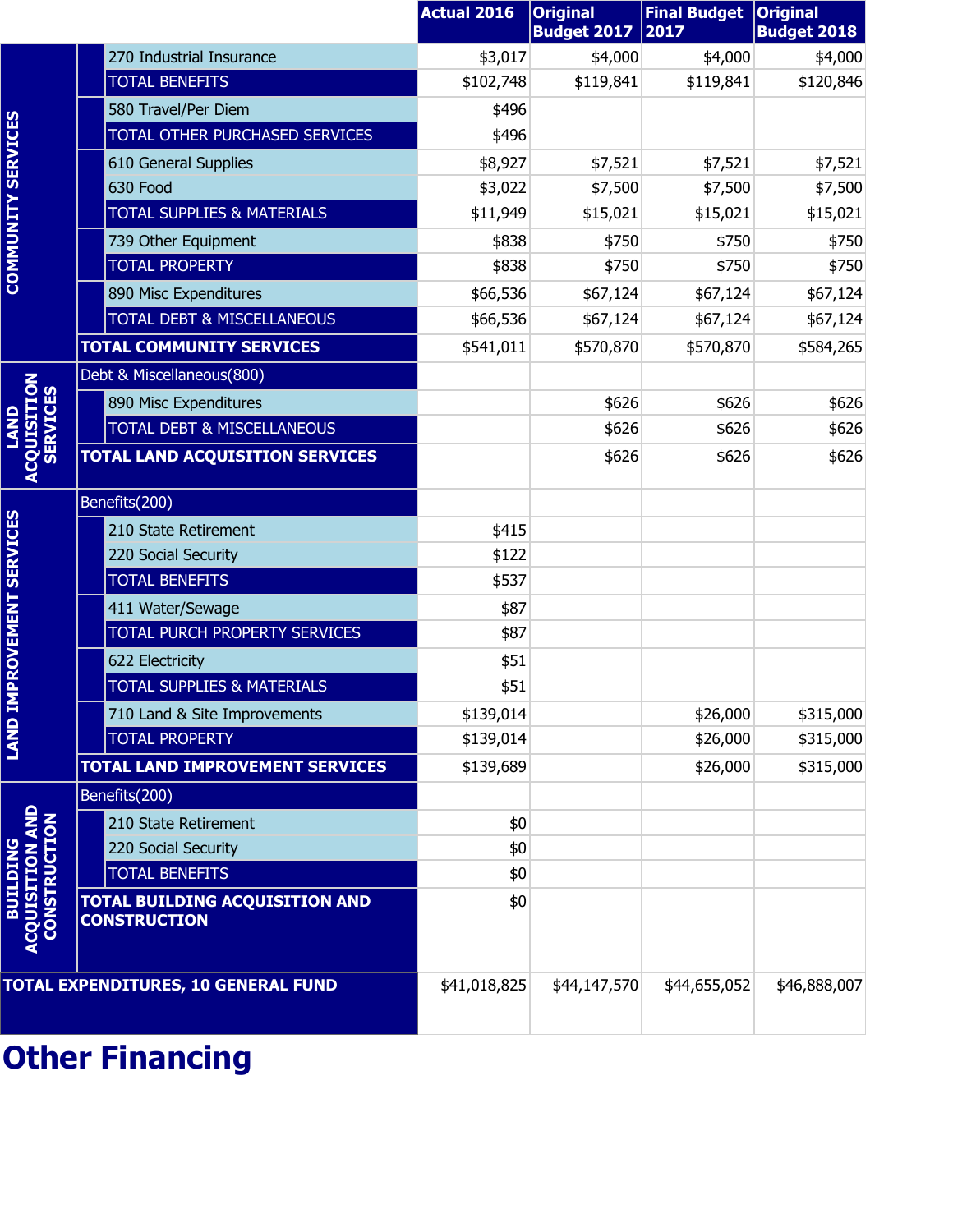|                        |                                                                       | <b>Actual 2016</b> | <b>Original</b><br><b>Budget 2017</b> | Final Budget   Original<br>2017 | <b>Budget 2018</b> |
|------------------------|-----------------------------------------------------------------------|--------------------|---------------------------------------|---------------------------------|--------------------|
|                        | 5000 Other Sources & Changes                                          | \$0                | \$0                                   | \$0                             | \$0                |
| (USES)                 | 5100 Sale of Bonds                                                    | \$0                | \$0                                   | \$0                             | \$0                |
|                        | <b>5110 Face Amount of Bonds Sold</b>                                 | \$0                | \$0                                   | \$0                             | \$0                |
| <b>SOURCES</b>         | 5120 Premium or Discount on the Issuance of<br><b>Bonds</b>           | \$0                | \$0                                   | \$0                             | \$0                |
|                        | <b>5130 Issuance of Refunding Bonds</b>                               | \$0                | \$0                                   | \$0                             | \$0                |
|                        | <b>5140 Payment to Refunded Bonds Escrow</b>                          | \$0                | \$0                                   | \$0                             | \$0                |
|                        | <b>5200 Transfers in From Other Funds</b>                             | \$949,659          | \$0                                   | \$0                             | \$0                |
|                        | <b>5210 Transfers out to Other Funds</b>                              | (\$949,659)        | \$0                                   | \$0                             | \$0                |
| <b>OTHER FINANCING</b> | 5300 Sale of, or Compensation for Loss of,<br><b>Fixed Assets</b>     | \$0                | \$0                                   | \$0                             | \$0                |
|                        | <b>5400 Loan Proceeds</b>                                             | \$0                | \$0                                   | \$0                             | \$0                |
|                        | <b>5500 Capital Lease Proceeds</b>                                    | \$0                | \$0                                   | \$0                             | \$0                |
| 5000                   | 5900 Other Financing Sources & Uses                                   | \$0                | \$0                                   | \$0                             | \$0                |
|                        | <b>TOTAL OTHER FINANCING SOURCES (USES)</b>                           | \$0                | \$0                                   | \$0                             | \$0                |
|                        | <b>6100 Capital Contributions</b>                                     | \$0                | \$0                                   | \$0                             | \$0                |
| <b>OTHER ITEMS</b>     | 6200 Amortization of Premium on Issuance of<br><b>Bonds</b>           | \$0                | \$0                                   | \$0                             | \$0                |
|                        | <b>6300 Special Items</b>                                             | \$0                | \$0                                   | \$0                             | \$0                |
|                        | <b>6400 Extraordinary Items</b>                                       | \$0                | \$0                                   | \$0                             | \$0                |
| 6000                   | <b>TOTAL OTHER ITEMS</b>                                              | \$0                | \$0                                   | \$0                             | \$0                |
|                        | <b>TOTAL OTHER FINANCING SOURCES (USES) AND</b><br><b>OTHER ITEMS</b> | \$0                | \$0                                   | \$0                             | \$0                |

|                               |                                                                    | <b>Actual 2016</b> | <b>Original</b><br><b>Budget 2017 2017</b> | <b>Final Budget</b> | <b>Original</b><br><b>Budget 2018</b> |
|-------------------------------|--------------------------------------------------------------------|--------------------|--------------------------------------------|---------------------|---------------------------------------|
|                               | 1000 Total LOCAL                                                   | \$16,912,332       | \$16,190,932                               | \$16,985,800        | \$17,976,043                          |
|                               | <b>2000 Total STATE</b>                                            | \$23,248,802       | \$25,251,241                               | \$25,508,289        | \$26,606,741                          |
|                               | <b>3000 Total FEDERAL</b>                                          | \$2,178,252        | \$2,200,121                                | \$2,200,121         | \$2,187,949                           |
| <b>REVENUES<br/>BY SOURCE</b> | <b>TOTAL REVENUES</b>                                              | \$42,339,386       | \$43,642,294                               | \$44,694,210        | \$46,770,733                          |
|                               | <b>100 Salaries</b>                                                | \$25,201,092       | \$27,451,443                               | \$27,209,665        | \$29,122,956                          |
| ଛ                             | <b>200 Employee Benefits</b>                                       | \$11,743,822       | \$11,655,530                               | \$11,578,822        | \$12,052,687                          |
| EXPENDITURES<br>OBJECT        | <b>300 Purchased Professional and Technical</b><br><b>Services</b> | \$466,203          | \$531,584                                  | \$623,329           | \$623,329                             |
|                               | 400 Purchased property Services                                    | \$535,857          | \$609,676                                  | \$654,470           | \$515,418                             |
|                               | <b>500 Other Purchased Services</b>                                | \$338,478          | \$403,289                                  | \$413,380           | \$404,941                             |
|                               | <b>600 Supplies</b>                                                | \$2,211,905        | \$3,290,682                                | \$3,894,020         | \$3,588,310                           |
|                               | <b>700 Property</b>                                                | \$486,900          | \$115,790                                  | \$191,790           | \$484,790                             |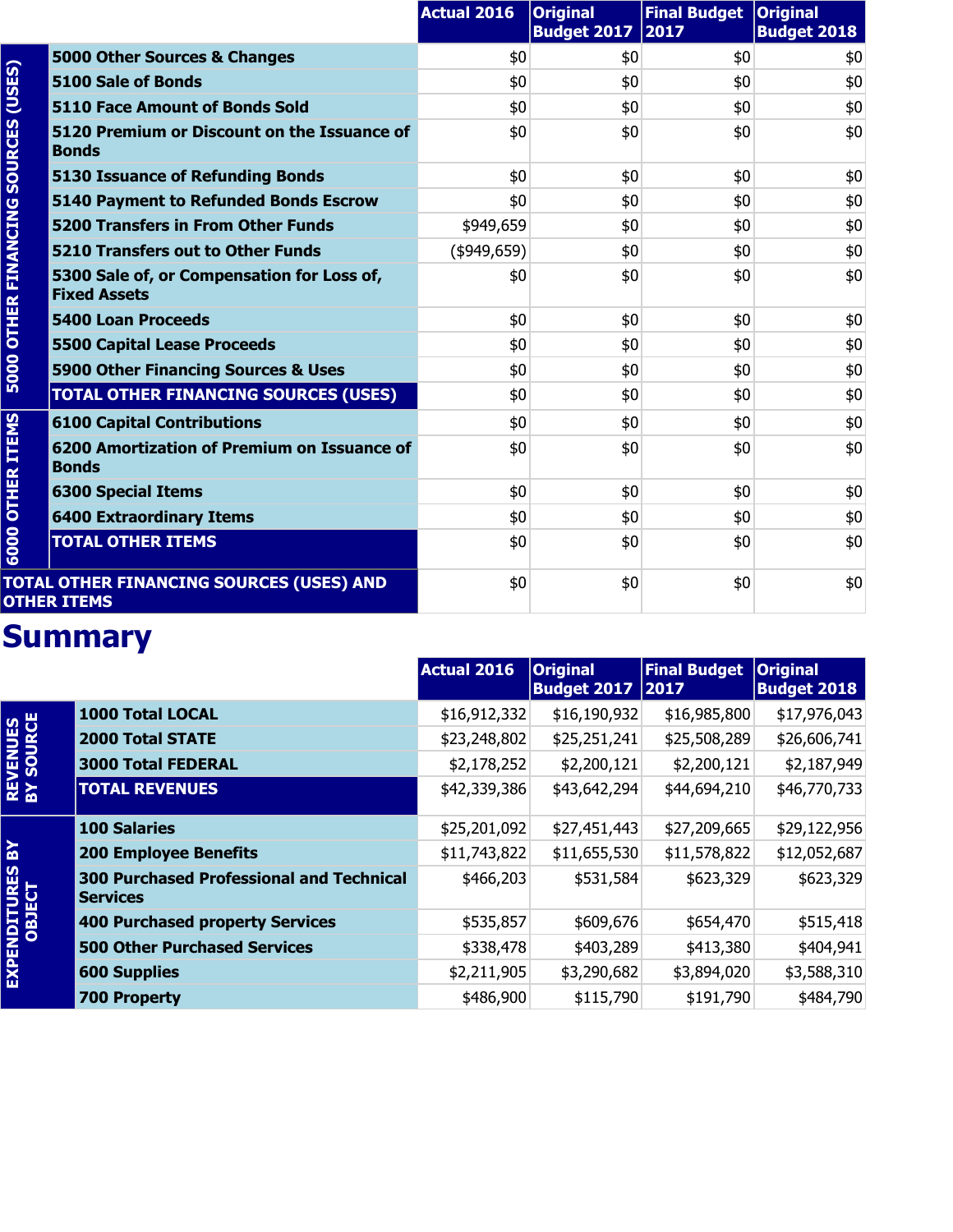|                            |                                                                     | <b>Actual 2016</b> | <b>Original</b><br><b>Budget 2017 2017</b> | <b>Final Budget</b> | <b>Original</b><br><b>Budget 2018</b> |
|----------------------------|---------------------------------------------------------------------|--------------------|--------------------------------------------|---------------------|---------------------------------------|
| ن                          | 800 Other Objects                                                   | \$34,568           | \$89,576                                   | \$89,576            | \$95,576                              |
| <b>SIGO</b><br><b>ASIC</b> | <b>TOTAL EXPENDITURES</b>                                           | \$41,018,825       | \$44,147,570                               | \$44,655,052        | \$46,888,007                          |
|                            | <b>EXCESS (DEFICIENCY) OF REVENUES OVER</b><br>(UNDER) EXPENDITURES | \$1,320,561        | (\$505,276)                                | \$39,158            | $($ \$117,274) $ $                    |
| <b>ITEMS</b>               | <b>OTHER FINANCING SOURCES (USES) AND OTHER</b>                     | \$0                | \$0                                        | \$0                 | \$0                                   |
|                            | <b>NET CHANGE IN FUND BALANCE</b>                                   | \$1,320,561        | (\$505,276)                                | \$39,158            | $($ \$117,274) $ $                    |
|                            | <b>FUND BALANCE - BEGINNING (FROM PRIOR YEAR)</b>                   | \$10,884,268       |                                            | \$12,204,829        |                                       |
|                            | <b>FUND BALANCE - ENDING</b>                                        | \$12,204,829       | (\$505,276)                                | \$12,243,987        | $($ \$117,274) $ $                    |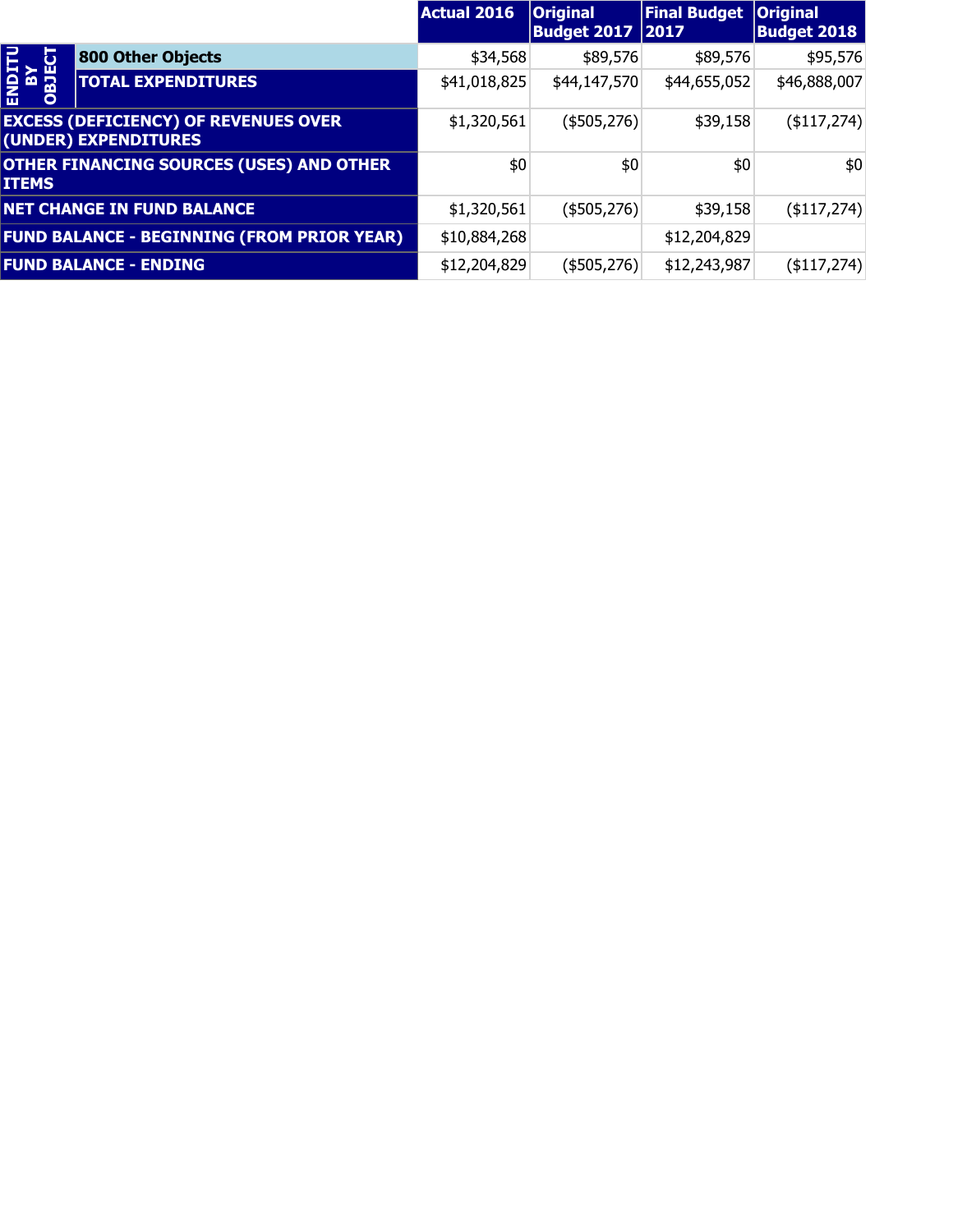|                         |                     |                                            | <b>Actual 2016</b> | <b>Original</b><br><b>Budget 2017 2017</b> | <b>Final Budget</b> | <b>Original</b><br><b>Budget 2018</b> |
|-------------------------|---------------------|--------------------------------------------|--------------------|--------------------------------------------|---------------------|---------------------------------------|
|                         | 8110                | <b>Cash</b>                                | \$241,768          |                                            |                     |                                       |
|                         | 8111                | <b>Cash in Banks</b>                       | \$1,144            |                                            |                     |                                       |
| ASSETS                  | 8120                | <b>Investments</b>                         | \$785,664          |                                            |                     |                                       |
|                         | <b>TOTAL ASSETS</b> |                                            | \$1,028,576        |                                            |                     |                                       |
|                         | 9889                | <b>Committed - Other</b>                   | \$1,028,576        |                                            |                     |                                       |
| <b>BALANCES</b><br>FUND |                     | <b>TOTAL FUND BALANCES</b>                 | \$1,028,576        |                                            |                     |                                       |
|                         |                     | <b>TOTAL LIABILITIES AND FUND BALANCES</b> | \$1,028,576        |                                            |                     |                                       |
|                         | <b>TOTAL ASSETS</b> |                                            | \$1,028,576        | \$0                                        | \$0                 | \$0                                   |

#### **Revenue**

|       |                    |                                                 | Actual 2016   Original | <b>Budget 2017 2017</b> | <b>Final Budget Original</b> | <b>Budget 2018</b> |
|-------|--------------------|-------------------------------------------------|------------------------|-------------------------|------------------------------|--------------------|
|       | <b>1510</b>        | <b>Interest on Investments</b>                  | \$5,680                |                         |                              |                    |
| LOCAL | 1900               | <b>OTHER REVENUE - LOCAL SOURCES</b>            | \$193,791              |                         |                              |                    |
|       | <b>TOTAL LOCAL</b> |                                                 | \$199,471              |                         |                              |                    |
|       |                    | <b>TOTAL REVENUES, 20 SPECIAL REVENUE FUNDS</b> | \$199,471              | \$0                     | \$0                          | \$0                |

#### **Expenditure**

|              |                                               | <b>Actual 2016</b> | <b>Original</b><br><b>Budget 2017 2017</b> | <b>Final Budget Original</b> | <b>Budget 2018</b> |
|--------------|-----------------------------------------------|--------------------|--------------------------------------------|------------------------------|--------------------|
|              | Supplies & Materials(600)                     |                    |                                            |                              |                    |
|              | 610 General Supplies                          | \$176,413          |                                            |                              |                    |
|              | <b>TOTAL SUPPLIES &amp; MATERIALS</b>         | \$176,413          |                                            |                              |                    |
| INSTRUCTION  | <b>TOTAL INSTRUCTION</b>                      | \$176,413          |                                            |                              |                    |
| <b>FUNDS</b> | <b>TOTAL EXPENDITURES, 20 SPECIAL REVENUE</b> | \$176,413          | \$0                                        | \$0                          | \$0                |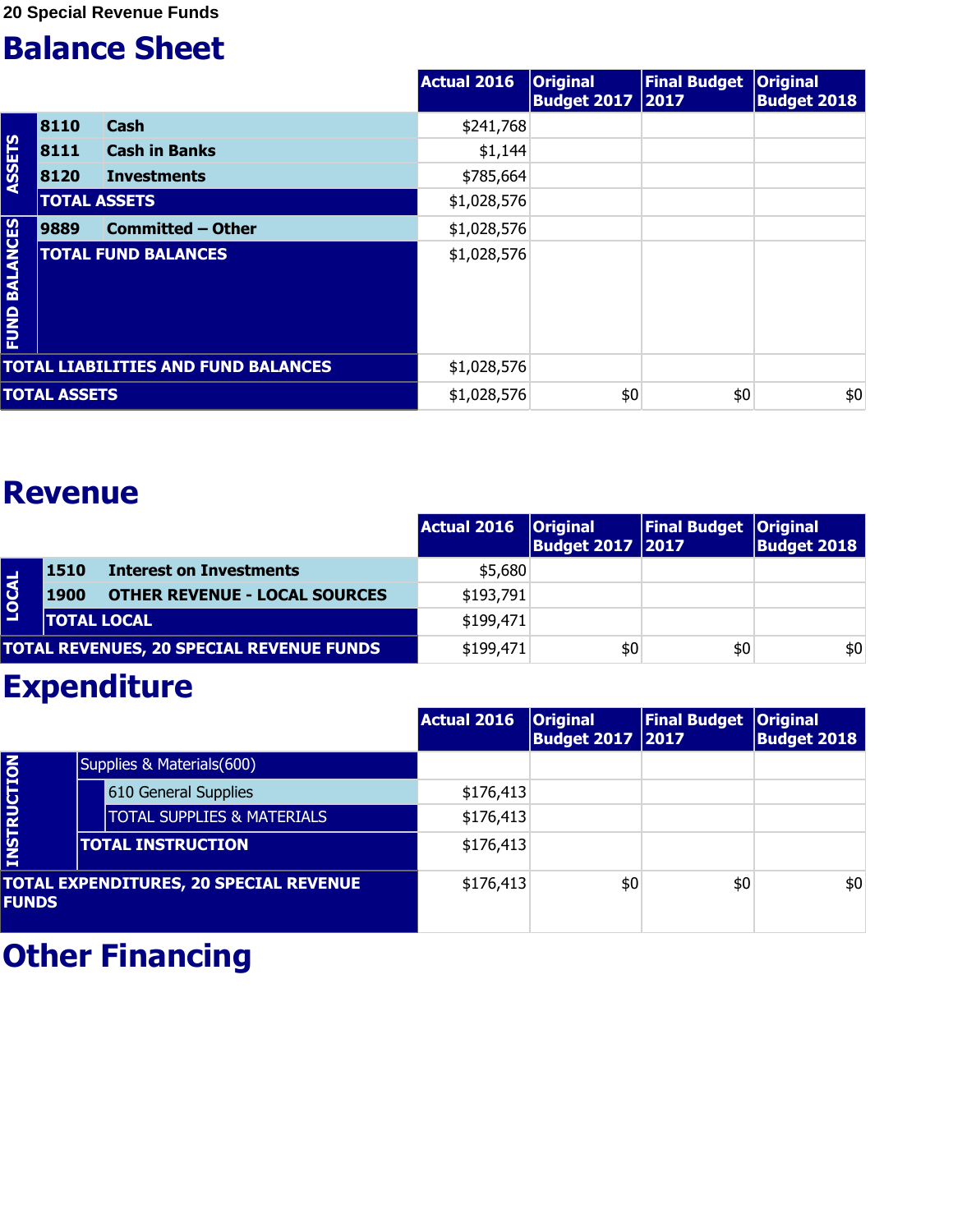|                        |                                                                   | <b>Actual 2016</b> | <b>Original</b><br><b>Budget 2017</b> | Final Budget   Original<br>2017 | <b>Budget 2018</b> |
|------------------------|-------------------------------------------------------------------|--------------------|---------------------------------------|---------------------------------|--------------------|
| (USES)                 | 5000 Other Sources & Changes                                      | \$0                | \$0                                   | \$0                             | \$0                |
|                        | 5100 Sale of Bonds                                                | \$0                | \$0                                   | \$0                             | \$0                |
|                        | <b>5110 Face Amount of Bonds Sold</b>                             | \$0                | \$0                                   | \$0                             | \$0                |
| <b>SOURCES</b>         | 5120 Premium or Discount on the Issuance of<br><b>Bonds</b>       | \$0                | \$0                                   | \$0                             | \$0                |
|                        | <b>5130 Issuance of Refunding Bonds</b>                           | \$0                | \$0                                   | \$0                             | \$0                |
|                        | <b>5140 Payment to Refunded Bonds Escrow</b>                      | \$0                | \$0                                   | \$0                             | \$0                |
|                        | <b>5200 Transfers in From Other Funds</b>                         | \$0                | \$0                                   | \$0                             | \$0                |
|                        | 5210 Transfers out to Other Funds                                 | \$0                | \$0                                   | \$0                             | \$0                |
| <b>OTHER FINANCING</b> | 5300 Sale of, or Compensation for Loss of,<br><b>Fixed Assets</b> | \$0                | \$0                                   | \$0                             | \$0                |
|                        | <b>5400 Loan Proceeds</b>                                         | \$0                | \$0                                   | \$0                             | \$0                |
|                        | <b>5500 Capital Lease Proceeds</b>                                | \$0                | \$0                                   | \$0                             | \$0                |
| 5000                   | 5900 Other Financing Sources & Uses                               | \$0                | \$0                                   | \$0                             | \$0                |
|                        | <b>TOTAL OTHER FINANCING SOURCES (USES)</b>                       | \$0                | \$0                                   | \$0                             | \$0                |
|                        | <b>6100 Capital Contributions</b>                                 | \$0                | \$0                                   | \$0                             | \$0                |
| <b>OTHER ITEMS</b>     | 6200 Amortization of Premium on Issuance of<br><b>Bonds</b>       | \$0                | \$0                                   | \$0                             | \$0                |
|                        | <b>6300 Special Items</b>                                         | \$0                | \$0                                   | \$0                             | \$0                |
|                        | <b>6400 Extraordinary Items</b>                                   | \$0                | \$0                                   | \$0                             | \$0                |
| 6000                   | <b>TOTAL OTHER ITEMS</b>                                          | \$0                | \$0                                   | \$0                             | \$0                |
|                        | TOTAL OTHER FINANCING SOURCES (USES) AND<br><b>OTHER ITEMS</b>    | \$0                | \$0                                   | \$0                             | \$0                |

|                                               |                                                                     | <b>Actual 2016</b> | <b>Original</b><br><b>Budget 2017 2017</b> | <b>Final Budget</b> | <b>Original</b><br><b>Budget 2018</b> |
|-----------------------------------------------|---------------------------------------------------------------------|--------------------|--------------------------------------------|---------------------|---------------------------------------|
|                                               | <b>1000 Total LOCAL</b>                                             | \$199,471          |                                            |                     |                                       |
| <b>REVENUES</b><br><b>SOURCE</b><br><u>îm</u> | <b>TOTAL REVENUES</b>                                               | \$199,471          |                                            |                     |                                       |
|                                               | <b>600 Supplies</b>                                                 | \$176,413          |                                            |                     |                                       |
| EXPENDITURES<br>BY OBJECT                     | <b>TOTAL EXPENDITURES</b>                                           | \$176,413          |                                            |                     |                                       |
|                                               | <b>EXCESS (DEFICIENCY) OF REVENUES OVER</b><br>(UNDER) EXPENDITURES | \$23,058           |                                            |                     |                                       |
| <b>ITEMS</b>                                  | <b>OTHER FINANCING SOURCES (USES) AND OTHER</b>                     | \$0                |                                            |                     |                                       |
|                                               | <b>NET CHANGE IN FUND BALANCE</b>                                   | \$23,058           | \$0                                        | \$0                 | \$0                                   |
|                                               | <b>FUND BALANCE - BEGINNING (FROM PRIOR YEAR)</b>                   | \$1,005,518        |                                            | \$1,028,576         |                                       |
|                                               | <b>FUND BALANCE - ENDING</b>                                        | \$1,028,576        | \$0                                        | \$1,028,576         | \$0                                   |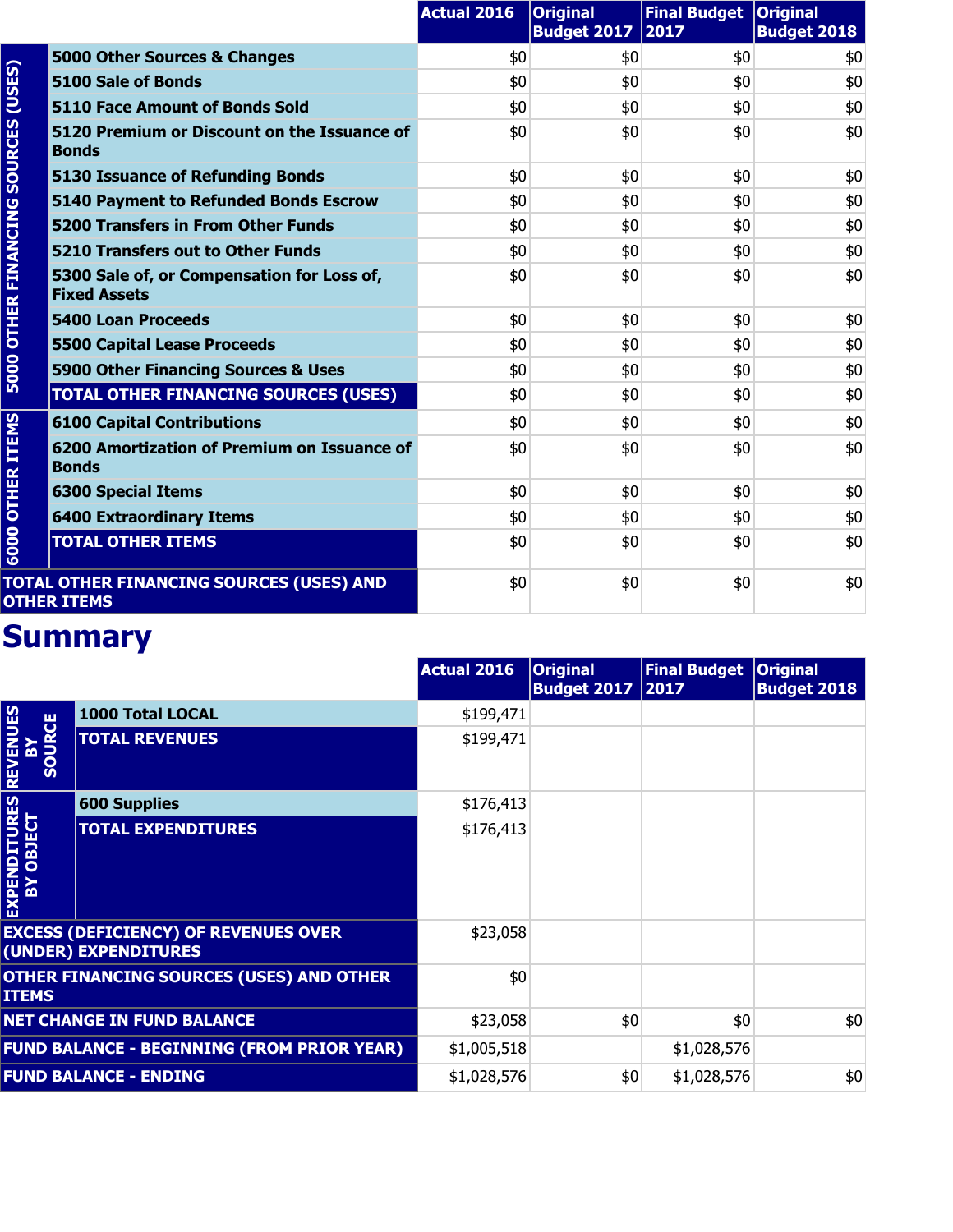|                                  |                     |                                            | <b>Actual 2016</b> | <b>Original</b><br><b>Budget 2017 2017</b> | <b>Final Budget</b> | <b>Original</b><br><b>Budget 2018</b> |
|----------------------------------|---------------------|--------------------------------------------|--------------------|--------------------------------------------|---------------------|---------------------------------------|
|                                  | 8110                | <b>Cash</b>                                | \$427,398          |                                            |                     |                                       |
|                                  | 8111                | <b>Cash in Banks</b>                       | \$40               |                                            |                     |                                       |
| <b>ASSETS</b>                    | 8120                | <b>Investments</b>                         | \$615,542          |                                            |                     |                                       |
|                                  | <b>TOTAL ASSETS</b> |                                            | \$1,042,980        |                                            |                     |                                       |
|                                  | 9510                | <b>Accounts Payable</b>                    | \$40               |                                            |                     |                                       |
|                                  |                     | <b>TOTAL LIABILITIES</b>                   | \$40               |                                            |                     |                                       |
|                                  | 9889                | <b>Committed - Other</b>                   | \$1,042,940        |                                            |                     |                                       |
| <b>FUND BALANCES LIABILITIES</b> |                     | <b>TOTAL FUND BALANCES</b>                 | \$1,042,940        |                                            |                     |                                       |
|                                  |                     | <b>TOTAL LIABILITIES AND FUND BALANCES</b> | \$1,042,980        |                                            |                     |                                       |
|                                  | <b>TOTAL ASSETS</b> |                                            | \$1,042,980        | \$0                                        | \$0                 | \$0                                   |

#### **Revenue**

|             |                                              | Actual 2016   Original | <b>Budget 2017   2017</b> | Final Budget   Original | <b>Budget 2018</b> |
|-------------|----------------------------------------------|------------------------|---------------------------|-------------------------|--------------------|
| <b>OCAL</b> | <b>OTHER REVENUE - LOCAL SOURCES</b><br>1900 | \$1,622,514            |                           |                         |                    |
|             | <b>TOTAL LOCAL</b>                           | \$1,622,514            |                           |                         |                    |
|             | TOTAL REVENUES, 21 STUDENT ACTIVITY FUND     | \$1,622,514            | \$0                       | \$0                     | \$0                |

|                    |                                                | <b>Actual 2016</b> | <b>Original</b><br><b>Budget 2017 2017</b> | <b>Final Budget</b> | <b>Original</b><br><b>Budget 2018</b> |
|--------------------|------------------------------------------------|--------------------|--------------------------------------------|---------------------|---------------------------------------|
|                    | Purch/Prof Serv(300)                           |                    |                                            |                     |                                       |
|                    | 340 Other Prof Services                        | \$135,886          |                                            |                     |                                       |
|                    | <b>TOTAL PURCH/PROF SERV</b>                   | \$135,886          |                                            |                     |                                       |
|                    | 443 Rental of Computers & Related<br>Equipment | \$7,368            |                                            |                     |                                       |
|                    | <b>TOTAL PURCH PROPERTY SERVICES</b>           | \$7,368            |                                            |                     |                                       |
|                    | 510 Student Transportation Services            | \$135,400          |                                            |                     |                                       |
| <b>INSTRUCTION</b> | TOTAL OTHER PURCHASED SERVICES                 | \$135,400          |                                            |                     |                                       |
|                    | 610 General Supplies                           | \$877,991          |                                            |                     |                                       |
|                    | <b>TOTAL SUPPLIES &amp; MATERIALS</b>          | \$877,991          |                                            |                     |                                       |
|                    | 739 Other Equipment                            | \$36,288           |                                            |                     |                                       |
|                    | <b>TOTAL PROPERTY</b>                          | \$36,288           |                                            |                     |                                       |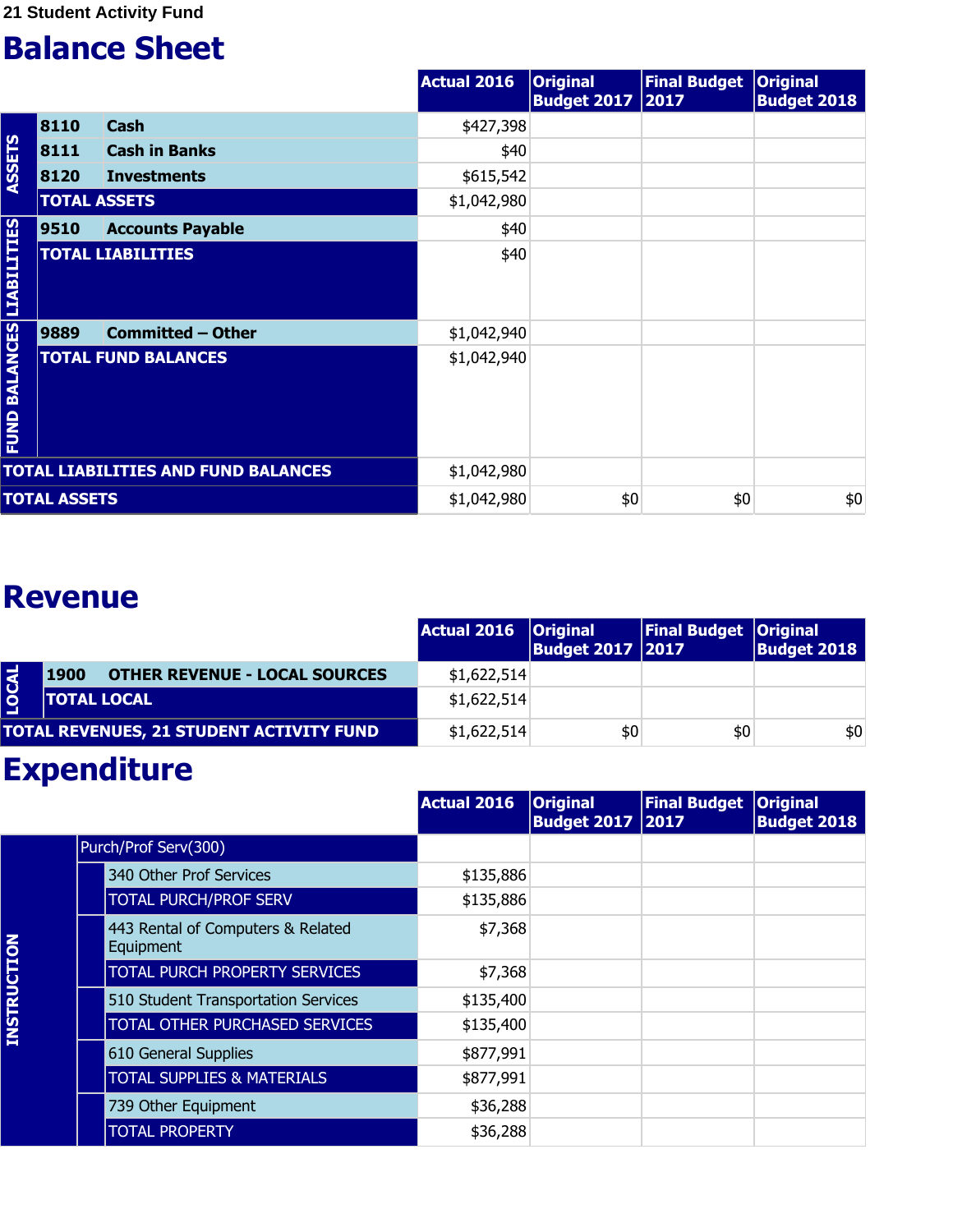|                 |                                                | Actual 2016 | <b>Original</b><br><b>Budget 2017 2017</b> | Final Budget   Original | <b>Budget 2018</b> |
|-----------------|------------------------------------------------|-------------|--------------------------------------------|-------------------------|--------------------|
|                 | 890 Misc Expenditures                          | \$263,176   |                                            |                         |                    |
| <b>STRUCTIO</b> | <b>TOTAL DEBT &amp; MISCELLANEOUS</b>          | \$263,176   |                                            |                         |                    |
|                 | <b>TOTAL INSTRUCTION</b>                       | \$1,456,109 |                                            |                         |                    |
| <b>FUND</b>     | <b>TOTAL EXPENDITURES, 21 STUDENT ACTIVITY</b> | \$1,456,109 | \$0                                        | \$0                     | \$0                |

|                             |                                                                   | <b>Actual 2016</b> | <b>Original</b><br><b>Budget 2017</b> | Final Budget   Original<br>2017 | <b>Budget 2018</b> |
|-----------------------------|-------------------------------------------------------------------|--------------------|---------------------------------------|---------------------------------|--------------------|
|                             | 5000 Other Sources & Changes                                      | \$0                | \$0                                   | \$0                             | \$0                |
|                             | <b>5100 Sale of Bonds</b>                                         | \$0                | \$0                                   | \$0                             | \$0                |
| (USES)                      | 5110 Face Amount of Bonds Sold                                    | \$0                | \$0                                   | \$0                             | \$0                |
| <b>SOURCES</b>              | 5120 Premium or Discount on the Issuance of<br><b>Bonds</b>       | \$0                | \$0                                   | \$0                             | \$0                |
|                             | <b>5130 Issuance of Refunding Bonds</b>                           | \$0                | \$0                                   | \$0                             | \$0                |
|                             | <b>5140 Payment to Refunded Bonds Escrow</b>                      | \$0                | \$0                                   | \$0                             | \$0                |
|                             | 5200 Transfers in From Other Funds                                | \$0                | \$0                                   | \$0                             | \$0                |
|                             | <b>5210 Transfers out to Other Funds</b>                          | \$0                | \$0                                   | \$0                             | \$0                |
| <b>5000 OTHER FINANCING</b> | 5300 Sale of, or Compensation for Loss of,<br><b>Fixed Assets</b> | \$0                | \$0                                   | \$0                             | \$0                |
|                             | <b>5400 Loan Proceeds</b>                                         | \$0                | \$0                                   | \$0                             | \$0                |
|                             | <b>5500 Capital Lease Proceeds</b>                                | \$0                | \$0                                   | \$0                             | \$0                |
|                             | 5900 Other Financing Sources & Uses                               | \$0                | \$0                                   | \$0                             | \$0                |
|                             | <b>TOTAL OTHER FINANCING SOURCES (USES)</b>                       | \$0                | \$0                                   | \$0                             | \$0                |
|                             | <b>6100 Capital Contributions</b>                                 | \$0                | \$0                                   | \$0                             | \$0                |
| <b>OTHER ITEMS</b>          | 6200 Amortization of Premium on Issuance of<br><b>Bonds</b>       | \$0                | \$0                                   | \$0                             | \$0                |
|                             | <b>6300 Special Items</b>                                         | \$0                | \$0                                   | \$0                             | \$0                |
|                             | <b>6400 Extraordinary Items</b>                                   | \$0                | \$0                                   | \$0                             | \$0                |
| 6000                        | <b>TOTAL OTHER ITEMS</b>                                          | \$0                | \$0                                   | \$0                             | \$0                |
|                             | TOTAL OTHER FINANCING SOURCES (USES) AND<br><b>OTHER ITEMS</b>    | \$0                | \$0                                   | \$0                             | \$0                |

|                                        |                                                                    | <b>Actual 2016</b> | <b>Original</b><br><b>Budget 2017   2017</b> | <b>Final Budget</b> | <b>Original</b><br><b>Budget 2018</b> |
|----------------------------------------|--------------------------------------------------------------------|--------------------|----------------------------------------------|---------------------|---------------------------------------|
| <b>REVENUES<br/>BY<br/>SOURCE</b><br>S | 1000 Total LOCAL                                                   | \$1,622,514        |                                              |                     |                                       |
|                                        | <b>TOTAL REVENUES</b>                                              | \$1,622,514        |                                              |                     |                                       |
| EXPENDITURES                           | <b>300 Purchased Professional and Technical</b><br><b>Services</b> | \$135,886          |                                              |                     |                                       |
|                                        | 400 Purchased property Services                                    | \$7,368            |                                              |                     |                                       |
|                                        | <b>500 Other Purchased Services</b>                                | \$135,400          |                                              |                     |                                       |
|                                        | <b>600 Supplies</b>                                                | \$877,991          |                                              |                     |                                       |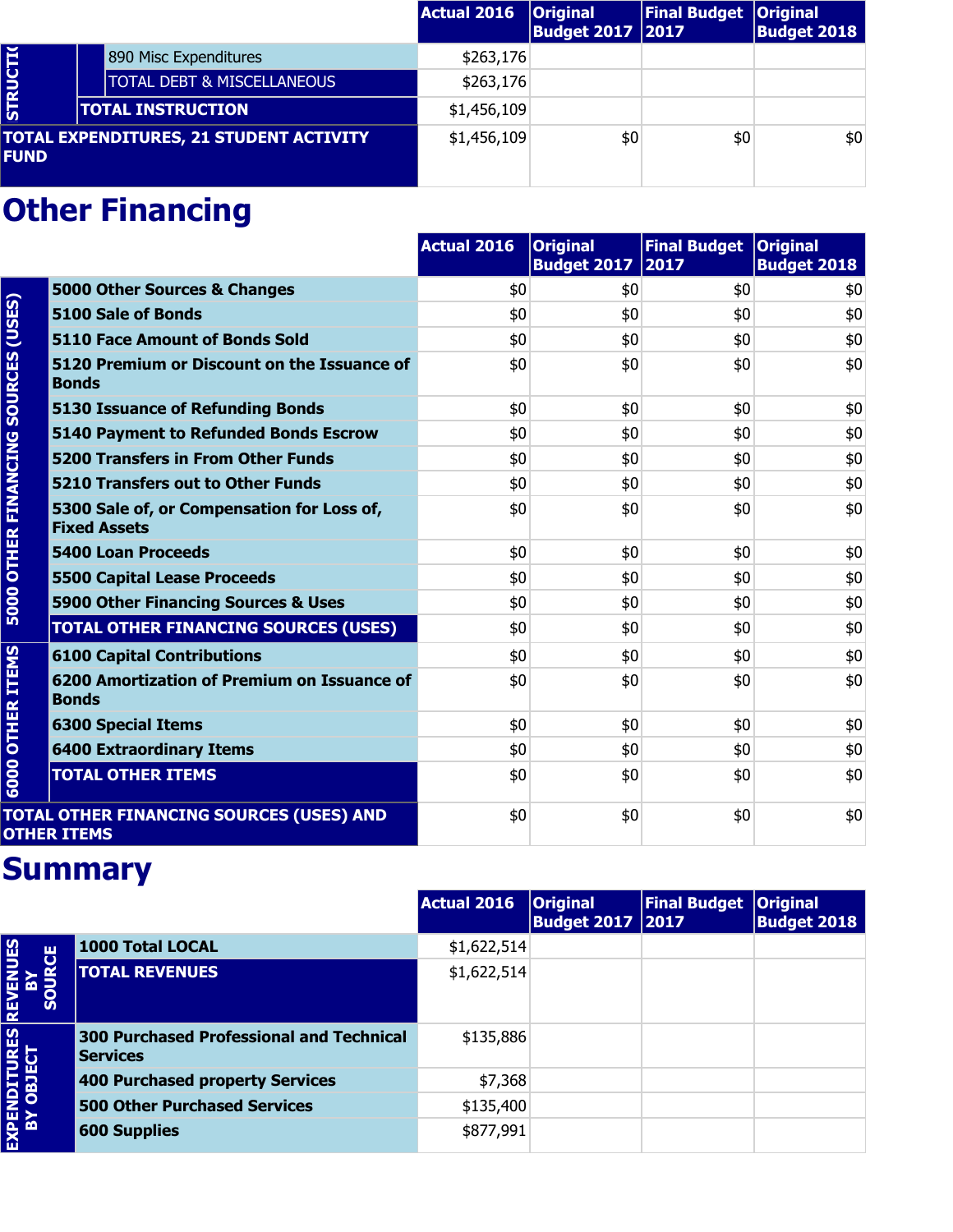|                      |                                                                     | <b>Actual 2016</b> | <b>Original</b><br><b>Budget 2017   2017</b> | <b>Final Budget</b> | <b>Original</b><br><b>Budget 2018</b> |
|----------------------|---------------------------------------------------------------------|--------------------|----------------------------------------------|---------------------|---------------------------------------|
| $\overline{P}$       | <b>700 Property</b>                                                 | \$36,288           |                                              |                     |                                       |
| <b>BY<br/>OBJECT</b> | <b>800 Other Objects</b>                                            | \$263,176          |                                              |                     |                                       |
| <b>PEN</b>           | <b>TOTAL EXPENDITURES</b>                                           | \$1,456,109        |                                              |                     |                                       |
|                      | <b>EXCESS (DEFICIENCY) OF REVENUES OVER</b><br>(UNDER) EXPENDITURES | \$166,405          |                                              |                     |                                       |
| <b>ITEMS</b>         | <b>OTHER FINANCING SOURCES (USES) AND OTHER</b>                     | \$0                |                                              |                     |                                       |
|                      | <b>NET CHANGE IN FUND BALANCE</b>                                   | \$166,405          | \$0                                          | \$0                 | \$0                                   |
|                      | <b>FUND BALANCE - BEGINNING (FROM PRIOR YEAR)</b>                   | \$876,535          |                                              | \$1,042,940         |                                       |
|                      | <b>FUND BALANCE - ENDING</b>                                        | \$1,042,940        | \$0                                          | \$1,042,940         | \$0                                   |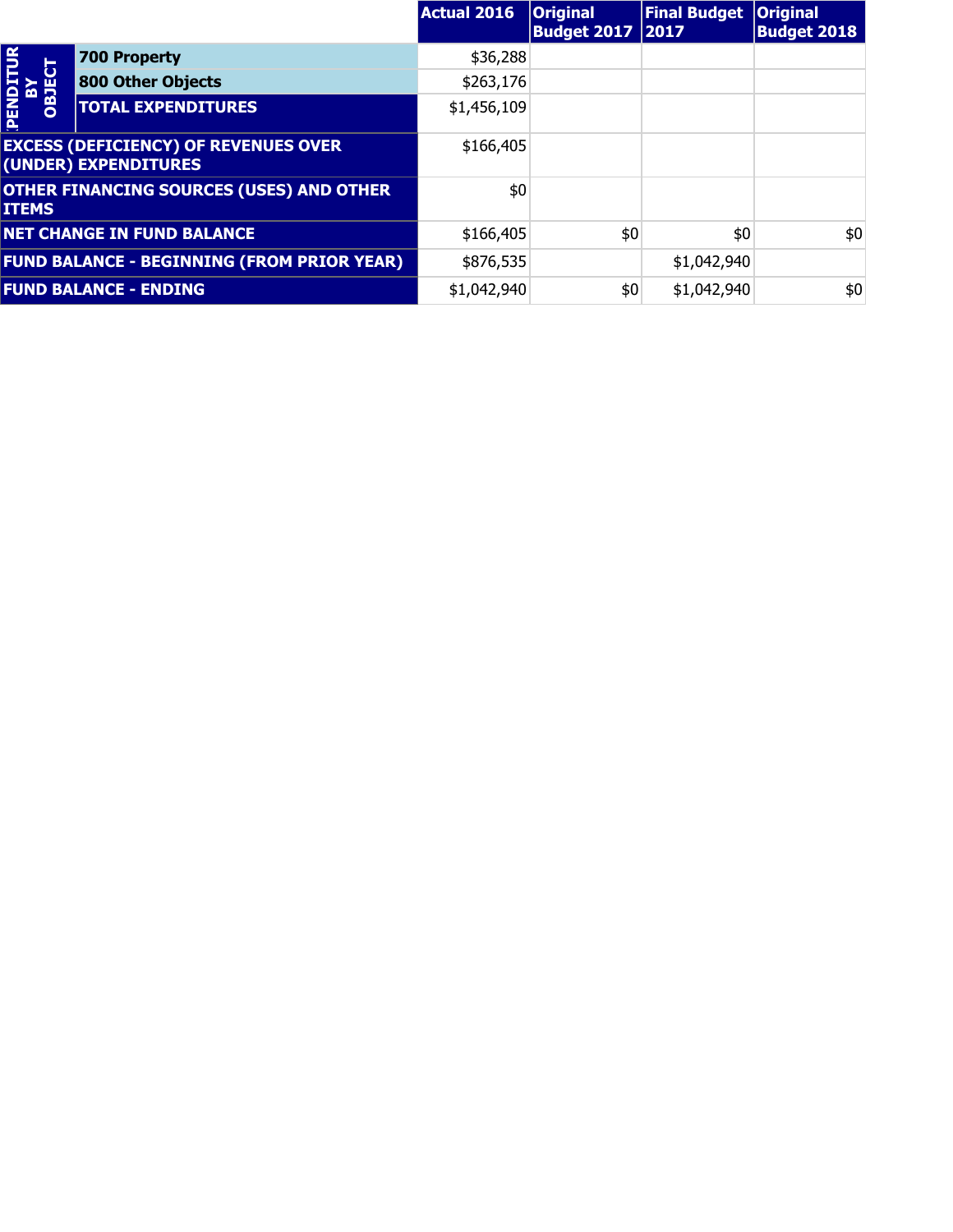**23 Non K-12 Programs**

#### **Balance Sheet**

|                                  |                     |                                            | <b>Actual 2016</b> | <b>Original</b><br><b>Budget 2017 2017</b> | <b>Final Budget</b> | <b>Original</b><br><b>Budget 2018</b> |
|----------------------------------|---------------------|--------------------------------------------|--------------------|--------------------------------------------|---------------------|---------------------------------------|
|                                  | 8111                | <b>Cash in Banks</b>                       | \$190,172          |                                            |                     |                                       |
|                                  | 8133                | <b>State</b>                               | \$992              |                                            |                     |                                       |
| <b>ASSETS</b>                    | 8134                | <b>Federal</b>                             | \$44,300           |                                            |                     |                                       |
|                                  | <b>TOTAL ASSETS</b> |                                            | \$235,464          |                                            |                     |                                       |
|                                  | 9540                | <b>Accrued Salaries and Withholdings</b>   | \$24,133           |                                            |                     |                                       |
|                                  | 9563                | <b>State</b>                               | \$10,847           |                                            |                     |                                       |
|                                  | 9564                | <b>Federal</b>                             | \$37,998           |                                            |                     |                                       |
|                                  |                     | <b>TOTAL LIABILITIES</b>                   | \$72,978           |                                            |                     |                                       |
|                                  | 9874                | <b>Restricted - Non K-12</b>               | \$162,486          |                                            |                     |                                       |
| <b>FUND BALANCES LIABILITIES</b> |                     | <b>TOTAL FUND BALANCES</b>                 | \$162,486          |                                            |                     |                                       |
|                                  |                     | <b>TOTAL LIABILITIES AND FUND BALANCES</b> | \$235,464          |                                            |                     |                                       |
|                                  | <b>TOTAL ASSETS</b> |                                            | \$235,464          | \$0                                        | \$0                 | \$0                                   |

#### **Revenue**

|              |                             |                                                                   | <b>Actual 2016</b> | <b>Original</b><br><b>Budget 2017</b> | <b>Final Budget</b><br> 2017 | <b>Original</b><br><b>Budget 2018</b> |
|--------------|-----------------------------|-------------------------------------------------------------------|--------------------|---------------------------------------|------------------------------|---------------------------------------|
|              | 1310                        | <b>Tuition From Pupils or Parents</b>                             | \$172,255          | \$153,000                             | \$198,000                    | \$198,000                             |
|              | 1510                        | <b>Interest on Investments</b>                                    | \$3,205            |                                       |                              |                                       |
|              | <b>1900</b>                 | <b>OTHER REVENUE - LOCAL SOURCES</b>                              | \$94,928           | \$120,000                             | \$145,000                    | \$145,000                             |
| <b>LOCAL</b> | 1910                        | <b>Rentals</b>                                                    | \$83,742           | \$65,000                              | \$65,000                     | \$65,000                              |
|              | 1920                        | <b>Contributions and Donations From</b><br><b>Private Sources</b> | \$12,744           |                                       |                              |                                       |
|              | <b>TOTAL LOCAL</b>          |                                                                   | \$366,874          | \$338,000                             | \$408,000                    | \$408,000                             |
|              | 3115                        | <b>Special Ed - Pre-School</b>                                    | \$294,423          | \$277,260                             | \$277,260                    | \$257,960                             |
| <b>STATE</b> | 3209                        | <b>Adult High School</b>                                          | \$35,425           | \$32,872                              | \$32,872                     | \$35,343                              |
|              | <b>TOTAL STATE</b>          |                                                                   | \$329,848          | \$310,132                             | \$310,132                    | \$293,303                             |
|              | 4390<br><b>From Fed Gov</b> | <b>Unique Restricted Revenue - Direct</b>                         | \$5,367            | \$6,000                               | \$6,000                      | \$6,000                               |
| FEDERAL      | 4500<br><b>STATE</b>        | <b>RESTRICTED FED REVENUE - THRU</b>                              | \$42,618           | \$39,278                              | \$39,278                     | \$43,210                              |
|              | 4522<br>619)                | IDEA - B -- Pre-School Disabled (Sec                              | \$32,428           | \$32,139                              | \$32,139                     | \$32,139                              |
|              |                             | <b>TOTAL FEDERAL</b>                                              | \$80,413           | \$77,417                              | \$77,417                     | \$81,349                              |
|              |                             | <b>TOTAL REVENUES, 23 NON K-12 PROGRAMS</b>                       | \$777,135          | \$725,549                             | \$795,549                    | \$782,652                             |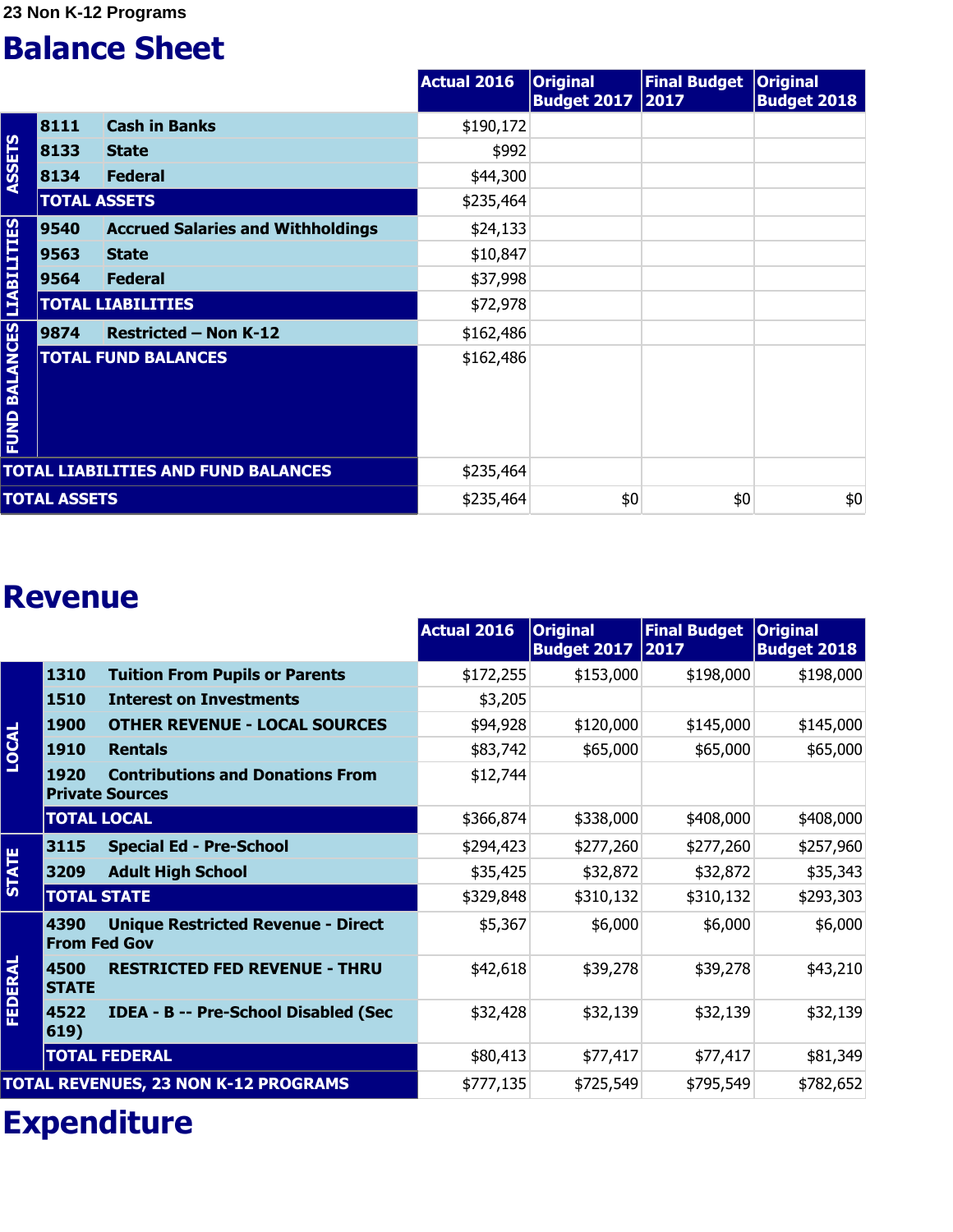|                                   |                                                             | <b>Actual 2016</b> | <b>Original</b><br><b>Budget 2017</b> | <b>Final Budget</b><br>2017 | <b>Original</b><br><b>Budget 2018</b> |
|-----------------------------------|-------------------------------------------------------------|--------------------|---------------------------------------|-----------------------------|---------------------------------------|
|                                   | Salaries(100)                                               |                    |                                       |                             |                                       |
|                                   | 131 Salaries - Teachers                                     | \$174,079          | \$192,865                             | \$167,865                   | \$150,348                             |
|                                   | 132 Salaries - Substitute Teachers                          | \$228              |                                       |                             |                                       |
|                                   | 161 Salaries - Tchr Aides & Para-Prof                       | \$18,217           | \$49,832                              | \$49,832                    | \$49,832                              |
|                                   | <b>TOTAL SALARIES</b>                                       | \$192,524          | \$242,697                             | \$217,697                   | \$200,180                             |
|                                   | 210 State Retirement                                        | \$36,469           | \$41,275                              | \$41,275                    | \$41,730                              |
|                                   | 220 Social Security                                         | \$13,734           | \$15,313                              | \$15,313                    | \$15,546                              |
|                                   | 240 Group Insurance                                         | \$29,646           | \$22,717                              | \$22,717                    | \$22,717                              |
|                                   | <b>TOTAL BENEFITS</b>                                       | \$79,849           | \$79,305                              | \$79,305                    | \$79,992                              |
|                                   | 340 Other Prof Services                                     | \$67,470           | \$12,751                              | \$87,751                    | \$87,751                              |
|                                   | <b>TOTAL PURCH/PROF SERV</b>                                | \$67,470           | \$12,751                              | \$87,751                    | \$87,751                              |
|                                   | 510 Student Transportation Services                         | \$360              | \$1,000                               | \$1,000                     | \$1,000                               |
|                                   | 530 Communication (Telephone & Other)                       | \$71               | \$1,132                               | \$1,132                     | \$1,132                               |
|                                   | 580 Travel/Per Diem                                         | \$665              |                                       |                             |                                       |
|                                   | TOTAL OTHER PURCHASED SERVICES                              | \$1,096            | \$2,132                               | \$2,132                     | \$2,132                               |
|                                   | 610 General Supplies                                        | \$2,937            | \$5,303                               | \$5,303                     | \$5,303                               |
|                                   | 670 Software                                                | \$6,700            |                                       |                             |                                       |
|                                   | TOTAL SUPPLIES & MATERIALS                                  | \$9,637            | \$5,303                               | \$5,303                     | \$5,303                               |
|                                   | 739 Other Equipment                                         | \$886              |                                       |                             |                                       |
|                                   | <b>TOTAL PROPERTY</b>                                       | \$886              |                                       |                             |                                       |
|                                   | 870 Indirect Costs - Restricted                             | \$11,974           |                                       |                             |                                       |
|                                   | 890 Misc Expenditures                                       | \$7,202            | \$17,790                              | \$27,207                    | \$5,045                               |
|                                   | TOTAL DEBT & MISCELLANEOUS                                  | \$19,176           | \$17,790                              | \$27,207                    | \$5,045                               |
|                                   | <b>TOTAL INSTRUCTION</b>                                    | \$370,638          | \$359,977                             | \$419,394                   | \$380,403                             |
| z                                 | Other Purchased Services(500)                               |                    |                                       |                             |                                       |
|                                   | 530 Communication (Telephone & Other)                       | \$71               |                                       |                             |                                       |
|                                   | TOTAL OTHER PURCHASED SERVICES                              | \$71               |                                       |                             |                                       |
| <b>SERVICES -<br/>SCHOOL ADMI</b> | <b>TOTAL SUPPORT SERVICES - SCHOOL</b><br><b>ADMIN</b>      | \$71               |                                       |                             |                                       |
|                                   | Purch/Prof Serv(300)                                        |                    |                                       |                             |                                       |
|                                   | 340 Other Prof Services                                     | \$9,352            | \$7,494                               | \$7,494                     | \$7,494                               |
|                                   | <b>TOTAL PURCH/PROF SERV</b>                                | \$9,352            | \$7,494                               | \$7,494                     | \$7,494                               |
|                                   | 411 Water/Sewage                                            | \$1,488            | \$616                                 | \$616                       | \$616                                 |
|                                   | 430 Repairs & Maint Services                                | \$5,164            | \$3,000                               | \$3,000                     | \$3,000                               |
|                                   | TOTAL PURCH PROPERTY SERVICES                               | \$6,652            | \$3,616                               | \$3,616                     | \$3,616                               |
|                                   | 610 General Supplies                                        | \$985              | \$2,500                               | \$2,500                     | \$2,500                               |
|                                   | 621 Natural Gas                                             | \$3,196            |                                       | \$1,938                     | \$1,938                               |
|                                   | 622 Electricity                                             | \$4,546            | \$4,918                               | \$4,918                     | \$4,918                               |
|                                   | 624 Fuel Oil                                                |                    | \$1,938                               |                             |                                       |
|                                   | TOTAL SUPPLIES & MATERIALS                                  | \$8,727            | \$9,356                               | \$9,356                     | \$9,356                               |
|                                   | <b>TOTAL OPERATION &amp; MAINTENANCE OF</b><br><b>PLANT</b> | \$24,731           | \$20,466                              | \$20,466                    | \$20,466                              |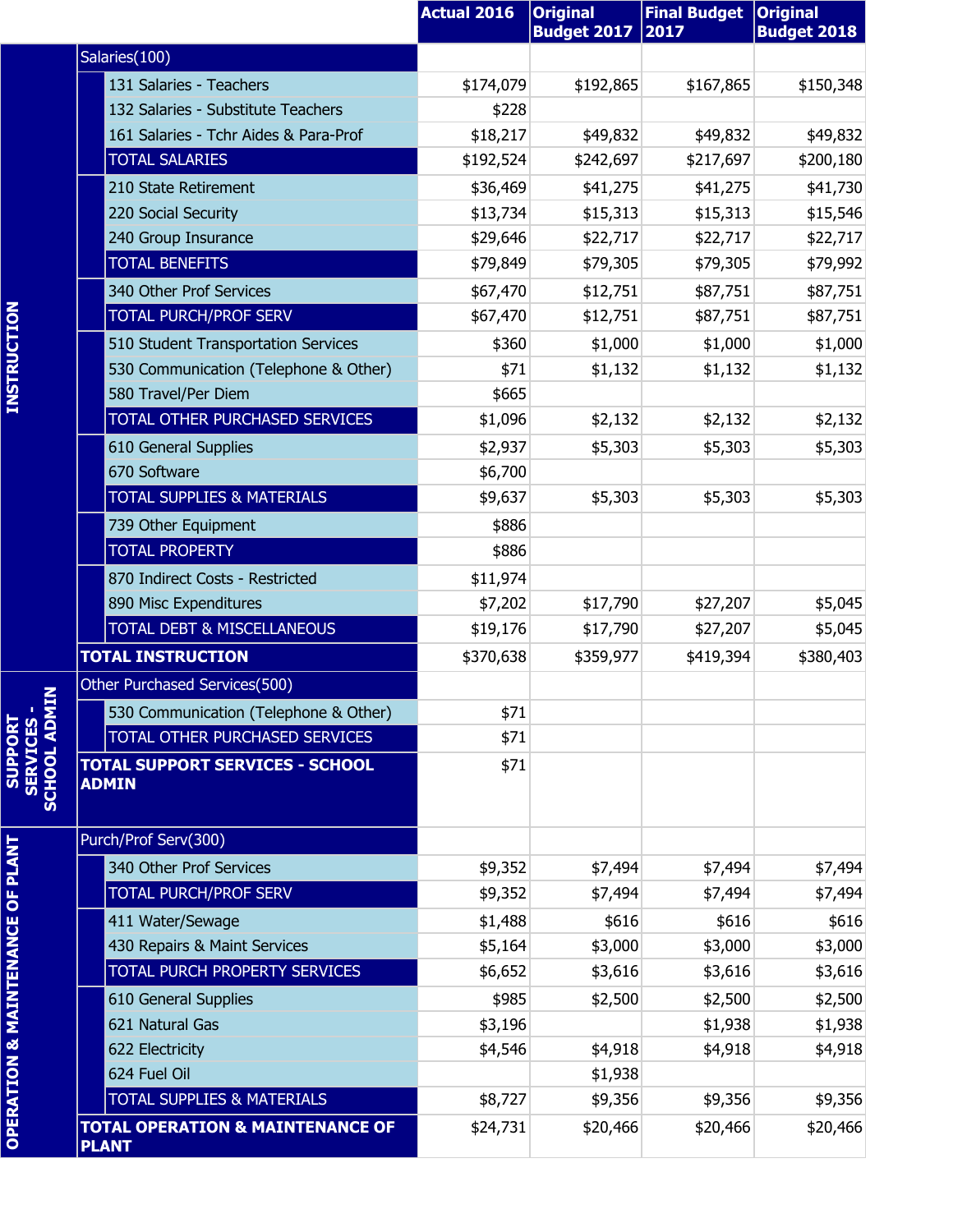|                           |                                                | <b>Actual 2016</b> | <b>Original</b><br><b>Budget 2017</b> | <b>Final Budget</b><br>2017 | <b>Original</b><br><b>Budget 2018</b> |
|---------------------------|------------------------------------------------|--------------------|---------------------------------------|-----------------------------|---------------------------------------|
|                           | Debt & Miscellaneous(800)                      |                    |                                       |                             |                                       |
| SUPPORT<br><b>OTHER</b>   | 870 Indirect Costs - Restricted                | \$1,819            | \$7,573                               | \$7,573                     | \$7,573                               |
|                           | TOTAL DEBT & MISCELLANEOUS                     | \$1,819            | \$7,573                               | \$7,573                     | \$7,573                               |
|                           | <b>TOTAL OTHER SUPPORT SERVICES</b>            | \$1,819            | \$7,573                               | \$7,573                     | \$7,573                               |
|                           | Salaries(100)                                  |                    |                                       |                             |                                       |
|                           | 131 Salaries - Teachers                        | \$31,464           | \$32,146                              | \$32,146                    | \$32,146                              |
|                           | 132 Salaries - Substitute Teachers             | \$501              | \$210                                 | \$210                       | \$210                                 |
|                           | 161 Salaries - Tchr Aides & Para-Prof          | \$91,385           | \$96,718                              | \$96,718                    | \$99,627                              |
|                           | 199 Salaries - All Other                       | \$107,886          | \$103,195                             | \$103,195                   | \$113,500                             |
|                           | <b>TOTAL SALARIES</b>                          | \$231,236          | \$232,269                             | \$232,269                   | \$245,483                             |
|                           | 210 State Retirement                           | \$27,852           | \$45,984                              | \$45,984                    | \$47,907                              |
|                           | 220 Social Security                            | \$17,346           | \$15,194                              | \$15,194                    | \$15,901                              |
|                           | 240 Group Insurance                            | \$13,110           | \$15,359                              | \$15,359                    | \$15,359                              |
|                           | 280 Unemployment Insurance                     |                    | \$1,266                               | \$1,266                     | \$1,266                               |
|                           | <b>TOTAL BENEFITS</b>                          | \$58,308           | \$77,802                              | \$77,802                    | \$80,432                              |
|                           | 310 Official/Admin Services                    | \$780              | \$2,500                               | \$2,500                     | \$2,500                               |
|                           | 340 Other Prof Services                        | \$13,808           | \$8,000                               | \$8,000                     | \$8,000                               |
|                           | <b>TOTAL PURCH/PROF SERV</b>                   | \$14,588           | \$10,500                              | \$10,500                    | \$10,500                              |
|                           | 411 Water/Sewage                               | \$744              | \$500                                 | \$500                       | \$500                                 |
|                           | 430 Repairs & Maint Services                   | \$3,589            | \$1,998                               | \$1,998                     | \$1,998                               |
| <b>COMMUNITY SERVICES</b> | 443 Rental of Computers & Related<br>Equipment |                    | \$501                                 | \$501                       | \$501                                 |
|                           | TOTAL PURCH PROPERTY SERVICES                  | \$4,333            | \$2,999                               | \$2,999                     | \$2,999                               |
|                           | 510 Student Transportation Services            |                    | \$1,000                               | \$1,000                     | \$1,000                               |
|                           | 530 Communication (Telephone & Other)          | \$9,823            | \$4,378                               | \$4,378                     | \$4,378                               |
|                           | 550 Printing and Binding                       | \$4,940            | \$10,551                              | \$10,551                    | \$10,551                              |
|                           | 580 Travel/Per Diem                            | \$204              | \$299                                 | \$299                       | \$299                                 |
|                           | 591 Services Purchased from a LEA In-State     | \$10,748           | \$1,850                               | \$1,850                     | \$1,850                               |
|                           | <b>TOTAL OTHER PURCHASED SERVICES</b>          | \$25,715           | \$18,078                              | \$18,078                    | \$18,078                              |
|                           | 610 General Supplies                           | \$58,975           | \$56,227                              | \$56,227                    | \$56,227                              |
|                           | 621 Natural Gas                                |                    |                                       | \$1,100                     | \$1,100                               |
|                           | 622 Electricity                                | \$2,273            | \$750                                 | \$750                       | \$750                                 |
|                           | 624 Fuel Oil                                   |                    | \$1,100                               |                             |                                       |
|                           | 630 Food                                       |                    | \$500                                 | \$500                       | \$500                                 |
|                           | <b>TOTAL SUPPLIES &amp; MATERIALS</b>          | \$61,248           | \$58,577                              | \$58,577                    | \$58,577                              |
|                           | 739 Other Equipment                            | \$4,747            | \$1,394                               | \$1,394                     | \$1,394                               |
|                           | <b>TOTAL PROPERTY</b>                          | \$4,747            | \$1,394                               | \$1,394                     | \$1,394                               |
|                           | <b>TOTAL COMMUNITY SERVICES</b>                | \$400,175          | \$401,619                             | \$401,619                   | \$417,463                             |
|                           | TOTAL EXPENDITURES, 23 NON K-12 PROGRAMS       | \$797,434          | \$789,635                             | \$849,052                   | \$825,905                             |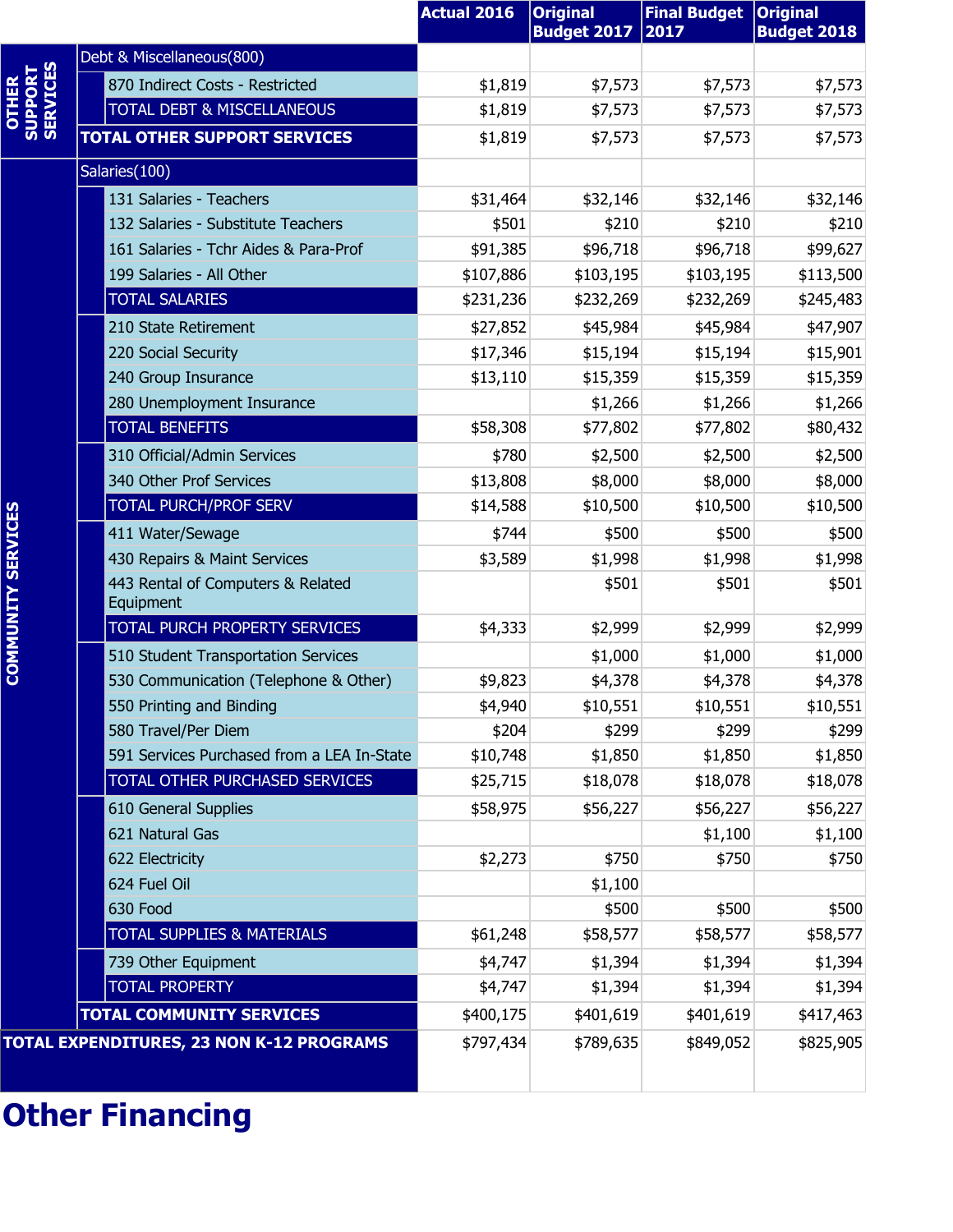|                        |                                                                   | <b>Actual 2016</b> | <b>Original</b><br><b>Budget 2017</b> | Final Budget   Original<br>2017 | <b>Budget 2018</b> |
|------------------------|-------------------------------------------------------------------|--------------------|---------------------------------------|---------------------------------|--------------------|
| (USES)                 | 5000 Other Sources & Changes                                      | \$0                | \$0                                   | \$0                             | \$0                |
|                        | 5100 Sale of Bonds                                                | \$0                | \$0                                   | \$0                             | \$0                |
|                        | 5110 Face Amount of Bonds Sold                                    | \$0                | \$0                                   | \$0                             | \$0                |
| <b>SOURCES</b>         | 5120 Premium or Discount on the Issuance of<br><b>Bonds</b>       | \$0                | \$0                                   | \$0                             | \$0                |
|                        | <b>5130 Issuance of Refunding Bonds</b>                           | \$0                | \$0                                   | \$0                             | \$0                |
|                        | 5140 Payment to Refunded Bonds Escrow                             | \$0                | \$0                                   | \$0                             | \$0                |
|                        | <b>5200 Transfers in From Other Funds</b>                         | \$0                | \$0                                   | \$0                             | \$0                |
|                        | <b>5210 Transfers out to Other Funds</b>                          | \$0                | \$0                                   | \$0                             | \$0                |
| <b>OTHER FINANCING</b> | 5300 Sale of, or Compensation for Loss of,<br><b>Fixed Assets</b> | \$0                | \$0                                   | \$0                             | \$0                |
|                        | <b>5400 Loan Proceeds</b>                                         | \$0                | \$0                                   | \$0                             | \$0                |
|                        | <b>5500 Capital Lease Proceeds</b>                                | \$0                | \$0                                   | \$0                             | \$0                |
| 5000                   | 5900 Other Financing Sources & Uses                               | \$0                | \$0                                   | \$0                             | \$0                |
|                        | <b>TOTAL OTHER FINANCING SOURCES (USES)</b>                       | \$0                | \$0                                   | \$0                             | \$0                |
|                        | <b>6100 Capital Contributions</b>                                 | \$0                | \$0                                   | \$0                             | \$0                |
| <b>OTHER ITEMS</b>     | 6200 Amortization of Premium on Issuance of<br><b>Bonds</b>       | \$0                | \$0                                   | \$0                             | \$0                |
|                        | <b>6300 Special Items</b>                                         | \$0                | \$0                                   | \$0                             | \$0                |
|                        | <b>6400 Extraordinary Items</b>                                   | \$0                | \$0                                   | \$0                             | \$0                |
| 6000                   | <b>TOTAL OTHER ITEMS</b>                                          | \$0                | \$0                                   | \$0                             | \$0                |
|                        | TOTAL OTHER FINANCING SOURCES (USES) AND<br><b>OTHER ITEMS</b>    | \$0                | \$0                                   | \$0                             | \$0                |

|                               |                                                                    | <b>Actual 2016</b> | <b>Original</b><br><b>Budget 2017   2017</b> | <b>Final Budget</b> | <b>Original</b><br><b>Budget 2018</b> |
|-------------------------------|--------------------------------------------------------------------|--------------------|----------------------------------------------|---------------------|---------------------------------------|
|                               | <b>1000 Total LOCAL</b>                                            | \$366,874          | \$338,000                                    | \$408,000           | \$408,000                             |
|                               | <b>2000 Total STATE</b>                                            | \$329,848          | \$310,132                                    | \$310,132           | \$293,303                             |
|                               | <b>3000 Total FEDERAL</b>                                          | \$80,413           | \$77,417                                     | \$77,417            | \$81,349                              |
| <b>REVENUES<br/>BY SOURCE</b> | <b>TOTAL REVENUES</b>                                              | \$777,135          | \$725,549                                    | \$795,549           | \$782,652                             |
|                               | <b>100 Salaries</b>                                                | \$423,760          | \$474,965                                    | \$449,965           | \$445,663                             |
| 있                             | <b>200 Employee Benefits</b>                                       | \$138,157          | \$157,107                                    | \$157,107           | \$160,425                             |
| EXPENDITURES<br>OBJECT        | <b>300 Purchased Professional and Technical</b><br><b>Services</b> | \$91,410           | \$30,745                                     | \$105,745           | \$105,745                             |
|                               | <b>400 Purchased property Services</b>                             | \$10,985           | \$6,615                                      | \$6,615             | \$6,615                               |
|                               | <b>500 Other Purchased Services</b>                                | \$26,882           | \$20,210                                     | \$20,210            | \$20,210                              |
|                               | <b>600 Supplies</b>                                                | \$79,612           | \$73,236                                     | \$73,236            | \$73,236                              |
|                               | <b>700 Property</b>                                                | \$5,633            | \$1,394                                      | \$1,394             | \$1,394                               |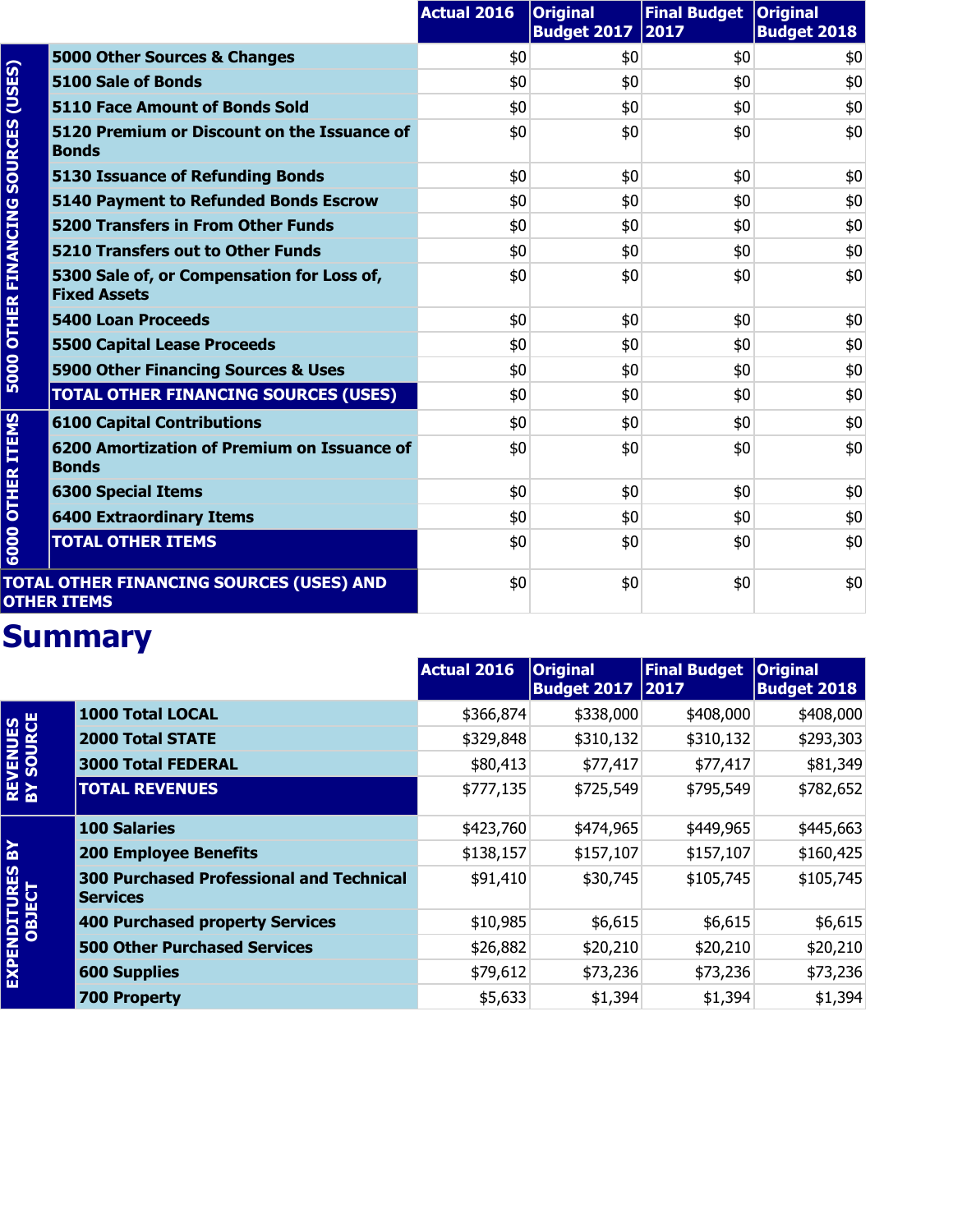|                                  |                                                                     | <b>Actual 2016</b> | <b>Original</b><br><b>Budget 2017   2017</b> | <b>Final Budget</b> | <b>Original</b><br><b>Budget 2018</b> |
|----------------------------------|---------------------------------------------------------------------|--------------------|----------------------------------------------|---------------------|---------------------------------------|
| U                                | 800 Other Objects                                                   | \$20,995           | \$25,363                                     | \$34,780            | \$12,618                              |
| <b>ENDIT</b><br>Na<br>OBJEC<br>뢺 | <b>TOTAL EXPENDITURES</b>                                           | \$797,434          | \$789,635                                    | \$849,052           | \$825,905                             |
|                                  | <b>EXCESS (DEFICIENCY) OF REVENUES OVER</b><br>(UNDER) EXPENDITURES | (\$20,299)         | (\$4,086)                                    | ( \$53,503)         | $(*43,253)$                           |
| <b>ITEMS</b>                     | <b>OTHER FINANCING SOURCES (USES) AND OTHER</b>                     | \$0                | \$0                                          | \$0                 | \$0                                   |
|                                  | <b>NET CHANGE IN FUND BALANCE</b>                                   | (\$20,299)         | $($ \$64,086) $ $                            | ( \$53,503)         | $(*43,253)$                           |
|                                  | <b>FUND BALANCE - BEGINNING (FROM PRIOR YEAR)</b>                   | \$182,785          |                                              | \$162,486           |                                       |
|                                  | <b>FUND BALANCE - ENDING</b>                                        | \$162,486          | (\$64,086)                                   | \$108,983           | (\$43,253)                            |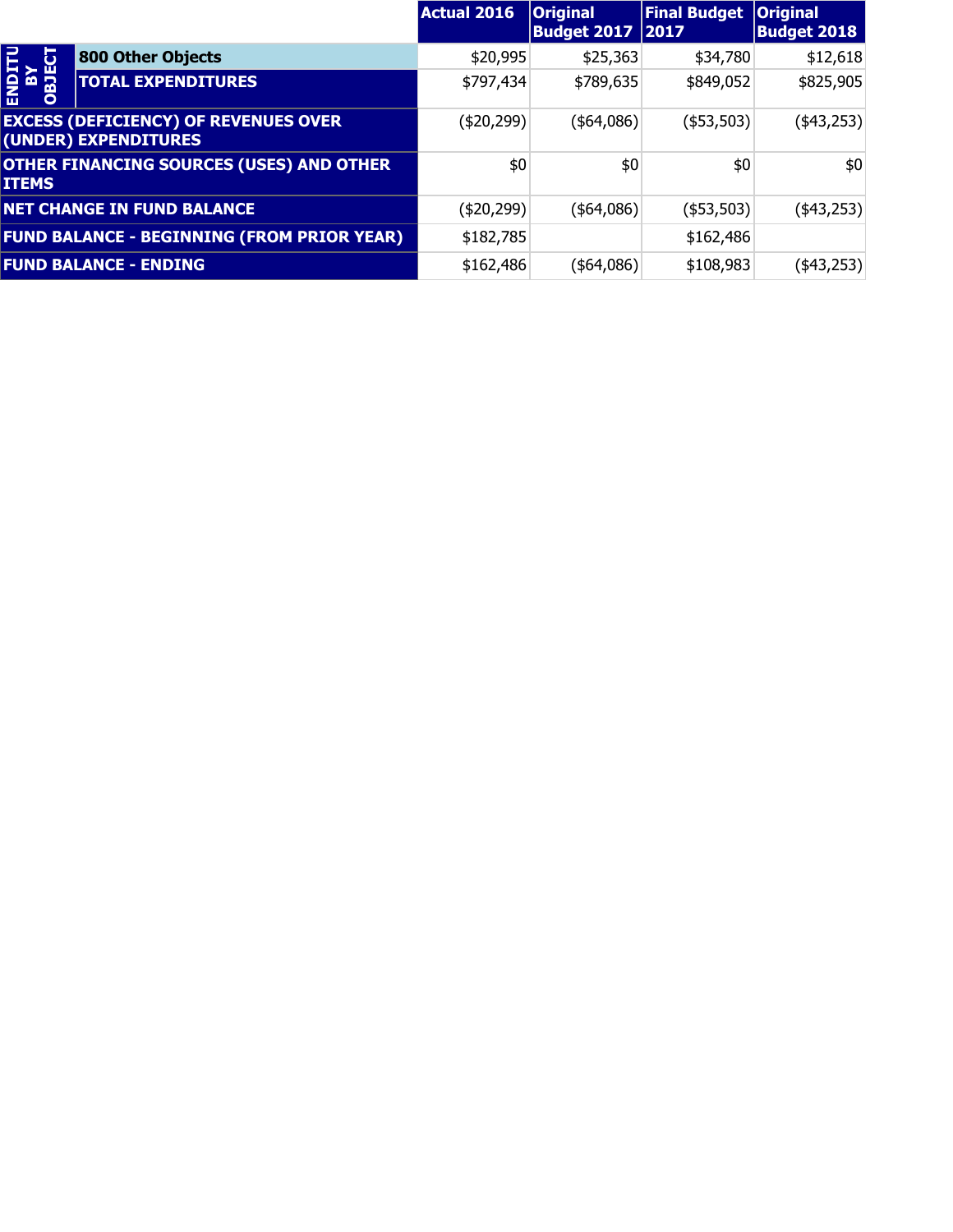**26 Tax Increment Financing Fund**

#### **Balance Sheet**

|                    |                     |                                            | Actual 2016 | <b>Original</b><br><b>Budget 2017   2017</b> | <b>Final Budget</b> | <b>Original</b><br><b>Budget 2018</b> |
|--------------------|---------------------|--------------------------------------------|-------------|----------------------------------------------|---------------------|---------------------------------------|
|                    | 8132                | <b>Local Property Taxes</b>                | \$1,722,698 |                                              |                     |                                       |
| <b>ASSETS</b>      |                     | <b>TOTAL ASSETS</b>                        | \$1,722,698 |                                              |                     |                                       |
|                    | 9750                | <b>Deferred Inflows of Resources</b>       | \$1,722,698 |                                              |                     |                                       |
| <b>LIABILITIES</b> |                     | <b>TOTAL LIABILITIES</b>                   | \$1,722,698 |                                              |                     |                                       |
|                    |                     | <b>TOTAL LIABILITIES AND FUND BALANCES</b> | \$1,722,698 |                                              |                     |                                       |
|                    | <b>TOTAL ASSETS</b> |                                            | \$1,722,698 | \$0                                          | \$0                 | \$0                                   |

#### **Revenue**

|              |                                                    | Actual 2016   Original | <b>Budget 2017 2017</b> | <b>Final Budget Original</b> | <b>Budget 2018</b> |
|--------------|----------------------------------------------------|------------------------|-------------------------|------------------------------|--------------------|
|              | <b>Tax Sales and Redemp - Basic</b><br><b>1111</b> | \$1,609,395            |                         | \$1,867,806                  | \$2,117,806        |
| <b>LOCAL</b> | <b>TOTAL LOCAL</b>                                 | \$1,609,395            |                         | \$1,867,806                  | \$2,117,806        |
| <b>FUND</b>  | TOTAL REVENUES, 26 TAX INCREMENT FINANCING         | \$1,609,395            | \$0                     | \$1,867,806                  | \$2,117,806        |

## **Expenditure**

|                       |                                             | <b>Actual 2016</b> | <b>Original</b><br><b>Budget 2017   2017</b> | Final Budget   Original | <b>Budget 2018</b> |
|-----------------------|---------------------------------------------|--------------------|----------------------------------------------|-------------------------|--------------------|
|                       | Debt & Miscellaneous(800)                   |                    |                                              |                         |                    |
|                       | 890 Misc Expenditures                       | \$1,609,395        | \$1,867,806                                  | \$1,867,806             | \$2,117,806        |
|                       | <b>TOTAL DEBT &amp; MISCELLANEOUS</b>       | \$1,609,395        | \$1,867,806                                  | \$1,867,806             | \$2,117,806        |
| COMMUNITY<br>SERVICES | <b>TOTAL COMMUNITY SERVICES</b>             | \$1,609,395        | \$1,867,806                                  | \$1,867,806             | \$2,117,806        |
| <b>FINANCING FUND</b> | <b>TOTAL EXPENDITURES, 26 TAX INCREMENT</b> | \$1,609,395        | \$1,867,806                                  | \$1,867,806             | \$2,117,806        |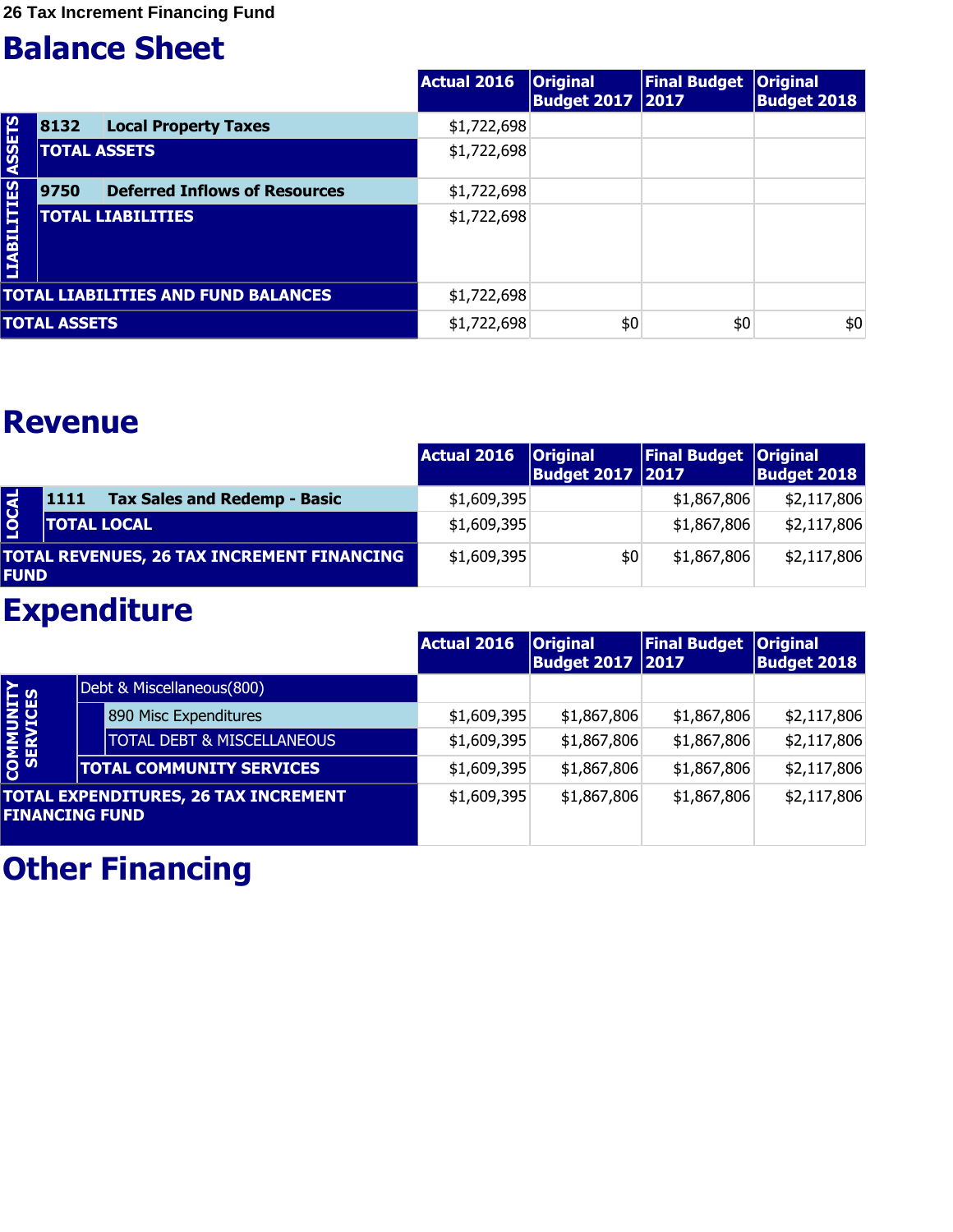|                        |                                                                   | <b>Actual 2016</b> | <b>Original</b><br><b>Budget 2017</b> | Final Budget   Original<br>2017 | <b>Budget 2018</b> |
|------------------------|-------------------------------------------------------------------|--------------------|---------------------------------------|---------------------------------|--------------------|
| (USES)                 | 5000 Other Sources & Changes                                      | \$0                | \$0                                   | \$0                             | \$0                |
|                        | 5100 Sale of Bonds                                                | \$0                | \$0                                   | \$0                             | \$0                |
|                        | <b>5110 Face Amount of Bonds Sold</b>                             | \$0                | \$0                                   | \$0                             | \$0                |
| <b>SOURCES</b>         | 5120 Premium or Discount on the Issuance of<br><b>Bonds</b>       | \$0                | \$0                                   | \$0                             | \$0                |
|                        | <b>5130 Issuance of Refunding Bonds</b>                           | \$0                | \$0                                   | \$0                             | \$0                |
|                        | <b>5140 Payment to Refunded Bonds Escrow</b>                      | \$0                | \$0                                   | \$0                             | \$0                |
|                        | <b>5200 Transfers in From Other Funds</b>                         | \$0                | \$0                                   | \$0                             | \$0                |
|                        | 5210 Transfers out to Other Funds                                 | \$0                | \$0                                   | \$0                             | \$0                |
| <b>OTHER FINANCING</b> | 5300 Sale of, or Compensation for Loss of,<br><b>Fixed Assets</b> | \$0                | \$0                                   | \$0                             | \$0                |
|                        | <b>5400 Loan Proceeds</b>                                         | \$0                | \$0                                   | \$0                             | \$0                |
|                        | <b>5500 Capital Lease Proceeds</b>                                | \$0                | \$0                                   | \$0                             | \$0                |
| 5000                   | 5900 Other Financing Sources & Uses                               | \$0                | \$0                                   | \$0                             | \$0                |
|                        | <b>TOTAL OTHER FINANCING SOURCES (USES)</b>                       | \$0                | \$0                                   | \$0                             | \$0                |
|                        | <b>6100 Capital Contributions</b>                                 | \$0                | \$0                                   | \$0                             | \$0                |
| <b>OTHER ITEMS</b>     | 6200 Amortization of Premium on Issuance of<br><b>Bonds</b>       | \$0                | \$0                                   | \$0                             | \$0                |
|                        | <b>6300 Special Items</b>                                         | \$0                | \$0                                   | \$0                             | \$0                |
|                        | <b>6400 Extraordinary Items</b>                                   | \$0                | \$0                                   | \$0                             | \$0                |
| 6000                   | <b>TOTAL OTHER ITEMS</b>                                          | \$0                | \$0                                   | \$0                             | \$0                |
|                        | TOTAL OTHER FINANCING SOURCES (USES) AND<br><b>OTHER ITEMS</b>    | \$0                | \$0                                   | \$0                             | \$0                |

|                                              |                                                                     | <b>Actual 2016</b> | <b>Original</b><br><b>Budget 2017</b> | <b>Final Budget</b><br> 2017 | <b>Original</b><br><b>Budget 2018</b> |
|----------------------------------------------|---------------------------------------------------------------------|--------------------|---------------------------------------|------------------------------|---------------------------------------|
|                                              | 1000 Total LOCAL                                                    | \$1,609,395        |                                       | \$1,867,806                  | \$2,117,806                           |
| <b>REVENUES</b><br><b>IRCE</b><br><b>UOS</b> | <b>TOTAL REVENUES</b>                                               | \$1,609,395        |                                       | \$1,867,806                  | \$2,117,806                           |
|                                              | <b>800 Other Objects</b>                                            | \$1,609,395        | \$1,867,806                           | \$1,867,806                  | \$2,117,806                           |
| <b>EXPENDITURES<br/>BY OBJECT</b>            | <b>TOTAL EXPENDITURES</b>                                           | \$1,609,395        | \$1,867,806                           | \$1,867,806                  | \$2,117,806                           |
|                                              | <b>EXCESS (DEFICIENCY) OF REVENUES OVER</b><br>(UNDER) EXPENDITURES | \$0                | (41,867,806)                          | \$0                          | \$0                                   |
| <b>ITEMS</b>                                 | OTHER FINANCING SOURCES (USES) AND OTHER                            | \$0                | \$0                                   | \$0                          | \$0                                   |
|                                              | <b>NET CHANGE IN FUND BALANCE</b>                                   | \$0                | (41,867,806)                          | \$0                          | \$0                                   |
|                                              | <b>FUND BALANCE - BEGINNING (FROM PRIOR YEAR)</b>                   | \$0                |                                       | \$0                          |                                       |
|                                              | <b>FUND BALANCE - ENDING</b>                                        | \$0                | (41,867,806)                          | \$0                          | \$0                                   |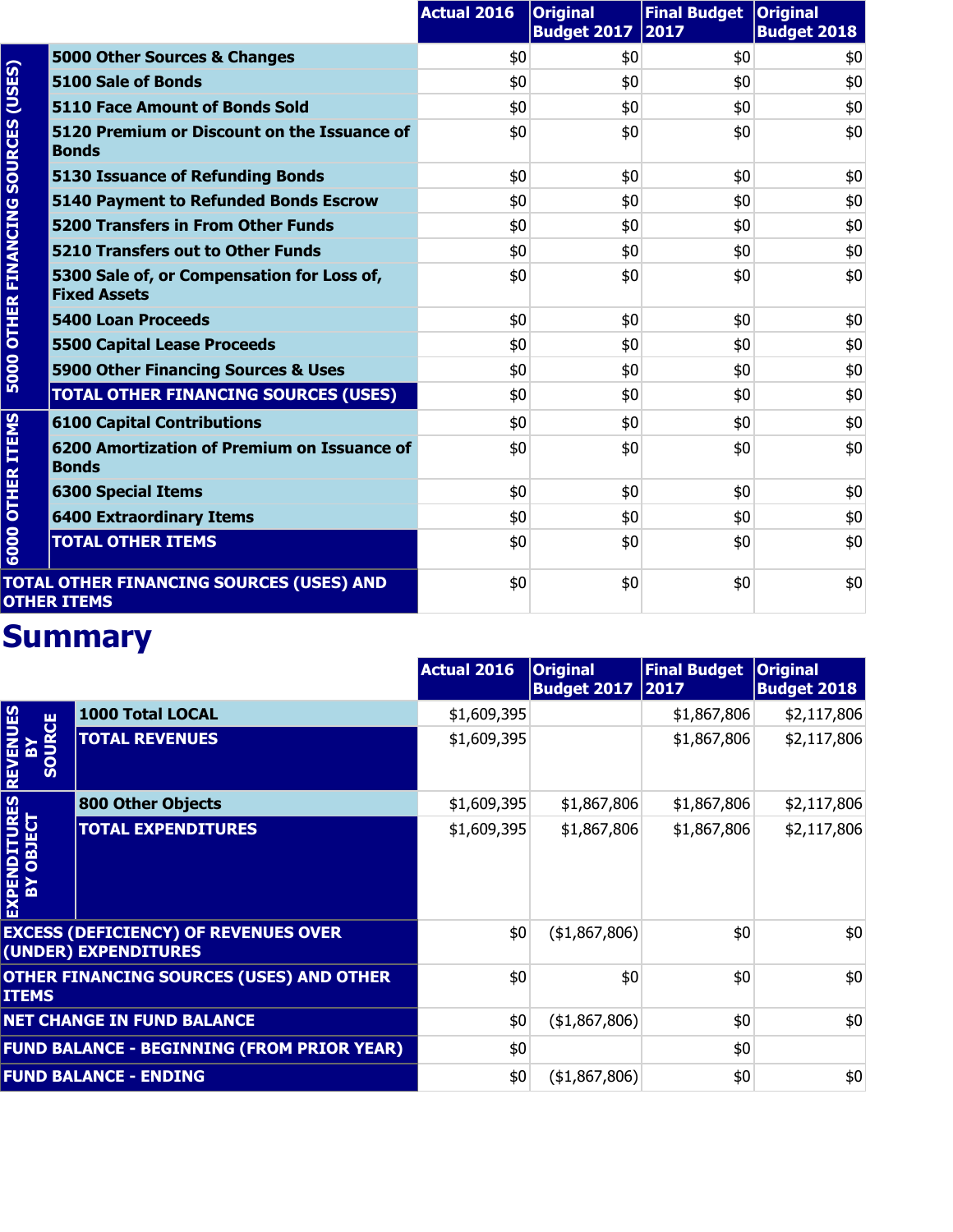|                                  |                     |                                            | Actual 2016 | <b>Original</b><br><b>Budget 2017 2017</b> | <b>Final Budget</b> | <b>Original</b><br><b>Budget 2018</b> |
|----------------------------------|---------------------|--------------------------------------------|-------------|--------------------------------------------|---------------------|---------------------------------------|
|                                  | 8120                | <b>Investments</b>                         | \$2,731,183 |                                            |                     |                                       |
| <b>ASSETS</b>                    | 8132                | <b>Local Property Taxes</b>                | \$4,189,688 |                                            |                     |                                       |
|                                  | <b>TOTAL ASSETS</b> |                                            | \$6,920,871 |                                            |                     |                                       |
|                                  | 9750                | <b>Deferred Inflows of Resources</b>       | \$4,196,317 |                                            |                     |                                       |
|                                  |                     | <b>TOTAL LIABILITIES</b>                   | \$4,196,317 |                                            |                     |                                       |
|                                  | 9870                | <b>Restricted - Debt Service</b>           | \$2,724,554 |                                            |                     |                                       |
| <b>FUND BALANCES LIABILITIES</b> |                     | <b>TOTAL FUND BALANCES</b>                 | \$2,724,554 |                                            |                     |                                       |
|                                  |                     | <b>TOTAL LIABILITIES AND FUND BALANCES</b> | \$6,920,871 |                                            |                     |                                       |
|                                  | <b>TOTAL ASSETS</b> |                                            | \$6,920,871 | \$0                                        | \$0                 | \$0                                   |

#### **Revenue**

|              |                    |                                             | Actual 2016 | <b>Original</b><br><b>Budget 2017   2017</b> | <b>Final Budget</b> | <b>Original</b><br><b>Budget 2018</b> |
|--------------|--------------------|---------------------------------------------|-------------|----------------------------------------------|---------------------|---------------------------------------|
|              | 1112               | <b>Voted Local Levy</b>                     |             | \$47,500                                     | \$47,500            | \$47,500                              |
|              | 1128               | <b>Debt Service</b>                         | \$3,618,135 | \$3,252,000                                  | \$3,252,000         | \$3,254,200                           |
| <b>LOCAL</b> | <b>1178</b>        | <b>FILT--Debt Service</b>                   | \$304,894   | \$220,000                                    | \$220,000           | \$220,000                             |
|              | <b>1510</b>        | <b>Interest on Investments</b>              | \$15,494    | \$10,000                                     | \$10,000            | \$10,000                              |
|              | <b>TOTAL LOCAL</b> |                                             | \$3,938,523 | \$3,529,500                                  | \$3,529,500         | \$3,531,700                           |
|              |                    | <b>TOTAL REVENUES, 31 DEBT SERVICE FUND</b> | \$3,938,523 | \$3,529,500                                  | \$3,529,500         | \$3,531,700                           |

#### **Expenditure**

|                     |                                          | <b>Actual 2016</b> | <b>Original</b><br><b>Budget 2017   2017</b> | <b>Final Budget</b> | <b>Original</b><br><b>Budget 2018</b> |
|---------------------|------------------------------------------|--------------------|----------------------------------------------|---------------------|---------------------------------------|
|                     | Purch/Prof Serv(300)                     |                    |                                              |                     |                                       |
|                     | 340 Other Prof Services                  | \$4,759            | \$16,250                                     | \$16,250            | \$16,250                              |
| <b>DEBT SERVICE</b> | <b>TOTAL PURCH/PROF SERV</b>             | \$4,759            | \$16,250                                     | \$16,250            | \$16,250                              |
|                     | 830 Interest                             | \$1,493,376        | \$1,443,250                                  | \$1,443,250         | \$1,360,450                           |
|                     | 840 Redemption of Principal              | \$2,025,000        | \$2,070,000                                  | \$2,070,000         | \$2,155,000                           |
|                     | <b>TOTAL DEBT &amp; MISCELLANEOUS</b>    | \$3,518,376        | \$3,513,250                                  | \$3,513,250         | \$3,515,450                           |
|                     | <b>TOTAL DEBT SERVICE</b>                | \$3,523,135        | \$3,529,500                                  | \$3,529,500         | \$3,531,700                           |
|                     | TOTAL EXPENDITURES, 31 DEBT SERVICE FUND | \$3,523,135        | \$3,529,500                                  | \$3,529,500         | \$3,531,700                           |
|                     |                                          |                    |                                              |                     |                                       |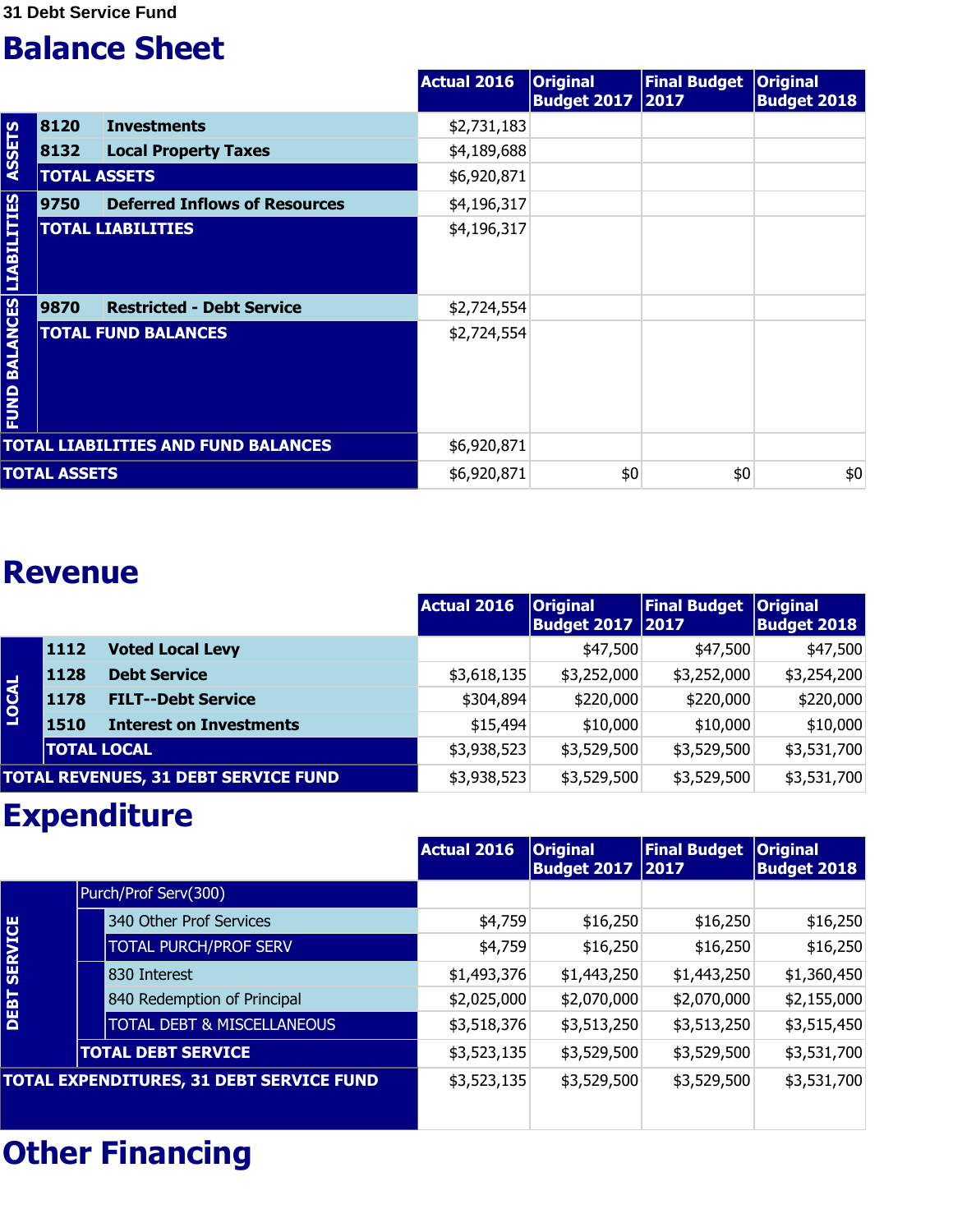|                        |                                                                   | <b>Actual 2016</b> | <b>Original</b><br><b>Budget 2017</b> | Final Budget   Original<br>2017 | <b>Budget 2018</b> |
|------------------------|-------------------------------------------------------------------|--------------------|---------------------------------------|---------------------------------|--------------------|
|                        | 5000 Other Sources & Changes                                      | \$0                | \$0                                   | \$0                             | \$0                |
| (USES)                 | 5100 Sale of Bonds                                                | \$0                | \$0                                   | \$0                             | \$0                |
|                        | <b>5110 Face Amount of Bonds Sold</b>                             | \$0                | \$0                                   | \$0                             | \$0                |
| <b>SOURCES</b>         | 5120 Premium or Discount on the Issuance of<br><b>Bonds</b>       | \$0                | \$0                                   | \$0                             | \$0                |
|                        | <b>5130 Issuance of Refunding Bonds</b>                           | \$0                | \$0                                   | \$0                             | \$0                |
|                        | <b>5140 Payment to Refunded Bonds Escrow</b>                      | \$0                | \$0                                   | \$0                             | \$0                |
|                        | <b>5200 Transfers in From Other Funds</b>                         | \$0                | \$0                                   | \$0                             | \$0                |
|                        | <b>5210 Transfers out to Other Funds</b>                          | \$0                | \$0                                   | \$0                             | \$0                |
| <b>OTHER FINANCING</b> | 5300 Sale of, or Compensation for Loss of,<br><b>Fixed Assets</b> | \$0                | \$0                                   | \$0                             | \$0                |
|                        | <b>5400 Loan Proceeds</b>                                         | \$0                | \$0                                   | \$0                             | \$0                |
|                        | <b>5500 Capital Lease Proceeds</b>                                | \$0                | \$0                                   | \$0                             | \$0                |
| 5000                   | 5900 Other Financing Sources & Uses                               | \$0                | \$0                                   | \$0                             | \$0                |
|                        | <b>TOTAL OTHER FINANCING SOURCES (USES)</b>                       | \$0                | \$0                                   | \$0                             | \$0                |
|                        | <b>6100 Capital Contributions</b>                                 | \$0                | \$0                                   | \$0                             | \$0                |
| <b>OTHER ITEMS</b>     | 6200 Amortization of Premium on Issuance of<br><b>Bonds</b>       | \$0                | \$0                                   | \$0                             | \$0                |
|                        | <b>6300 Special Items</b>                                         | \$0                | \$0                                   | \$0                             | \$0                |
|                        | <b>6400 Extraordinary Items</b>                                   | \$0                | \$0                                   | \$0                             | \$0                |
| 6000                   | <b>TOTAL OTHER ITEMS</b>                                          | \$0                | \$0                                   | \$0                             | \$0                |
|                        | TOTAL OTHER FINANCING SOURCES (USES) AND<br><b>OTHER ITEMS</b>    | \$0                | \$0                                   | \$0                             | \$0                |

|                                   |                                                                     | Actual 2016 | <b>Original</b><br>Budget 2017 2017 | <b>Final Budget</b> | <b>Original</b><br><b>Budget 2018</b> |
|-----------------------------------|---------------------------------------------------------------------|-------------|-------------------------------------|---------------------|---------------------------------------|
|                                   | 1000 Total LOCAL                                                    | \$3,938,523 | \$3,529,500                         | \$3,529,500         | \$3,531,700                           |
| <b>REVENUES</b><br><b>SOURCE</b>  | <b>TOTAL REVENUES</b>                                               | \$3,938,523 | \$3,529,500                         | \$3,529,500         | \$3,531,700                           |
|                                   | <b>300 Purchased Professional and Technical</b><br><b>Services</b>  | \$4,759     | \$16,250                            | \$16,250            | \$16,250                              |
|                                   | <b>800 Other Objects</b>                                            | \$3,518,376 | \$3,513,250                         | \$3,513,250         | \$3,515,450                           |
| <b>EXPENDITURES<br/>BY OBJECT</b> | <b>TOTAL EXPENDITURES</b>                                           | \$3,523,135 | \$3,529,500                         | \$3,529,500         | \$3,531,700                           |
|                                   | <b>EXCESS (DEFICIENCY) OF REVENUES OVER</b><br>(UNDER) EXPENDITURES | \$415,388   | \$0                                 | \$0                 | \$0                                   |
| <b>ITEMS</b>                      | <b>OTHER FINANCING SOURCES (USES) AND OTHER</b>                     | \$0         | \$0                                 | \$0                 | \$0                                   |
|                                   | <b>NET CHANGE IN FUND BALANCE</b>                                   | \$415,388   | \$0                                 | \$0                 | \$0                                   |
|                                   | <b>FUND BALANCE - BEGINNING (FROM PRIOR YEAR)</b>                   | \$2,309,165 |                                     | \$2,724,553         |                                       |
|                                   | <b>FUND BALANCE - ENDING</b>                                        | \$2,724,553 | \$0                                 | \$2,724,553         | \$0                                   |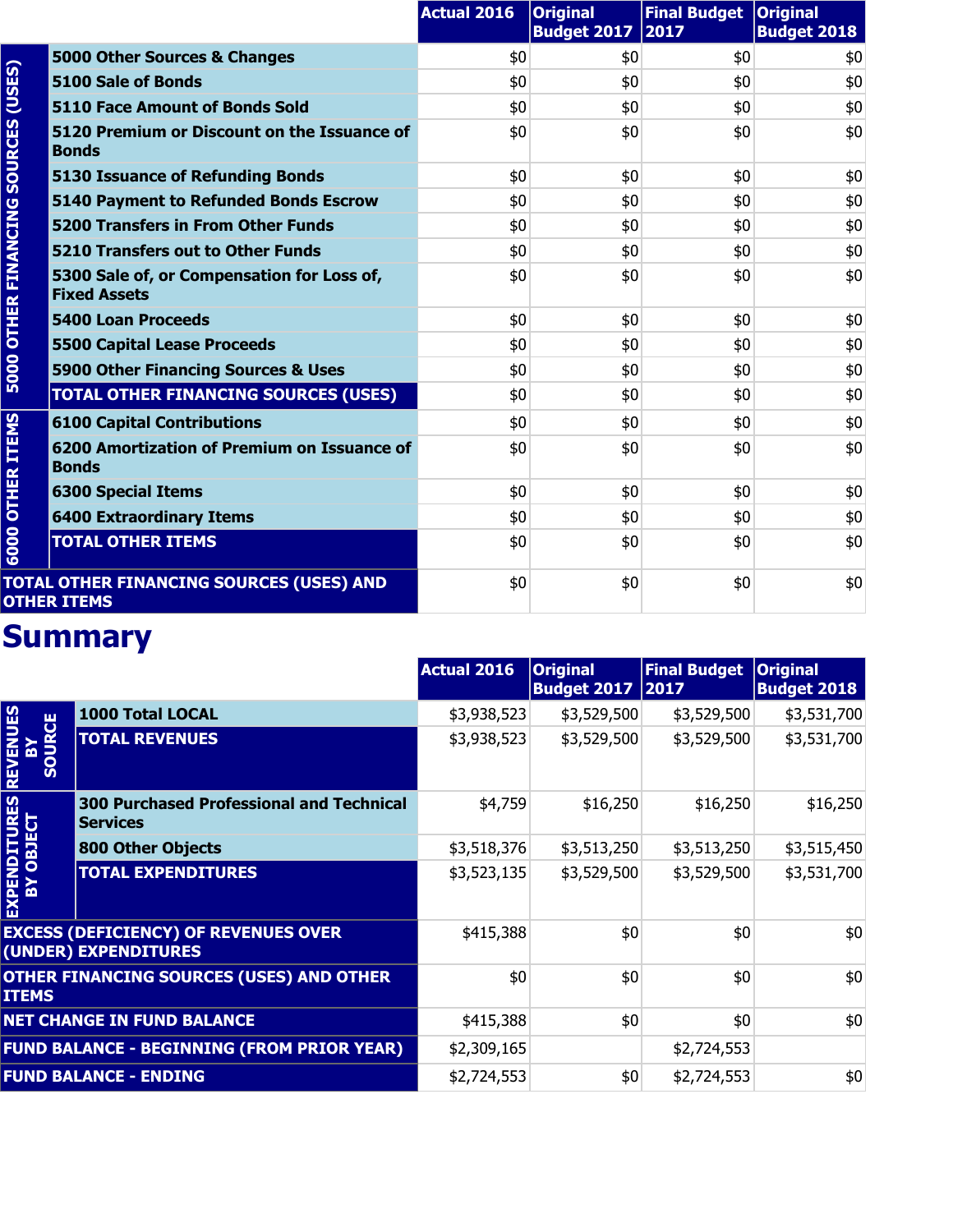|                                  |                     |                                            | Actual 2016  | <b>Original</b><br><b>Budget 2017 2017</b> | <b>Final Budget</b> | <b>Original</b><br><b>Budget 2018</b> |
|----------------------------------|---------------------|--------------------------------------------|--------------|--------------------------------------------|---------------------|---------------------------------------|
|                                  | 8120                | <b>Investments</b>                         | \$10,477,542 |                                            |                     |                                       |
| <b>ASSETS</b>                    | 8132                | <b>Local Property Taxes</b>                | \$807,242    |                                            |                     |                                       |
|                                  | <b>TOTAL ASSETS</b> |                                            | \$11,284,784 |                                            |                     |                                       |
|                                  | 9750                | <b>Deferred Inflows of Resources</b>       | \$783,541    |                                            |                     |                                       |
|                                  |                     | <b>TOTAL LIABILITIES</b>                   | \$783,541    |                                            |                     |                                       |
|                                  | 9871                | <b>Restricted - Capital Outlay</b>         | \$10,501,243 |                                            |                     |                                       |
| <b>FUND BALANCES LIABILITIES</b> |                     | <b>TOTAL FUND BALANCES</b>                 | \$10,501,243 |                                            |                     |                                       |
|                                  |                     | <b>TOTAL LIABILITIES AND FUND BALANCES</b> | \$11,284,784 |                                            |                     |                                       |
|                                  | <b>TOTAL ASSETS</b> |                                            | \$11,284,784 | \$0                                        | \$0                 | \$0                                   |

#### **Revenue**

|                |                      |                                             | Actual 2016 | <b>Original</b><br><b>Budget 2017</b> | <b>Final Budget</b><br>2017 | <b>Original</b><br><b>Budget 2018</b> |
|----------------|----------------------|---------------------------------------------|-------------|---------------------------------------|-----------------------------|---------------------------------------|
|                | 1112                 | <b>Voted Local Levy</b>                     |             | \$8,472                               | \$8,472                     | \$8,472                               |
|                | 1114                 | <b>Board Local Levy</b>                     | \$2,378,754 | \$2,075,900                           | \$4,075,900                 | \$2,714,078                           |
|                | 1124                 | <b>Capital Local Levy</b>                   | \$1,782,872 |                                       |                             |                                       |
|                | 1125                 | <b>Tax Sales and Redemp - Capital Local</b> | \$24,740    |                                       |                             |                                       |
| LOCAL          | 1164                 | <b>FILT--Board Local</b>                    |             | \$75,705                              | \$75,705                    | \$75,705                              |
|                | 1174                 | <b>FILT--Capital Local Levy</b>             | \$124,560   |                                       |                             |                                       |
|                | 1510                 | <b>Interest on Investments</b>              | \$140,756   | \$100,927                             | \$100,927                   | \$100,927                             |
|                | <b>1900</b>          | <b>OTHER REVENUE - LOCAL SOURCES</b>        | \$13,154    | \$1,000,000                           |                             |                                       |
|                | <b>TOTAL LOCAL</b>   |                                             | \$4,464,836 | \$3,261,004                           | \$4,261,004                 | \$2,899,182                           |
|                | 3200                 | <b>OTHER STATE PROGRAMS</b>                 |             | \$1,000,000                           | \$1,000,000                 |                                       |
| <b>STATE</b>   | 3650                 | <b>Capital Outlay Foundation</b>            |             |                                       | \$24,500                    | \$17,800                              |
|                | <b>TOTAL STATE</b>   |                                             |             | \$1,000,000                           | \$1,024,500                 | \$17,800                              |
| <b>FEDERAL</b> | 4500<br><b>STATE</b> | <b>RESTRICTED FED REVENUE - THRU</b>        | \$923,167   |                                       |                             |                                       |
|                |                      | <b>TOTAL FEDERAL</b>                        | \$923,167   |                                       |                             |                                       |
|                |                      | TOTAL REVENUES, 32 CAPITAL PROJECTS FUND    | \$5,388,003 | \$4,261,004                           | \$5,285,504                 | \$2,916,982                           |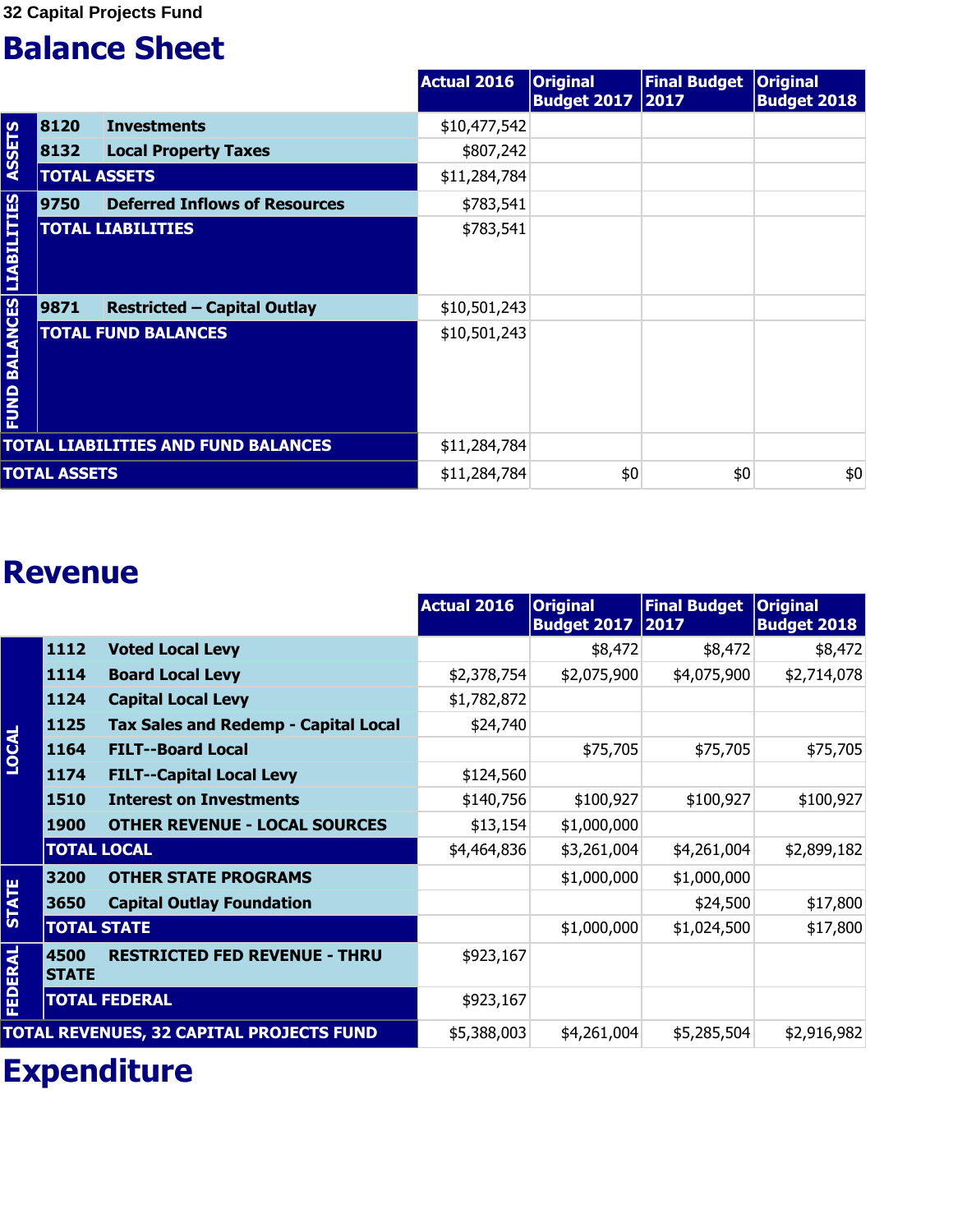|                                                |                                                             | <b>Actual 2016</b> | <b>Original</b><br><b>Budget 2017</b> | <b>Final Budget</b><br>2017 | <b>Original</b><br><b>Budget 2018</b> |
|------------------------------------------------|-------------------------------------------------------------|--------------------|---------------------------------------|-----------------------------|---------------------------------------|
|                                                | Supplies & Materials(600)                                   |                    |                                       |                             |                                       |
|                                                | 670 Software                                                | \$53,508           | \$20,000                              | \$20,000                    | \$20,000                              |
|                                                | <b>TOTAL SUPPLIES &amp; MATERIALS</b>                       | \$53,508           | \$20,000                              | \$20,000                    | \$20,000                              |
| <b>INSTRUCTION</b>                             | 733 Furniture and Fixtures                                  | \$4,220            | \$6,000                               | \$6,000                     | \$6,000                               |
|                                                | 734 Technology Related Hardware                             | \$296,258          | \$330,000                             | \$330,000                   | \$330,000                             |
|                                                | 739 Other Equipment                                         | \$149,957          | \$201,185                             | \$470,451                   | \$201,648                             |
|                                                | <b>TOTAL PROPERTY</b>                                       | \$450,435          | \$537,185                             | \$806,451                   | \$537,648                             |
|                                                | <b>TOTAL INSTRUCTION</b>                                    | \$503,943          | \$557,185                             | \$826,451                   | \$557,648                             |
|                                                | Property(700)                                               |                    |                                       |                             |                                       |
|                                                | 739 Other Equipment                                         | \$2,542            | \$3,634                               | \$3,634                     | \$3,634                               |
|                                                | <b>TOTAL PROPERTY</b>                                       | \$2,542            | \$3,634                               | \$3,634                     | \$3,634                               |
| <b>SUPPORT<br/>SERVICES -<br/>STUDENTS</b>     | <b>TOTAL SUPPORT SERVICES - STUDENTS</b>                    | \$2,542            | \$3,634                               | \$3,634                     | \$3,634                               |
|                                                | Property(700)                                               |                    |                                       |                             |                                       |
| ő                                              | 734 Technology Related Hardware                             | \$2,557            | \$7,335                               | \$7,335                     | \$7,335                               |
|                                                | 739 Other Equipment                                         |                    | \$2,000                               | \$2,000                     | \$2,000                               |
|                                                | <b>TOTAL PROPERTY</b>                                       | \$2,557            | \$9,335                               | \$9,335                     | \$9,335                               |
| <b>SUPPORT SERVICES</b><br><b>ASSISTAN</b>     | <b>TOTAL SUPPORT SERVICES - STAFF</b><br><b>ASSISTANCE</b>  | \$2,557            | \$9,335                               | \$9,335                     | \$9,335                               |
|                                                | Supplies & Materials(600)                                   |                    |                                       |                             |                                       |
| <b>RT SERVICES -<br/>RAL SERVICES</b>          | 670 Software                                                | \$49,343           | \$80,000                              | \$80,000                    | \$80,000                              |
|                                                | <b>TOTAL SUPPLIES &amp; MATERIALS</b>                       | \$49,343           | \$80,000                              | \$80,000                    | \$80,000                              |
|                                                | 734 Technology Related Hardware                             | \$105,670          | \$102,919                             | \$187,096                   | \$187,096                             |
|                                                | 739 Other Equipment                                         | \$11,688           | \$20,000                              | \$20,000                    | \$20,000                              |
|                                                | <b>TOTAL PROPERTY</b>                                       | \$117,358          | \$122,919                             | \$207,096                   | \$207,096                             |
| <b>SUPPOI</b><br>CENTE                         | <b>TOTAL SUPPORT SERVICES - CENTRAL</b><br><b>SERVICES</b>  | \$166,701          | \$202,919                             | \$287,096                   | \$287,096                             |
|                                                | Purch Property Services(400)                                |                    |                                       |                             |                                       |
|                                                | 430 Repairs & Maint Services                                | \$200,000          | \$225,000                             | \$225,000                   | \$225,000                             |
|                                                | TOTAL PURCH PROPERTY SERVICES                               | \$200,000          | \$225,000                             | \$225,000                   | \$225,000                             |
|                                                | 610 General Supplies                                        | \$250,000          | \$300,000                             | \$300,000                   | \$300,000                             |
|                                                | <b>TOTAL SUPPLIES &amp; MATERIALS</b>                       | \$250,000          | \$300,000                             | \$300,000                   | \$300,000                             |
|                                                | 732 School Buses                                            |                    | \$30,000                              | \$30,000                    | \$30,000                              |
|                                                | 739 Other Equipment                                         | \$23,404           | \$8,640                               | \$8,640                     | \$8,640                               |
|                                                | <b>TOTAL PROPERTY</b>                                       | \$23,404           | \$38,640                              | \$38,640                    | \$38,640                              |
| <b>OPERATION &amp; MAINTENANCE</b><br>OF PLANT | <b>TOTAL OPERATION &amp; MAINTENANCE OF</b><br><b>PLANT</b> | \$473,404          | \$563,640                             | \$563,640                   | \$563,640                             |
|                                                | Property(700)                                               |                    |                                       |                             |                                       |
|                                                | 732 School Buses                                            | \$124,301          | \$136,000                             | \$136,000                   | \$136,000                             |
|                                                | 735 Non-Bus Vehicles                                        | \$20,421           | \$49,359                              | \$49,359                    | \$49,359                              |
| <b>STUDENT</b>                                 | <b>TOTAL PROPERTY</b>                                       | \$144,722          | \$185,359                             | \$185,359                   | \$185,359                             |
| <b><i>TRANSPORTATION</i></b>                   | TOTAL STUDENT TRANSPORTATION                                | \$144,722          | \$185,359                             | \$185,359                   | \$185,359                             |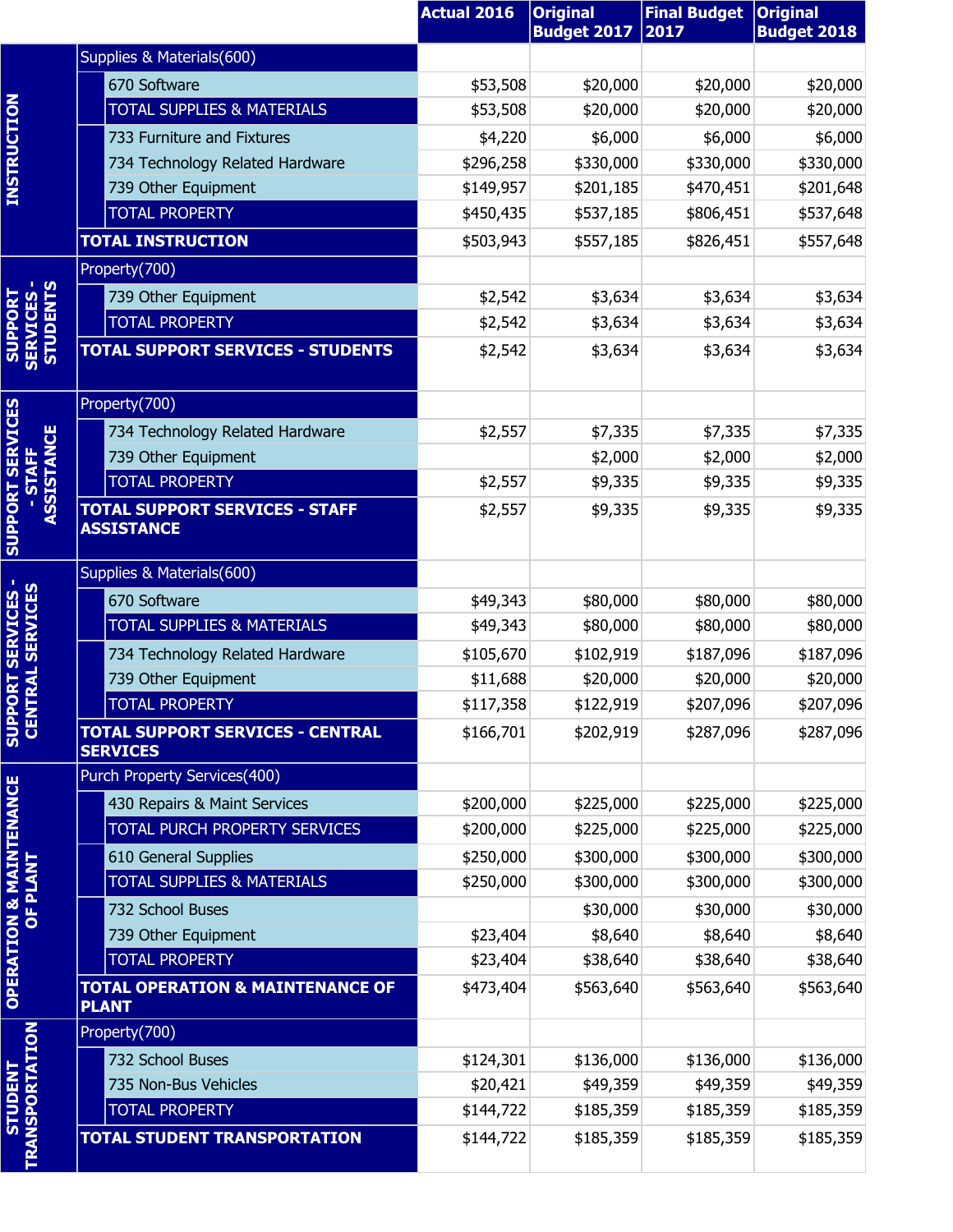|                                       |                                                | <b>Actual 2016</b> | <b>Original</b><br><b>Budget 2017</b> | <b>Final Budget</b><br>2017 | <b>Original</b><br><b>Budget 2018</b> |
|---------------------------------------|------------------------------------------------|--------------------|---------------------------------------|-----------------------------|---------------------------------------|
|                                       | Property(700)                                  |                    |                                       |                             |                                       |
| <b>SERVICES</b>                       | 739 Other Equipment                            |                    | \$10,000                              | \$10,000                    | \$10,000                              |
| FOOD                                  | <b>TOTAL PROPERTY</b>                          |                    | \$10,000                              | \$10,000                    | \$10,000                              |
|                                       | <b>TOTAL FOOD SERVICES</b>                     |                    | \$10,000                              | \$10,000                    | \$10,000                              |
|                                       | Supplies & Materials(600)                      |                    |                                       |                             |                                       |
|                                       | 610 General Supplies                           |                    | \$20,000                              | \$20,000                    | \$20,000                              |
| <b>IMPROVEMENT</b><br><b>SERVICES</b> | <b>TOTAL SUPPLIES &amp; MATERIALS</b>          |                    | \$20,000                              | \$20,000                    | \$20,000                              |
|                                       | 710 Land & Site Improvements                   |                    | \$500,000                             | \$500,000                   | \$500,000                             |
|                                       | <b>TOTAL PROPERTY</b>                          |                    | \$500,000                             | \$500,000                   | \$500,000                             |
|                                       | <b>TOTAL LAND IMPROVEMENT SERVICES</b>         |                    | \$520,000                             | \$520,000                   | \$520,000                             |
|                                       | Purch/Prof Serv(300)                           |                    |                                       |                             |                                       |
|                                       | 340 Other Prof Services                        | \$3,862,659        | \$1,501,000                           | \$1,261,000                 | \$151,000                             |
|                                       | <b>TOTAL PURCH/PROF SERV</b>                   | \$3,862,659        | \$1,501,000                           | \$1,261,000                 | \$151,000                             |
| <b>SITE IMPROVEMENT</b>               | 450 Construction Services                      | \$1,998,806        | \$2,552,321                           | \$1,052,321                 | \$152,321                             |
|                                       | TOTAL PURCH PROPERTY SERVICES                  | \$1,998,806        | \$2,552,321                           | \$1,052,321                 | \$152,321                             |
|                                       | 610 General Supplies                           | \$5,100            | \$20,000                              | \$20,000                    | \$20,000                              |
|                                       | 630 Food                                       | \$86               |                                       |                             |                                       |
|                                       | <b>TOTAL SUPPLIES &amp; MATERIALS</b>          | \$5,186            | \$20,000                              | \$20,000                    | \$20,000                              |
|                                       | 710 Land & Site Improvements                   | \$82,327           |                                       |                             |                                       |
|                                       | 739 Other Equipment                            | \$386,323          |                                       |                             |                                       |
|                                       | <b>TOTAL PROPERTY</b>                          | \$468,650          |                                       |                             |                                       |
|                                       | <b>TOTAL SITE IMPROVEMENT</b>                  | \$6,335,301        | \$4,073,321                           | \$2,333,321                 | \$323,321                             |
|                                       | Debt & Miscellaneous(800)                      |                    |                                       |                             |                                       |
|                                       | 830 Interest                                   | \$147,549          |                                       |                             |                                       |
| <b>DEBT<br/>SERVICE</b>               | TOTAL DEBT & MISCELLANEOUS                     | \$147,549          |                                       |                             |                                       |
|                                       | <b>TOTAL DEBT SERVICE</b>                      | \$147,549          |                                       |                             |                                       |
| <b>FUND</b>                           | <b>TOTAL EXPENDITURES, 32 CAPITAL PROJECTS</b> | \$7,776,719        | \$6,125,393                           | \$4,738,836                 | \$2,460,033                           |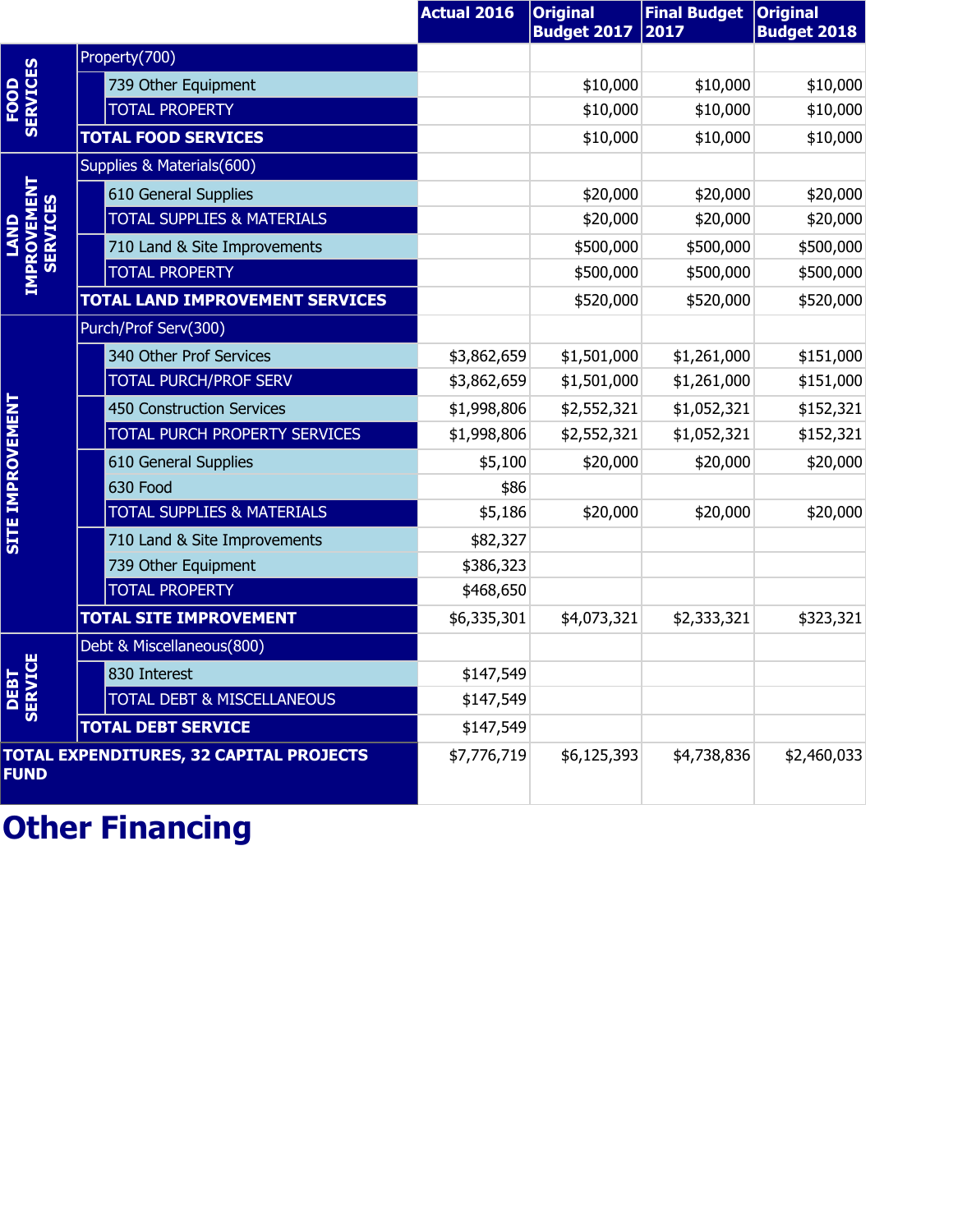|                        |                                                                   | <b>Actual 2016</b> | <b>Original</b><br><b>Budget 2017</b> | Final Budget   Original<br>2017 | <b>Budget 2018</b> |
|------------------------|-------------------------------------------------------------------|--------------------|---------------------------------------|---------------------------------|--------------------|
|                        | 5000 Other Sources & Changes                                      | \$0                | \$0                                   | \$0                             | \$0                |
| (USES)                 | 5100 Sale of Bonds                                                | \$0                | \$0                                   | \$0                             | \$0                |
|                        | 5110 Face Amount of Bonds Sold                                    | \$0                | \$0                                   | \$0                             | \$0                |
| <b>SOURCES</b>         | 5120 Premium or Discount on the Issuance of<br><b>Bonds</b>       | \$0                | \$0                                   | \$0                             | \$0                |
|                        | <b>5130 Issuance of Refunding Bonds</b>                           | \$0                | \$0                                   | \$0                             | \$0                |
|                        | <b>5140 Payment to Refunded Bonds Escrow</b>                      | \$0                | \$0                                   | \$0                             | \$0                |
|                        | <b>5200 Transfers in From Other Funds</b>                         | \$0                | \$0                                   | \$0                             | \$0                |
|                        | <b>5210 Transfers out to Other Funds</b>                          | \$0                | \$0                                   | \$0                             | \$0                |
| <b>OTHER FINANCING</b> | 5300 Sale of, or Compensation for Loss of,<br><b>Fixed Assets</b> | \$0                | \$0                                   | \$0                             | \$0                |
|                        | <b>5400 Loan Proceeds</b>                                         | \$0                | \$0                                   | \$0                             | \$0                |
|                        | <b>5500 Capital Lease Proceeds</b>                                | \$0                | \$0                                   | \$0                             | \$0                |
| 5000                   | 5900 Other Financing Sources & Uses                               | \$0                | \$0                                   | \$0                             | \$0                |
|                        | <b>TOTAL OTHER FINANCING SOURCES (USES)</b>                       | \$0                | \$0                                   | \$0                             | \$0                |
|                        | <b>6100 Capital Contributions</b>                                 | \$0                | \$0                                   | \$0                             | \$0                |
| <b>ITEMS</b>           | 6200 Amortization of Premium on Issuance of<br><b>Bonds</b>       | \$0                | \$0                                   | \$0                             | \$0                |
| <b>OTHER</b>           | <b>6300 Special Items</b>                                         | \$0                | \$0                                   | \$0                             | \$0                |
|                        | <b>6400 Extraordinary Items</b>                                   | \$0                | \$0                                   | \$0                             | \$0                |
| 6000                   | <b>TOTAL OTHER ITEMS</b>                                          | \$0                | \$0                                   | \$0                             | \$0                |
|                        | TOTAL OTHER FINANCING SOURCES (USES) AND<br><b>OTHER ITEMS</b>    | \$0                | \$0                                   | \$0                             | \$0                |

|                               |                                                                     | <b>Actual 2016</b> | <b>Original</b><br><b>Budget 2017</b> | <b>Final Budget</b><br>2017 | <b>Original</b><br><b>Budget 2018</b> |
|-------------------------------|---------------------------------------------------------------------|--------------------|---------------------------------------|-----------------------------|---------------------------------------|
|                               | 1000 Total LOCAL                                                    | \$4,464,836        | \$3,261,004                           | \$4,261,004                 | \$2,899,182                           |
|                               | <b>2000 Total STATE</b>                                             |                    | \$1,000,000                           | \$1,024,500                 | \$17,800                              |
|                               | <b>3000 Total FEDERAL</b>                                           | \$923,167          |                                       |                             |                                       |
| <b>REVENUES<br/>BY SOURCE</b> | <b>TOTAL REVENUES</b>                                               | \$5,388,003        | \$4,261,004                           | \$5,285,504                 | \$2,916,982                           |
| $\mathbf{R}$                  | <b>300 Purchased Professional and Technical</b><br><b>Services</b>  | \$3,862,659        | \$1,501,000                           | \$1,261,000                 | \$151,000                             |
| EXPENDITURES<br>OBJECT        | <b>400 Purchased property Services</b>                              | \$2,198,806        | \$2,777,321                           | \$1,277,321                 | \$377,321                             |
|                               | <b>600 Supplies</b>                                                 | \$358,037          | \$440,000                             | \$440,000                   | \$440,000                             |
|                               | <b>700 Property</b>                                                 | \$1,209,668        | \$1,407,072                           | \$1,760,515                 | \$1,491,712                           |
|                               | <b>800 Other Objects</b>                                            | \$147,549          |                                       |                             |                                       |
|                               | <b>TOTAL EXPENDITURES</b>                                           | \$7,776,719        | \$6,125,393                           | \$4,738,836                 | \$2,460,033                           |
|                               | <b>EXCESS (DEFICIENCY) OF REVENUES OVER</b><br>(UNDER) EXPENDITURES | (42,388,716)       | ( \$1,864,389)                        | \$546,668                   | \$456,949                             |
| <b>ITEMS</b>                  | <b>OTHER FINANCING SOURCES (USES) AND OTHER</b>                     | \$0                | \$0                                   | \$0                         | \$0                                   |
|                               | <b>NET CHANGE IN FUND BALANCE</b>                                   | (42,388,716)       | (\$1,864,389)                         | \$546,668                   | \$456,949                             |
|                               | <b>FUND BALANCE - BEGINNING (FROM PRIOR YEAR)</b>                   | \$12,889,958       |                                       | \$10,501,242                |                                       |
|                               | <b>FUND BALANCE - ENDING</b>                                        | \$10,501,242       | ( \$1,864,389)                        | \$11,047,910                | \$456,949                             |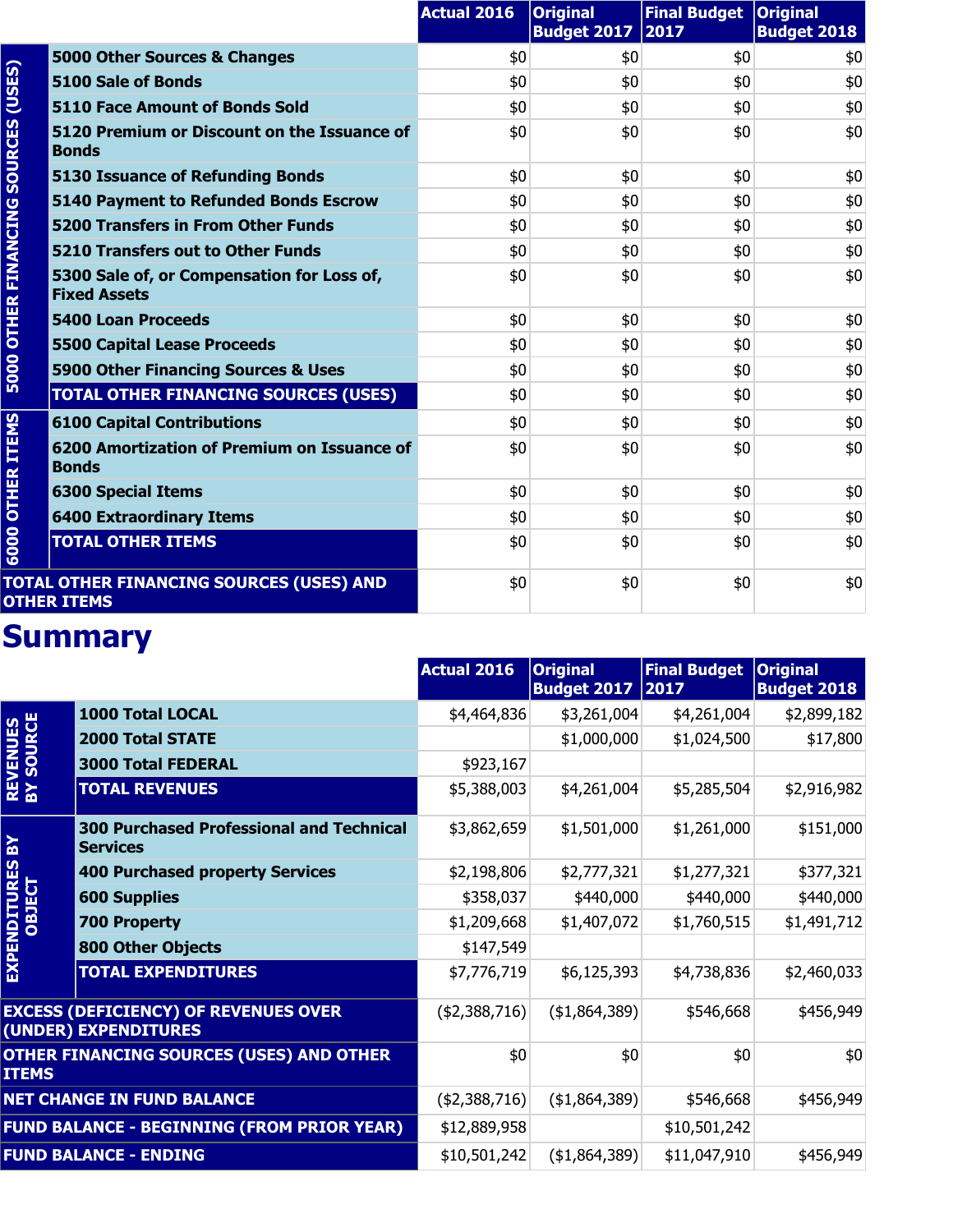|                                |                     |                                            | <b>Actual 2016</b> | <b>Original</b><br><b>Budget 2017</b> | <b>Final Budget</b><br>2017 | <b>Original</b><br><b>Budget 2018</b> |
|--------------------------------|---------------------|--------------------------------------------|--------------------|---------------------------------------|-----------------------------|---------------------------------------|
|                                | 8111                | <b>Cash in Banks</b>                       | \$314,656          |                                       |                             |                                       |
|                                | 8112                | <b>Petty Cash</b>                          | \$1,070            |                                       |                             |                                       |
|                                | 8120                | <b>Investments</b>                         | \$155,133          |                                       |                             |                                       |
| <b>ASSETS</b>                  | 8131                | <b>Local</b>                               | \$18,214           |                                       |                             |                                       |
|                                | 8133                | <b>State</b>                               | \$148,389          |                                       |                             |                                       |
|                                | 8134                | <b>Federal</b>                             | \$18,578           |                                       |                             |                                       |
|                                | <b>TOTAL ASSETS</b> |                                            | \$656,040          |                                       |                             |                                       |
|                                | 9510                | <b>Accounts Payable</b>                    | \$700              |                                       |                             |                                       |
|                                | 9540                | <b>Accrued Salaries and Withholdings</b>   | \$8,280            |                                       |                             |                                       |
|                                | 9561                | <b>Other Local</b>                         | \$76,015           |                                       |                             |                                       |
| <b>LIABILITIES</b>             |                     | <b>TOTAL LIABILITIES</b>                   | \$84,995           |                                       |                             |                                       |
|                                | 9872                | <b>Restricted - Food Service</b>           | \$571,045          |                                       |                             |                                       |
| <b>BALANCES</b><br><b>FUND</b> |                     | <b>TOTAL FUND BALANCES</b>                 | \$571,045          |                                       |                             |                                       |
|                                |                     | <b>TOTAL LIABILITIES AND FUND BALANCES</b> | \$656,040          |                                       |                             |                                       |
|                                | <b>TOTAL ASSETS</b> |                                            | \$656,040          | \$0                                   | \$0                         | \$0                                   |

#### **Revenue**

|                |                        |                                                | <b>Actual 2016</b> | <b>Original</b><br><b>Budget 2017</b> | <b>Final Budget</b><br> 2017 | <b>Original</b><br><b>Budget 2018</b> |
|----------------|------------------------|------------------------------------------------|--------------------|---------------------------------------|------------------------------|---------------------------------------|
|                | 1510                   | <b>Interest on Investments</b>                 | \$5,201            | \$3,000                               | \$3,000                      | \$3,000                               |
|                | 1610                   | <b>Sales to Students</b>                       | \$573,609          | \$605,000                             | \$605,000                    | \$605,000                             |
|                | 1620                   | <b>Sales to Adults</b>                         | \$10,231           | \$7,000                               | \$7,000                      | \$7,000                               |
| <b>LOCAL</b>   | <b>1900</b>            | <b>OTHER REVENUE - LOCAL SOURCES</b>           | \$7,587            | \$5,300                               | \$5,300                      | \$5,300                               |
|                | <b>1990</b>            | <b>Miscellaneous</b>                           | \$10,710           | \$9,000                               | \$9,000                      | \$9,000                               |
|                | <b>TOTAL LOCAL</b>     |                                                | \$607,338          | \$629,300                             | \$629,300                    | \$629,300                             |
|                | 3770                   | <b>School Lunch Program (Liquor Tax)</b>       | \$377,429          | \$400,000                             | \$400,000                    | \$400,000                             |
| <b>STATE</b>   | <b>TOTAL STATE</b>     |                                                | \$377,429          | \$400,000                             | \$400,000                    | \$400,000                             |
|                | 4571                   | <b>National School Lunch Program</b>           | \$182,100          | \$183,750                             | \$183,750                    | \$183,750                             |
| <b>FEDERAL</b> | 4572<br><b>Reduced</b> | Natl School Lunch Prog - Free and              | \$527,343          | \$787,500                             | \$787,500                    | \$787,500                             |
|                | 4574                   | <b>Fed School Breakfast Reimb</b>              | \$392,371          | \$168,000                             | \$168,000                    | \$168,000                             |
|                | 4579                   | <b>Other Child Nutrition Programs</b>          | \$163,342          | \$210,000                             | \$210,000                    | \$210,000                             |
|                |                        | <b>TOTAL FEDERAL</b>                           | \$1,265,156        | \$1,349,250                           | \$1,349,250                  | \$1,349,250                           |
| <b>FUND</b>    |                        | <b>TOTAL REVENUES, 51 SCHOOL FOOD SERVICES</b> | \$2,249,923        | \$2,378,550                           | \$2,378,550                  | \$2,378,550                           |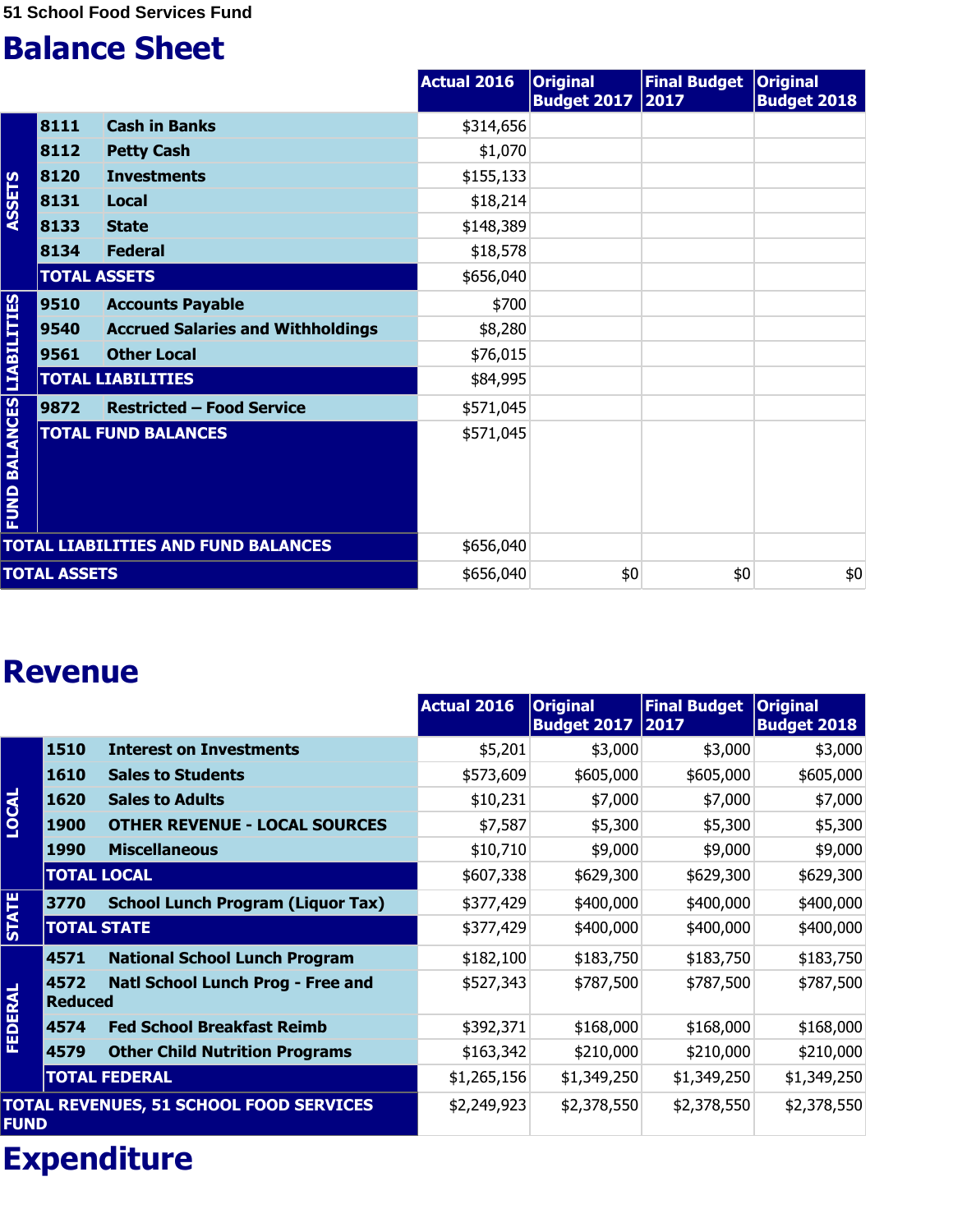|                              |                                             | <b>Actual 2016</b> | <b>Original</b><br><b>Budget 2017</b> | <b>Final Budget</b><br>2017 | <b>Original</b><br><b>Budget 2018</b> |
|------------------------------|---------------------------------------------|--------------------|---------------------------------------|-----------------------------|---------------------------------------|
|                              | Debt & Miscellaneous(800)                   |                    |                                       |                             |                                       |
| OTHER<br>SUPPORT<br>SERVICES | 870 Indirect Costs - Restricted             | \$56,365           |                                       |                             |                                       |
|                              | <b>TOTAL DEBT &amp; MISCELLANEOUS</b>       | \$56,365           |                                       |                             |                                       |
|                              | <b>TOTAL OTHER SUPPORT SERVICES</b>         | \$56,365           |                                       |                             |                                       |
|                              | Salaries(100)                               |                    |                                       |                             |                                       |
|                              | 152 Salaries - Sec & Clerical Pers          | \$32,870           | \$35,766                              | \$35,766                    | \$35,766                              |
|                              | 191 Salaries - Food Serv Pers               | \$643,176          | \$689,753                             | \$689,753                   | \$759,517                             |
|                              | 199 Salaries - All Other                    |                    | \$3,208                               | \$3,208                     | \$3,208                               |
|                              | <b>TOTAL SALARIES</b>                       | \$676,046          | \$728,726                             | \$728,726                   | \$798,490                             |
|                              | 210 State Retirement                        | \$124,168          | \$153,333                             | \$153,333                   | \$169,295                             |
|                              | 220 Social Security                         | \$50,955           | \$59,859                              | \$59,859                    | \$66,090                              |
|                              | 240 Group Insurance                         | \$50,089           | \$41,840                              | \$41,840                    | \$41,840                              |
|                              | 270 Industrial Insurance                    | \$18,103           | \$20,394                              | \$20,394                    | \$20,394                              |
|                              | 280 Unemployment Insurance                  |                    | \$409                                 | \$409                       | \$409                                 |
|                              | <b>TOTAL BENEFITS</b>                       | \$243,315          | \$275,835                             | \$275,835                   | \$298,028                             |
|                              | 340 Other Prof Services                     |                    | \$7,800                               | \$7,800                     | \$7,800                               |
|                              | TOTAL PURCH/PROF SERV                       |                    | \$7,800                               | \$7,800                     | \$7,800                               |
|                              | 430 Repairs & Maint Services                | \$11,989           | \$17,500                              | \$5,500                     | \$5,500                               |
| <b>FOOD SERVICES</b>         | TOTAL PURCH PROPERTY SERVICES               | \$11,989           | \$17,500                              | \$5,500                     | \$5,500                               |
|                              | 530 Communication (Telephone & Other)       | \$1,448            | \$6,390                               | \$6,390                     | \$6,390                               |
|                              | 580 Travel/Per Diem                         | \$5,008            | \$4,561                               | \$4,561                     | \$4,561                               |
|                              | 590 Inter-educ, Purch Serv                  |                    | \$1,310                               | \$1,310                     | \$1,310                               |
|                              | 591 Services Purchased from a LEA In-State  | \$7,814            | \$7,000                               | \$7,000                     | \$7,000                               |
|                              | TOTAL OTHER PURCHASED SERVICES              | \$14,270           | \$19,261                              | \$19,261                    | \$19,261                              |
|                              | 610 General Supplies                        | \$11,741           | \$15,252                              | \$15,252                    | \$15,252                              |
|                              | 630 Food                                    | \$1,198,197        | \$1,363,197                           | \$1,363,197                 | \$1,363,197                           |
|                              | <b>TOTAL SUPPLIES &amp; MATERIALS</b>       | \$1,209,938        | \$1,378,449                           | \$1,378,449                 | \$1,378,449                           |
|                              | 739 Other Equipment                         | \$578              | \$10,000                              | \$10,000                    | \$10,000                              |
|                              | <b>TOTAL PROPERTY</b>                       | \$578              | \$10,000                              | \$10,000                    | \$10,000                              |
|                              | <b>TOTAL FOOD SERVICES</b>                  | \$2,156,136        | \$2,437,572                           | \$2,425,572                 | \$2,517,529                           |
| <b>FUND</b>                  | TOTAL EXPENDITURES, 51 SCHOOL FOOD SERVICES | \$2,212,501        | \$2,437,572                           | \$2,425,572                 | \$2,517,529                           |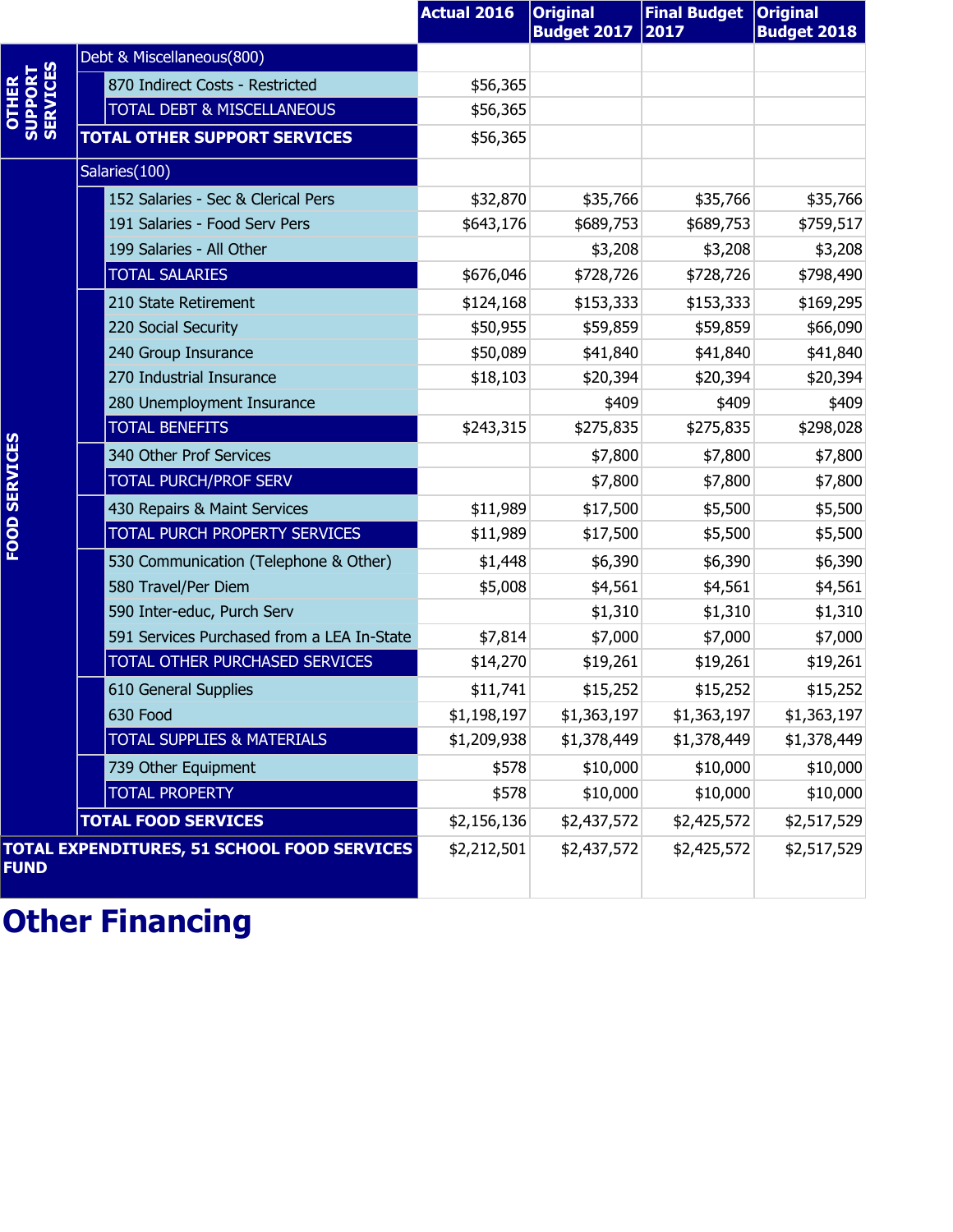|                        |                                                                   | <b>Actual 2016</b> | <b>Original</b><br><b>Budget 2017</b> | Final Budget   Original<br>2017 | <b>Budget 2018</b> |
|------------------------|-------------------------------------------------------------------|--------------------|---------------------------------------|---------------------------------|--------------------|
| (USES)                 | 5000 Other Sources & Changes                                      | \$0                | \$0                                   | \$0                             | \$0                |
|                        | 5100 Sale of Bonds                                                | \$0                | \$0                                   | \$0                             | \$0                |
|                        | 5110 Face Amount of Bonds Sold                                    | \$0                | \$0                                   | \$0                             | \$0                |
| <b>SOURCES</b>         | 5120 Premium or Discount on the Issuance of<br><b>Bonds</b>       | \$0                | \$0                                   | \$0                             | \$0                |
|                        | <b>5130 Issuance of Refunding Bonds</b>                           | \$0                | \$0                                   | \$0                             | \$0                |
|                        | 5140 Payment to Refunded Bonds Escrow                             | \$0                | \$0                                   | \$0                             | \$0                |
|                        | <b>5200 Transfers in From Other Funds</b>                         | \$0                | \$0                                   | \$0                             | \$0                |
|                        | <b>5210 Transfers out to Other Funds</b>                          | \$0                | \$0                                   | \$0                             | \$0                |
| <b>OTHER FINANCING</b> | 5300 Sale of, or Compensation for Loss of,<br><b>Fixed Assets</b> | \$0                | \$0                                   | \$0                             | \$0                |
|                        | <b>5400 Loan Proceeds</b>                                         | \$0                | \$0                                   | \$0                             | \$0                |
|                        | <b>5500 Capital Lease Proceeds</b>                                | \$0                | \$0                                   | \$0                             | \$0                |
| 5000                   | 5900 Other Financing Sources & Uses                               | \$0                | \$0                                   | \$0                             | \$0                |
|                        | <b>TOTAL OTHER FINANCING SOURCES (USES)</b>                       | \$0                | \$0                                   | \$0                             | \$0                |
|                        | <b>6100 Capital Contributions</b>                                 | \$0                | \$0                                   | \$0                             | \$0                |
| <b>OTHER ITEMS</b>     | 6200 Amortization of Premium on Issuance of<br><b>Bonds</b>       | \$0                | \$0                                   | \$0                             | \$0                |
|                        | <b>6300 Special Items</b>                                         | \$0                | \$0                                   | \$0                             | \$0                |
|                        | <b>6400 Extraordinary Items</b>                                   | \$0                | \$0                                   | \$0                             | \$0                |
| 6000                   | <b>TOTAL OTHER ITEMS</b>                                          | \$0                | \$0                                   | \$0                             | \$0                |
|                        | TOTAL OTHER FINANCING SOURCES (USES) AND<br><b>OTHER ITEMS</b>    | \$0                | \$0                                   | \$0                             | \$0                |

|                               |                                                                    | <b>Actual 2016</b> | <b>Original</b><br><b>Budget 2017 2017</b> | <b>Final Budget</b> | <b>Original</b><br><b>Budget 2018</b> |
|-------------------------------|--------------------------------------------------------------------|--------------------|--------------------------------------------|---------------------|---------------------------------------|
|                               | <b>1000 Total LOCAL</b>                                            | \$607,338          | \$629,300                                  | \$629,300           | \$629,300                             |
|                               | <b>2000 Total STATE</b>                                            | \$377,429          | \$400,000                                  | \$400,000           | \$400,000                             |
|                               | <b>3000 Total FEDERAL</b>                                          | \$1,265,156        | \$1,349,250                                | \$1,349,250         | \$1,349,250                           |
| <b>REVENUES<br/>BY SOURCE</b> | <b>TOTAL REVENUES</b>                                              | \$2,249,923        | \$2,378,550                                | \$2,378,550         | \$2,378,550                           |
|                               | <b>100 Salaries</b>                                                | \$676,046          | \$728,726                                  | \$728,726           | \$798,490                             |
| <u> 영</u>                     | <b>200 Employee Benefits</b>                                       | \$243,315          | \$275,835                                  | \$275,835           | \$298,028                             |
| EXPENDITURES<br>OBJECT        | <b>300 Purchased Professional and Technical</b><br><b>Services</b> |                    | \$7,800                                    | \$7,800             | \$7,800                               |
|                               | <b>400 Purchased property Services</b>                             | \$11,989           | \$17,500                                   | \$5,500             | \$5,500                               |
|                               | <b>500 Other Purchased Services</b>                                | \$14,270           | \$19,261                                   | \$19,261            | \$19,261                              |
|                               | <b>600 Supplies</b>                                                | \$1,209,938        | \$1,378,449                                | \$1,378,449         | \$1,378,449                           |
|                               | <b>700 Property</b>                                                | \$578              | \$10,000                                   | \$10,000            | \$10,000                              |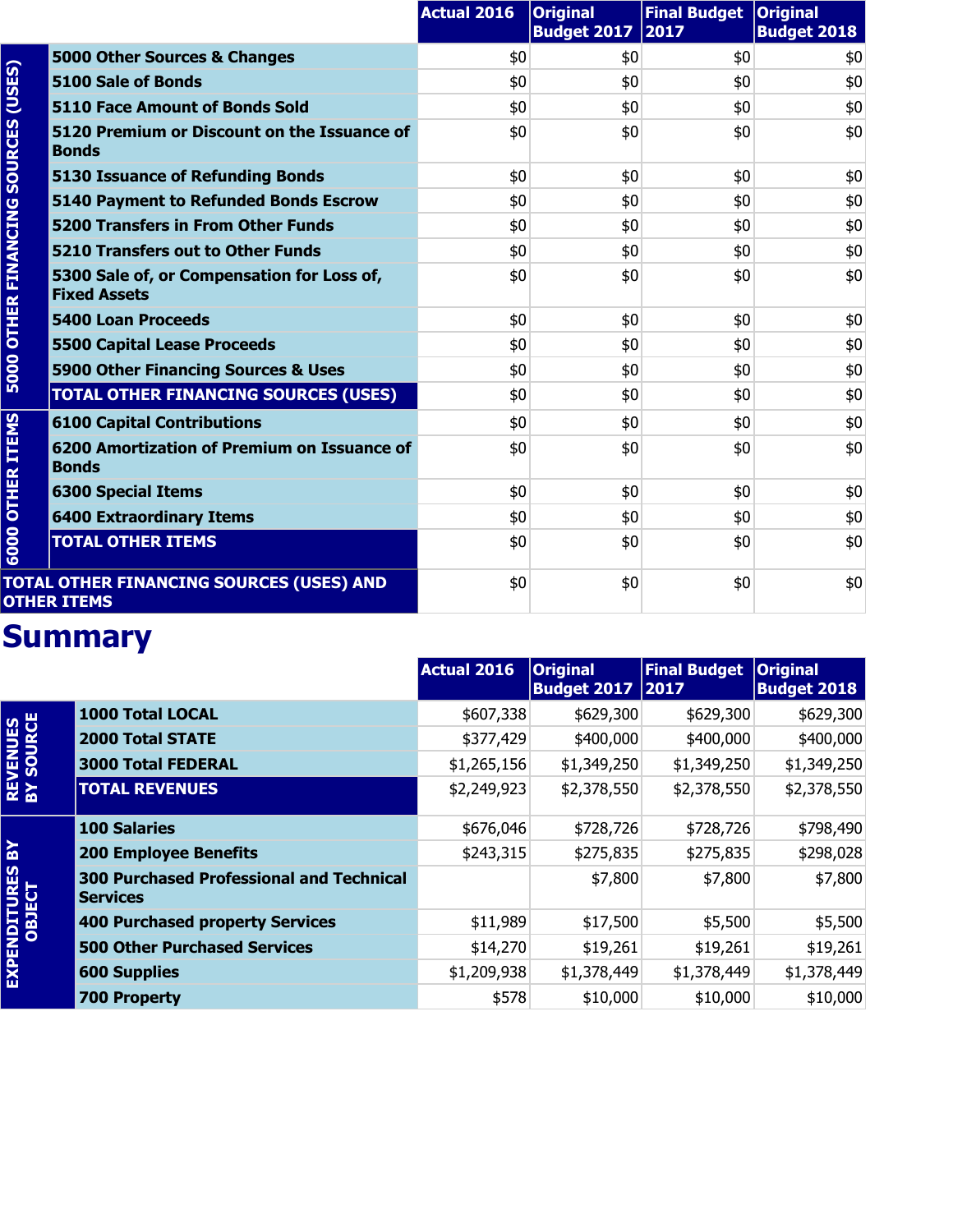|                             |                                                                     | <b>Actual 2016</b> | <b>Original</b><br><b>Budget 2017   2017</b> | <b>Final Budget</b> | <b>Original</b><br><b>Budget 2018</b> |
|-----------------------------|---------------------------------------------------------------------|--------------------|----------------------------------------------|---------------------|---------------------------------------|
| ь                           | 800 Other Objects                                                   | \$56,365           |                                              |                     |                                       |
| <b>SICRO</b><br>ASP<br>OBJE | <b>TOTAL EXPENDITURES</b>                                           | \$2,212,501        | \$2,437,572                                  | \$2,425,572         | \$2,517,529                           |
|                             | <b>EXCESS (DEFICIENCY) OF REVENUES OVER</b><br>(UNDER) EXPENDITURES | \$37,422           | $(*59,022)$                                  | $(*47,022)$         | $($ \$138,979) $ $                    |
| <b>ITEMS</b>                | <b>OTHER FINANCING SOURCES (USES) AND OTHER</b>                     | \$0                | \$0                                          | \$0                 | \$0                                   |
|                             | <b>NET CHANGE IN FUND BALANCE</b>                                   | \$37,422           | (\$59,022)                                   | $(*47,022)$         | $($ \$138,979) $ $                    |
|                             | <b>FUND BALANCE - BEGINNING (FROM PRIOR YEAR)</b>                   | \$533,623          |                                              | \$571,045           |                                       |
|                             | <b>FUND BALANCE - ENDING</b>                                        | \$571,045          | (\$59,022)                                   | \$524,023           | ( \$138, 979)                         |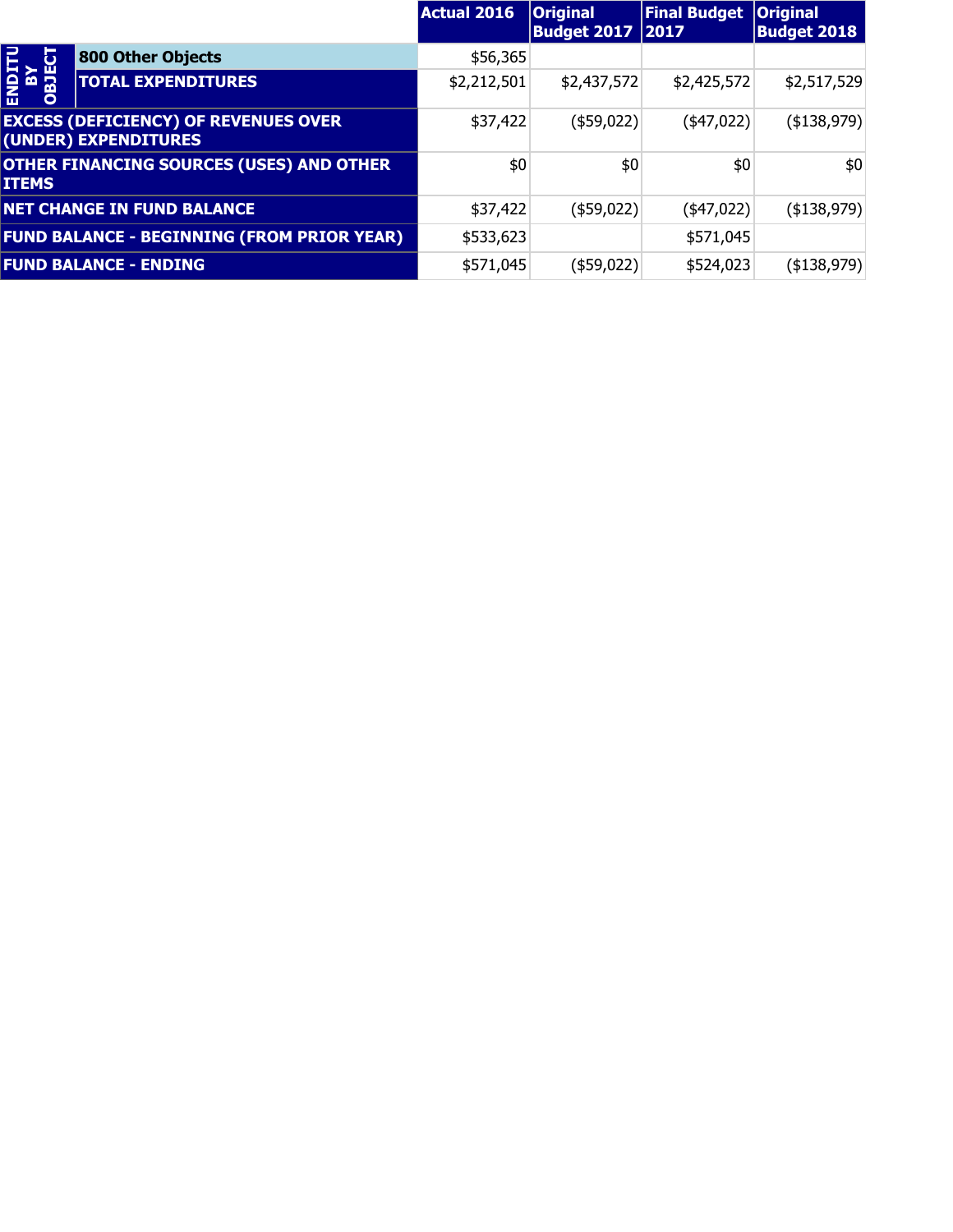|                                            | Actual 2016   Original | <b>Budget 2017 2017</b> | <b>Final Budget Original</b> | <b>Budget 2018</b> |
|--------------------------------------------|------------------------|-------------------------|------------------------------|--------------------|
| <b>TOTAL LIABILITIES AND FUND BALANCES</b> |                        |                         |                              |                    |
| <b>TOTAL ASSETS</b>                        | \$0                    | \$0                     | \$0                          | \$0                |

#### **Revenue**

|              |                    |                                                  | <b>Actual 2016</b> | <b>Original</b><br><b>Budget 2017   2017</b> | <b>Final Budget Original</b> | <b>Budget 2018</b> |
|--------------|--------------------|--------------------------------------------------|--------------------|----------------------------------------------|------------------------------|--------------------|
|              | 1510               | <b>Interest on Investments</b>                   |                    | \$12,000                                     | \$12,000                     | \$12,000           |
| <b>LOCAL</b> | 1900               | <b>OTHER REVENUE - LOCAL SOURCES</b>             |                    | \$685,000                                    | \$685,000                    | \$685,000          |
|              | <b>TOTAL LOCAL</b> |                                                  |                    | \$697,000                                    | \$697,000                    | \$697,000          |
|              |                    | <b>TOTAL REVENUES, 60 INTERNAL SERVICE FUNDS</b> | \$0                | \$697,000                                    | \$697,000                    | \$697,000          |

#### **Expenditure**

|                    |                                                | <b>Actual 2016</b> | <b>Original</b><br><b>Budget 2017   2017</b> | <b>Final Budget</b> | <b>Original</b><br><b>Budget 2018</b> |
|--------------------|------------------------------------------------|--------------------|----------------------------------------------|---------------------|---------------------------------------|
|                    | Benefits(200)                                  |                    |                                              |                     |                                       |
|                    | 240 Group Insurance                            |                    | \$350,000                                    | \$350,000           | \$350,000                             |
|                    | 290 Other Employee Benefits                    |                    | \$50,000                                     | \$50,000            | \$50,000                              |
|                    | <b>TOTAL BENEFITS</b>                          |                    | \$400,000                                    | \$400,000           | \$400,000                             |
| <b>INSTRUCTION</b> | 310 Official/Admin Services                    |                    | \$150,000                                    | \$150,000           | \$150,000                             |
|                    | 340 Other Prof Services                        |                    | \$10,000                                     | \$10,000            | \$10,000                              |
|                    | <b>TOTAL PURCH/PROF SERV</b>                   |                    | \$160,000                                    | \$160,000           | \$160,000                             |
|                    | <b>TOTAL INSTRUCTION</b>                       |                    | \$560,000                                    | \$560,000           | \$560,000                             |
| <b>FUNDS</b>       | <b>TOTAL EXPENDITURES, 60 INTERNAL SERVICE</b> | \$0                | \$560,000                                    | \$560,000           | \$560,000                             |

|                        |                                                                   | <b>Actual 2016</b> | <b>Original</b><br><b>Budget 2017   2017</b> | Final Budget Original | <b>Budget 2018</b> |
|------------------------|-------------------------------------------------------------------|--------------------|----------------------------------------------|-----------------------|--------------------|
|                        | 5000 Other Sources & Changes                                      | \$0                | \$0                                          | \$0                   | \$0                |
|                        | <b>5100 Sale of Bonds</b>                                         | \$0                | \$0                                          | \$0                   | \$0                |
|                        | 5110 Face Amount of Bonds Sold                                    | \$0                | \$0                                          | \$0                   | \$0                |
| <b>SOURCES (USES)</b>  | 5120 Premium or Discount on the Issuance of<br><b>Bonds</b>       | \$0                | \$0                                          | \$0                   | \$0                |
|                        | 5130 Issuance of Refunding Bonds                                  | \$0                | \$0                                          | \$0                   | \$0                |
|                        | 5140 Payment to Refunded Bonds Escrow                             | \$0                | \$0                                          | \$0                   | \$0                |
|                        | 5200 Transfers in From Other Funds                                | \$0                | \$0                                          | \$0                   | \$0                |
|                        | 5210 Transfers out to Other Funds                                 | \$0                | \$0                                          | \$0                   | \$0                |
| <b>OTHER FINANCING</b> | 5300 Sale of, or Compensation for Loss of,<br><b>Fixed Assets</b> | \$0                | \$0                                          | \$0                   | \$0                |
|                        | <b>5400 Loan Proceeds</b>                                         | \$0                | \$0                                          | \$0                   | \$0                |
| 5000                   | <b>5500 Capital Lease Proceeds</b>                                | \$0                | \$0                                          | \$0                   | \$0                |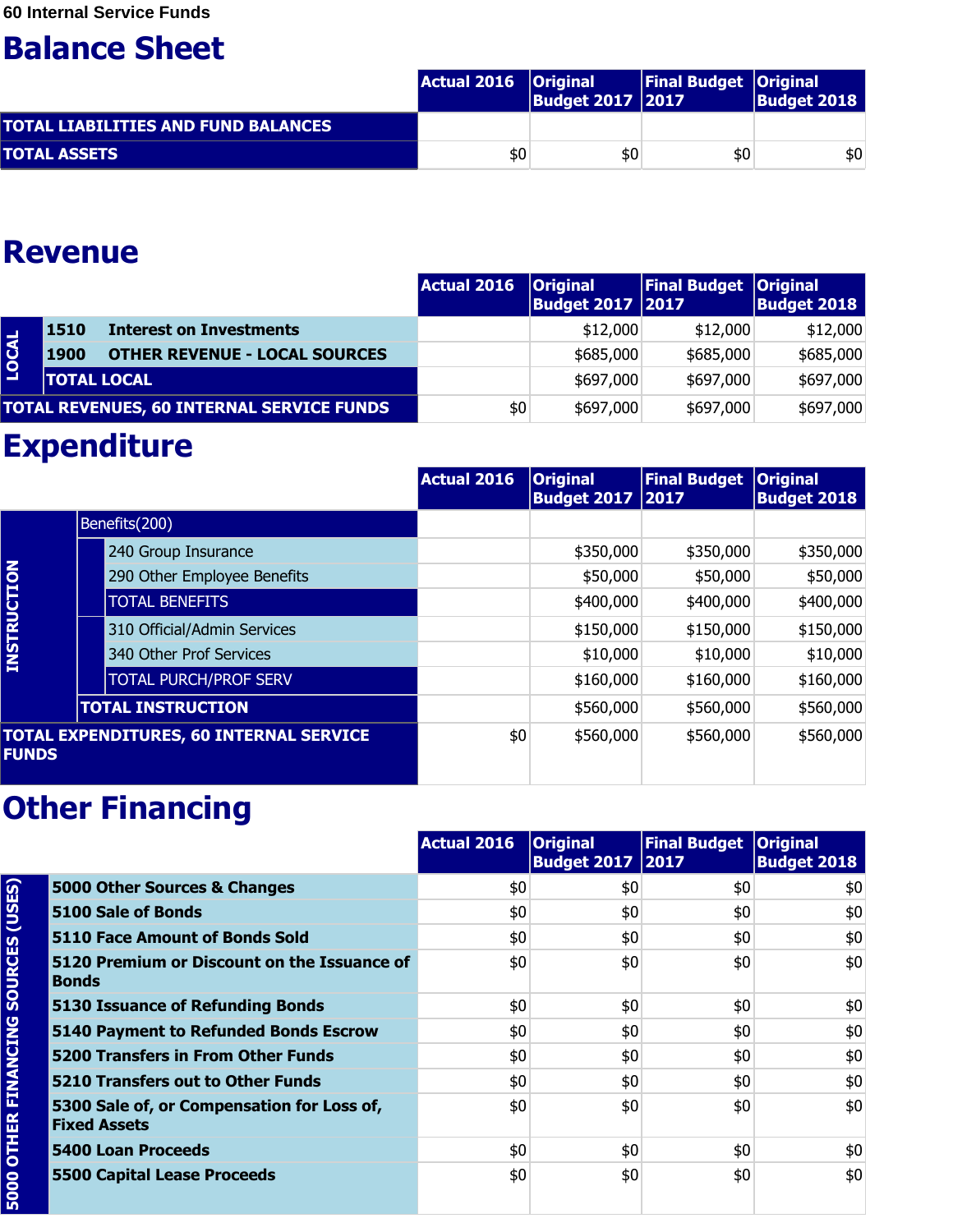|                    |                                                                       | <b>Actual 2016</b> | <b>Original</b><br><b>Budget 2017   2017</b> | Final Budget   Original | <b>Budget 2018</b> |
|--------------------|-----------------------------------------------------------------------|--------------------|----------------------------------------------|-------------------------|--------------------|
|                    | <b>5900 Other Financing Sources &amp; Uses</b>                        | \$0                | \$0                                          | \$0                     | \$0                |
| 5000               |                                                                       | \$0                | \$0                                          | \$0                     | \$0                |
|                    | <b>6100 Capital Contributions</b>                                     | \$0                | \$0                                          | \$0                     | \$0                |
| <b>OTHER ITEMS</b> | 6200 Amortization of Premium on Issuance of<br><b>Bonds</b>           | \$0                | \$0                                          | \$0                     | \$0                |
|                    | <b>6300 Special Items</b>                                             | \$0                | \$0                                          | \$0                     | \$0                |
|                    | <b>6400 Extraordinary Items</b>                                       | \$0                | \$0                                          | \$0                     | \$0                |
| 6000               | <b>TOTAL OTHER ITEMS</b>                                              | \$0                | \$0                                          | \$0                     | \$0                |
|                    | <b>TOTAL OTHER FINANCING SOURCES (USES) AND</b><br><b>OTHER ITEMS</b> | \$0                | \$0                                          | \$0                     | \$0                |

|                                                   |                                                                     | <b>Actual 2016</b> | <b>Original</b><br><b>Budget 2017</b> | <b>Final Budget</b><br> 2017 | <b>Original</b><br><b>Budget 2018</b> |
|---------------------------------------------------|---------------------------------------------------------------------|--------------------|---------------------------------------|------------------------------|---------------------------------------|
|                                                   | <b>1000 Total LOCAL</b>                                             |                    | \$697,000                             | \$697,000                    | \$697,000                             |
| <b>REVENUES</b><br>SOURCE<br>즓                    | <b>TOTAL REVENUES</b>                                               |                    | \$697,000                             | \$697,000                    | \$697,000                             |
|                                                   | <b>200 Employee Benefits</b>                                        |                    | \$400,000                             | \$400,000                    | \$400,000                             |
|                                                   | <b>300 Purchased Professional and Technical</b><br><b>Services</b>  |                    | \$160,000                             | \$160,000                    | \$160,000                             |
| EXPENDITURES<br>BY OBJECT                         | <b>TOTAL EXPENDITURES</b>                                           |                    | \$560,000                             | \$560,000                    | \$560,000                             |
|                                                   | <b>EXCESS (DEFICIENCY) OF REVENUES OVER</b><br>(UNDER) EXPENDITURES |                    | \$137,000                             | \$137,000                    | \$137,000                             |
| <b>ITEMS</b>                                      | OTHER FINANCING SOURCES (USES) AND OTHER                            |                    | \$0                                   | \$0                          | \$0                                   |
|                                                   | <b>NET CHANGE IN FUND BALANCE</b>                                   | \$0                | \$137,000                             | \$137,000                    | \$137,000                             |
| <b>FUND BALANCE - BEGINNING (FROM PRIOR YEAR)</b> |                                                                     | \$0                |                                       | \$0                          |                                       |
| <b>FUND BALANCE - ENDING</b>                      |                                                                     | \$0                | \$137,000                             | \$137,000                    | \$137,000                             |

#### **SUMMARY - ALL FUNDS**

|                                        |                                                                    | <b>Actual 2016</b> | <b>Original</b><br>Budget 2017 2017 | <b>Final Budget</b> | <b>Original</b><br><b>Budget 2018</b> |
|----------------------------------------|--------------------------------------------------------------------|--------------------|-------------------------------------|---------------------|---------------------------------------|
| <b>REVENUES<br/>BY SOURCE</b>          | 1000 Total LOCAL                                                   | \$29,721,283       | \$24,645,736                        | \$28,378,410        | \$28,259,031                          |
|                                        | <b>2000 Total STATE</b>                                            | \$23,956,079       | \$26,961,373                        | \$27,242,921        | \$27,317,844                          |
|                                        | <b>3000 Total FEDERAL</b>                                          | \$4,446,988        | \$3,626,788                         | \$3,626,788         | \$3,618,548                           |
|                                        | <b>TOTAL REVENUES</b>                                              | \$58,124,350       | \$55,233,897                        | \$59,248,119        | \$59,195,423                          |
| $\mathbf{R}$<br>EXPENDITURES<br>OBJECT | <b>100 Salaries</b>                                                | \$26,300,898       | \$28,655,134                        | \$28,388,356        | \$30,367,109                          |
|                                        | <b>200 Employee Benefits</b>                                       | \$12,125,294       | \$12,488,472                        | \$12,411,764        | \$12,911,140                          |
|                                        | <b>300 Purchased Professional and Technical</b><br><b>Services</b> | \$4,560,917        | \$2,247,379                         | \$2,174,124         | \$1,064,124                           |
|                                        | 400 Purchased property Services                                    | \$2,765,005        | \$3,411,112                         | \$1,943,906         | \$904,854                             |
|                                        | <b>500 Other Purchased Services</b>                                | \$515,030          | \$442,759                           | \$452,851           | \$444,412                             |
|                                        | <b>600 Supplies</b>                                                | \$4,913,896        | \$5,182,368                         | \$5,785,706         | \$5,479,996                           |
|                                        | <b>700 Property</b>                                                | \$1,739,067        | \$1,534,256                         | \$1,963,699         | \$1,987,896                           |